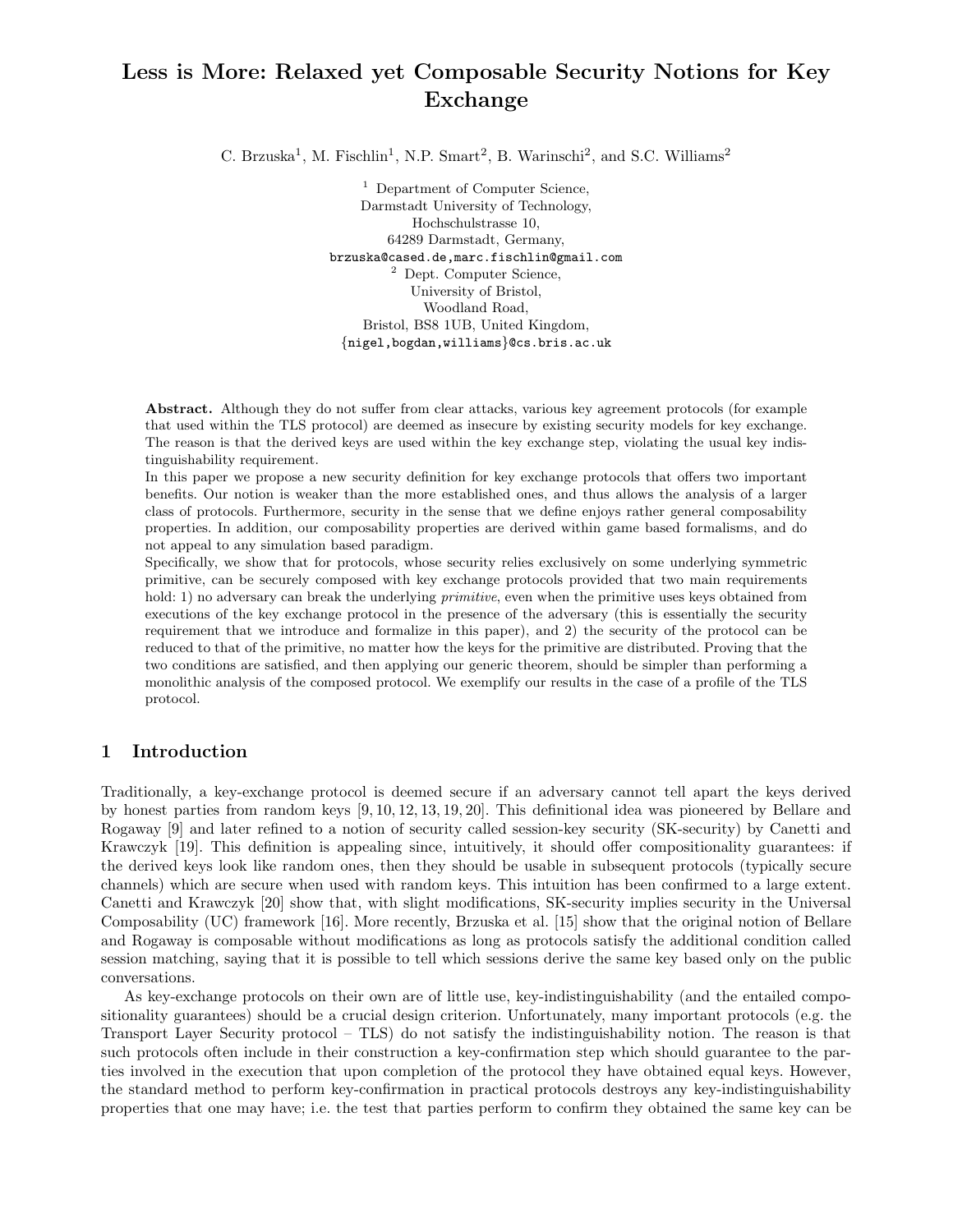employed by an adversary to distinguish true keys from random ones. While a key-refresh step is in principle a remedy for this problem [9, 8] it is common that such protocols omit this step and are thus ruled as insecure (by existing models). Still, they do not not suffer from obvious attacks.

Two ways to circumvent this problem have been used in the past. One is to eliminate, whenever possible, the key confirmation stage from the protocol and concentrate on the "core" of the protocol. If removing the confirmation step is not possible, a second possibility is to analyze an altered version of the protocol (which for example includes a key refresh step), so that key-confirmation does not get in the way. Clearly, neither approach is satisfactory as the resulting analysis has little bearing on the original protocol, and in particular no composability guarantees can be established for the original protocol.

#### 1.1 Our Results.

The work that we present in this paper addresses the deeply unsatisfactory situation in which we find ourselves: after nearly two decades of research on the security of key-exchange important protocols are still outside the reach of rigorous cryptographic analysis, including the prominent example of TLS. Concretely, we propose a novel security definition for key-exchange protocols which does not require that keys are somehow ideal (indistinguishable from truly random ones), but more pragmatically, declares the key-exchange secure if a symmetric-key primitive/protocol that later uses these keys cannot be broken. After all, even if the keys are used for key confirmation, the latter task in which these keys are used may still be secure. Thus we allow a much wider class of key agreement protocols to be used than in prior treatments, including possibly simpler protocols akin to that used in the TLS protocol.

At a first glance, our definitional approach for the security of key-exchange protocols has two drawbacks: the primitive(s) that use derived keys need to be known in advance, and the definition prevents modular proofs where the key exchange is analyzed separately from these primitives. However, these concerns are only *partially* valid and we believe that the benefits of our definition outweigh them, as explained below.

The intuition on which our security notion relies is reassuring in that security of the applications(s), in the sense that we define, rely on the key-exchange protocol. More importantly, our security requirements are more permissive and allow for the analysis of a larger class of protocols than possible with existing models thus extending the reach of rigorous security analysis to important protocols such as TLS. In addition, we develop a method for proving in a modular fashion that protocols meet our notion. Before we detail this method and explain its benefits, we provide a high-level overview of the framework that we develop.

FRAMEWORK FOR CRYPTOGRAPHIC GAMES. Our results (definitions and composition theorem) use cryptographic games. We use the framework for specifying games introduced recently by Brzuska et al. [15] which we enrich and adapt for our purposes. At a high level, a game is described by a function that specifies how the game computes answers to queries provided by an adversary. Our games do not have a hardwired method for generating the keys and instead we task the adversary to provide the keys. The resulting keying mechanism is a convenient way to define composition between key exchange and other protocols/primitives. Furthermore, standard notions of security are recovered by considering "well-behaved" adversaries who generate keys honestly, instantiate the game with these keys, and then "forget" them.

SECURITY OF KEY EXCHANGE PROTOCOLS. The security notion that we propose extends and generalizes definitional ideas explored by others [24, 41] and is based on the following observation. If the keys obtained from the key exchange protocols are intended to be used to implement some "low-level" task ζ like a MAC or a symmetric encryption scheme, from which a more complex protocol  $\pi$  like a secure channel is derived, then the primary concern should be the security of  $\zeta$ , rather than the key itself. Our security definition reflects this idea. We consider an adversary that interacts, simultaneously, with the key exchange protocol and with instances of ζ that use keys derived via the key exchange protocol. We demand that the adversary is not able to break ζ. We say any key exchange protocol which can be used with  $\zeta$  in this way is *suitable-for-* $\zeta$ .

Our definition can be easily extended from individual primitives to classes of primitives. Instead of fixing  $\zeta$  to be some particular (construction of a) primitive, one can quantify in the definition over a class of primitives. The class itself can be described either by enumerating its members or simply by providing an abstract description e.g. all IND-CCA symmetric encryption schemes for which key generation selects a random bitstring of length equal to the security parameter. A key-exchange protocol suitable for this class would then need to guarantee security when combined with each of the class members.

As explained above, indistinguishability-based security for keys is strictly stronger than the notion that we put forth. Indeed, the recent result of Brzuska et al. [15] says that a protocol secure in the sense defined by Bellare and Rogaway [9] (and which satisfies the public-matching property) is *suitable-for-*ζ, no matter what  $\zeta$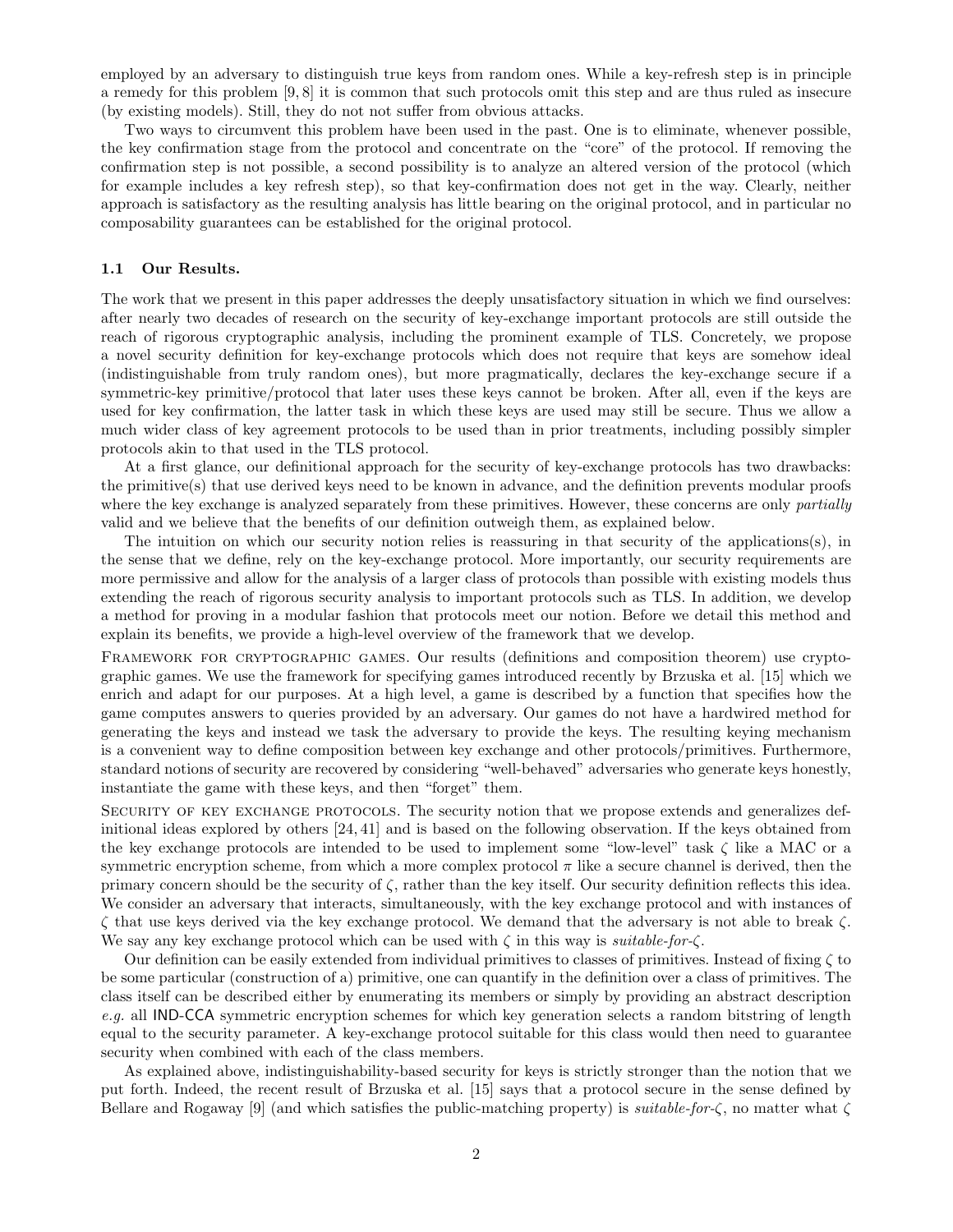is. Their work essentially offers a methodology for proving security in the sense that we define. In this paper we show that a modular approach towards proving the security of the composition between a key exchange and some complex protocol  $\zeta$  is possible even if the key-exchange protocol uses the derived keys in its design. We describe this compositional result below.

KEY-INDEPENDENT REDUCTION. A crucial ingredient of our composition result is a notion of a security reduction which we call a key-independent reduction. Assume that a protocol  $\pi$  uses in its construction some primitive ζ. A typical (black-box) reduction is some transformation R that transforms an adversary against π into one against  $\zeta$ , such that if the probability that A breaks  $\pi$  is non-negligible then the probability that  $R(\mathcal{A})$  breaks  $\zeta$ is also non-negligible. The probabilities are over the choice of keys and coins in the system. A key-independent reduction is a strengthening of the above requirement: such a reduction is required to work no matter what the distribution over the keys is (the remaining coins are still selected uniformly at random). In particular, the reduction should work even if the adversary has arbitrary information about the keys (even the key itself!).

The example of Section 3.1 indicates that such reductions are in fact quite common in cryptography, and are simply a minor adaptation of many existing black-box style reductions. Nevertheless, for sake of completeness, we also show later in the paper that the converse is not true in general: there exist black-box reductions that are not key-independent.

Composition theorem. A benefit of our new security notion is that it enjoys composability properties. In particular, we provide a general tool for the analysis of the composition of key exchange protocols with protocols that use symmetrically distributed keys. The framework we propose applies to protocols  $\pi$  that are built on top of a symmetric primitive  $\zeta$  so that the keys needed by  $\zeta$  during executions of  $\pi$  are obtained from the key exchange protocol ke.

To show that the composition of ke with  $\pi$  is secure we proceed in two stages. First, we show that ke is suitable-for-ζ. As explained before, this means that an adversary who tampers with the key exchange protocol does not obtain sufficient information to break the primitive. The second required step is to exhibit a keyindependent reduction from the protocol  $\pi$  to the primitive  $\zeta$ . If these two conditions are satisfied, our theorem concludes that ke can be safely used to provide keys for  $\pi$ .

The following high-level overview of the proof of the theorem also sheds light on the role that key-independent reductions play in our result. Consider how would one prove security of the composition between ke and  $\pi$ , given that there exists a reduction R which transforms an adversary A against  $\pi$  into an adversary  $R(A)$  against  $\zeta$ (when keys are generated using some key generation algorithm), and assuming that ke can be securely composed with  $\zeta$ . The only viable path is to extend R such that it takes an adversary against ke; π and produces one against ke;  $\zeta$ , i.e. that the same reduction works even if keys are generated using ke. If after running ke, keys are indinstinguishable from random ones (or if the execution of the ke can be simulated) the reduction can indeed be extended. However, if the adversary manages to obtain non-trivial information about the key (e.g. if the key is used for confirmation) a normal reduction won't work anymore. Key-independence deals precisely with this issue:  $R$  is required to work indepedent of what information the adversary obtains about the key, including through its uses in ke. This intuition sits at the core of our composition result.

An important issue is how difficult is it to prove security in the sense that we define. Proving that a keyexchange protocol is suitable for a primitive is independent of the protocol(s) where that primitive is used, can be carried once and then reused. Also, proving suitability of a key-exchange protocol for a primitive should be easier than proving suitability for a protocol simply because the models that are involved are simpler. Furthermore, the second step should not be more difficult than a standard reduction from the protocol to the primitive for the simple case of randomly and independently distributed keys. An analysis based on our composition principle should therefore a) be simpler than a monolithic analysis of the whole system (even if only for the fact that many of the details of such an analysis are captured in the proof of our general theorem) and b) allow for reusing steps, especially for the case when the key-exchange and the protocol can each be implemented in more than one way. The latter is precisely the setting offered by practical protocols where one is offered a variety of cipher suites to select from at the beginning of the protocol.

Application to the Security of TLS. We apply our framework to a profile of TLS, mainly to show how to apply our framework and to demonstrate that our framework is not vacuous. We define a notion of security for this variant which essentially states that the channel that it implements is authenticated and hides all information about messages (including their length). We prove that despite the keys for the channel being also used during key-establishment, the protocol meets this notion of security. We show that our analysis is modular and parts can be reused if one considers different implementations for the different parts of the protocol. In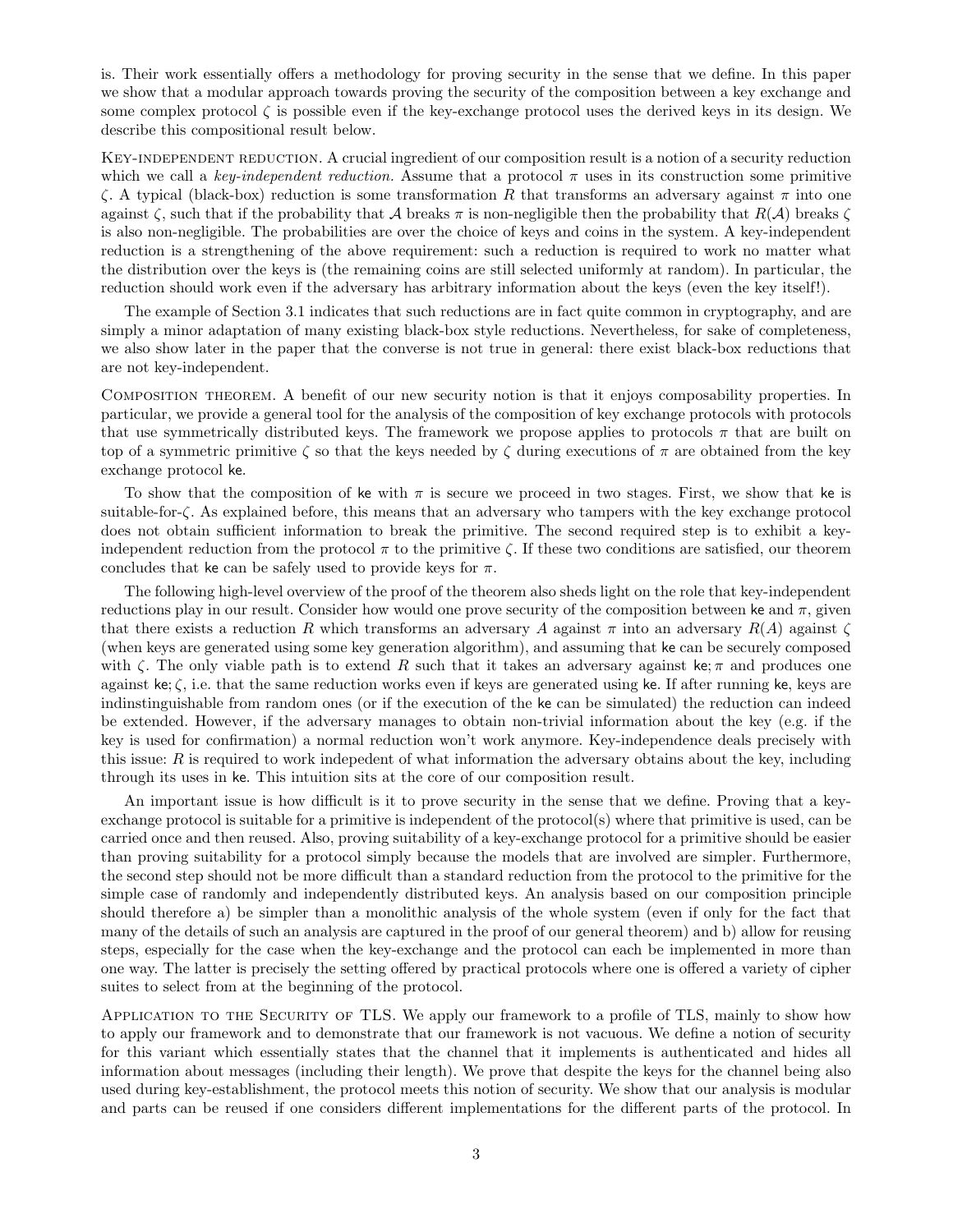contrast, a monolithic analysis that does not use our theorem (while possible) would need to repeat complex arguments for each such instantiation.

## 1.2 Related work.

The literature on (composability of) key exchange and TLS like protocols analysis is large. Due to space constraints we briefly discuss only those works closest to ours.

Related work on key exchange and secure channels Canetti and Krawczyk [19, 20] and Brzuska et al. [15] look at compositionality of key-exchange and, like our paper, they rely on game-based security definitions. However, their composition results, either proved directly as in [15] or relying on equivalence with a UC [16] notion of key-exchange as in [20] rely essentially on the more stringent requirement of key-indistinguishability. In particular, neither approach is suitable for the analysis of protocols like TLS.

In the following comparison we assume familiarity of the reader with the technical details of [16, 19–21]. In some sense, the closest work to ours is [19] which defines and analyze the composition of key-exchange protocols with secure channels. Like our work, the results rely directly on a game-based security for key-exchange: appropriate combinations of SK-secure protocols with standard message transmission implementations (e.g. authenticated encryption) results in channels that are authenticated and private. A minor diference from our results is that we give a single security definition that captures both privacy and authentication of channels, whereas in [19] the two properties are captured separately. The notion of secure channels used in [19] shares some aspects with the one that we use in this notion (privacy is captured via a standard indistinguishability game) while others are significantly different (authentication is captured via simulation in [19] and via games in this paper). A more important difference is that the results in [19] only apply to the composition between a key-exchange protocol and particular channel implementations where the two components are clearly separated, whereas in this paper we offer more general composability guarantees and deal with the case when this separation is less clear (like in TLS).

The limitation of the composition result to key-exchange followed by channel protocols lead to follow-up work that investigates a more general composition setting [20]. In that work, the proof that SK-security is composable other arbitrary other cryptographic tasks uses the framework of Universal Composability (UC) [16] and therefore relise on different teqniques than those used in this paper. Specifically, the authors show that SK security implies some variant(s) of UC-composability, and thus SK-secure protocols are composable. In contrast, we aim for a more direct approach. Our definitions and results are formalized in the alternative setting of game-based cryptography. In particular, we successfully avoid some of the issues that come with the use of the powerful UC setting. Below we make several remarks regarding our framework and how it compares with SK-security.

Usability: The first issue that we discuss is simplicity. Of course, we need a lot of machinery to set-up an abstract framework where we can talk about primitives, protocols, games, and reductions. However, once these technical details are fixed (we believe that they are not more complicated than those used in other abstract settings, e.g. reactive simulatability or universal composability), understanding and using our results only requires familiarity with the popular setting of game-based cryptography.

A security proof, using our composition theorem between a key exchange protocol and some arbitrary protocol, would require proving that the key exchange is suitable for the primitive used in the protocol (we have already shown how to obtain such a result generically), and a key-independent reduction from the security of the system to that of the underlying primitive (currently we only deal with systems that use a single primitive). These two steps are not more complicated than using SK-security which needs two similar steps. One shows that the key exchange protocol is SK-secure and proves that the protocol UC-implements its intended task (provided access to an ideal key exchange functionality).

On using UC: The second benefit is that, since we do not use UC-style composability, we do not incur some of the penalties that this setting sometimes implies. We comment on several potential issues:

SESSION IDENTIFIERS. The first is the issue of session identifiers. An ingredient of the UC framework are *globally* unique session identifiers known to each participant to the protocol, and strictly speaking such identifiers are needed for the composition result of the framework to hold. One can perhaps brush aside the issue of identifiers as irrelevant, especially since highly efficient methods for establishing such identifiers do exist [1]. However, the composition theorem relies on them and thus it would only hold if such identifiers had been established.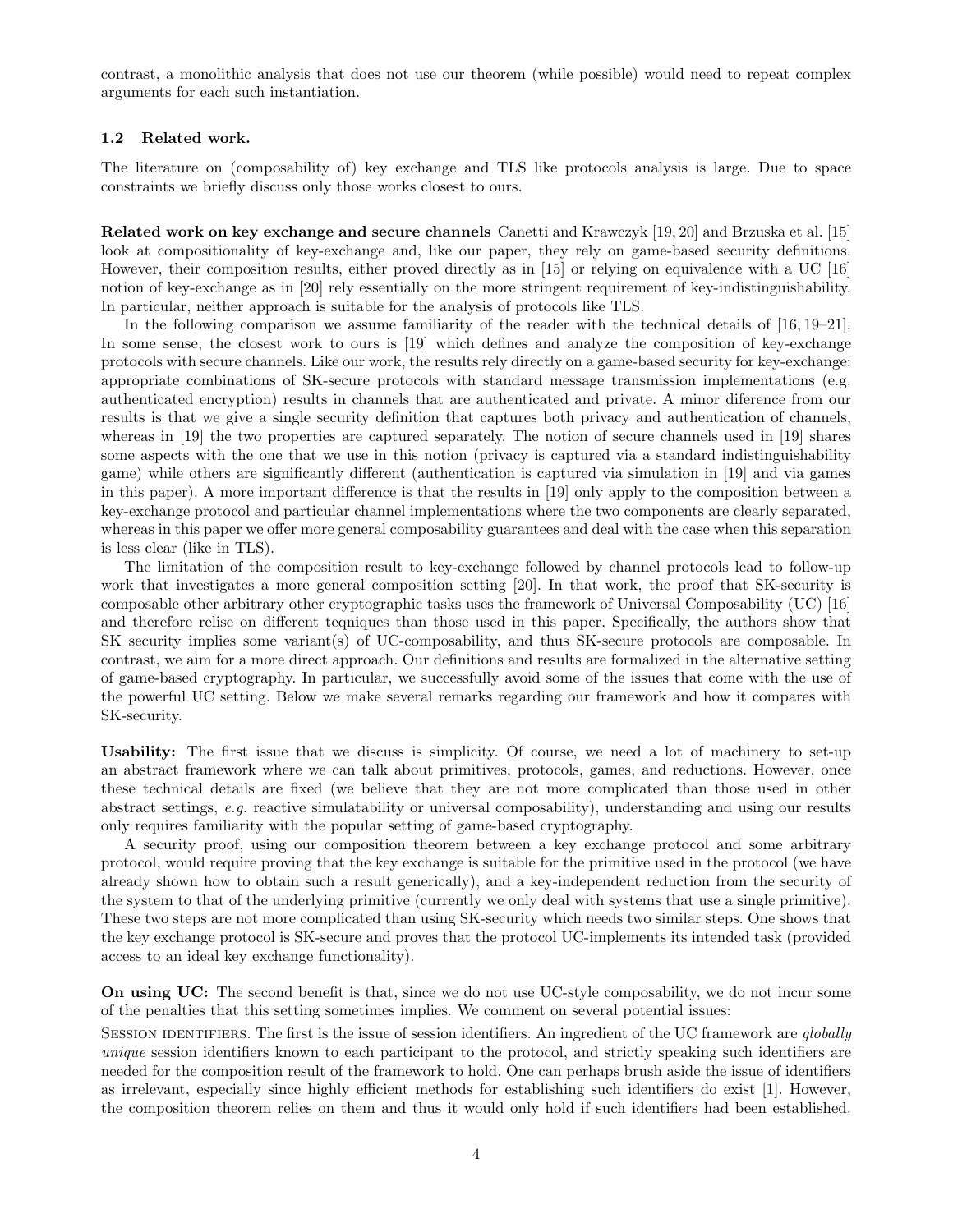Interestingly, existing protocols often already incorporate in their design, in a rather inextricable way, the derivation of such identifiers. Since these identifiers cannot substitute (in a rigorous, formal sense) those needed for the application of the UC theorem, applying the UC framework implies duplicating the work for obtaining such identifiers. Recently, Küsters and Thurgenthal [35] have shown that it is sometimes possible to obtain composition theorem in the UC framework with session identifiers determined on the fly. It should be interesting to see how to apply this result for the case of TLS.

The joint-state problem. A more delicate situation concerns the issue of concurrent runs of protocols that share joint state. To understand the problem in this scenario and how it affects compositionality of SK-security, consider some key exchange protocol that uses some signing key for authentication. The UC security for protocols does not immediately imply security for concurrent executions of sessions of the protocol that share some local state, e.g. the long-term signing key above since the composition theorem cannot be applied. The solution is to use a composition theorem that somehow takes care of the joint-state.

The application of the theorem (henceforth the JUC-theorem [22]) works roughly as follows. Separate the joint state into a separate functionality (*e.g.* for authentication in the above case). Show that the protocol with access to the functionality is UC-secure (this can be done as before, assuming a single session of the protocol). Then, conclude that multiple sessions of the protocol run concurrently are secure when the authentication functionality is replaced with a protocol that implements a multi-session version of the authentication functionality.

Unfortunately, existing multi-session implementations of the functionalities that take care of the joint-state use the session identifiers in a crucial way. For example, the multi-session functionality for signatures presented in [22], requires each message that needs to be signed, is signed together with a session identifier. Therefore, security is obtained for a protocol that is related but still rather different from the original protocol. Thus, UC can provide an excellent framework for designing new systems, but often it can not be used to investigate the security of existing protocols.

SK-security is not quite UC. Finally, SK-security is not directly equivalent with the vanilla notion of UC-composability. The reason is that when corruption occurs (an attack of crucial importance for key exchange protocols) the simulator needs to provide an internal state consistent with the view that the adversary has over the execution of the corrupted session. Adaptive corruption of this sort is a well-known difficulty within the UC setting.

The two solutions that are often provided are not fully satisfactory. The first solution is to demand the existence of a simulator who can cope with the above corruption setting. This technical property is termed the Ack property. The technical definition is not overly complicated, but the condition is not satisfied by many practical protocols (e.g. those based on Diffie–Hellman). Although it is possible [20] to modify any SK secure protocol to ensure that this additional property is satisfied, the modification adds extra flows to the protocol and may require additional primitives. In any case, the protocol needs to be changed. An alternative solution is to consider a relaxed version of UC where the simulators have access to a non-information oracle. Although the resulting setting comes with a composition theorem, the use of such non-standard oracles makes the results significantly less appealing.

Related work on TLS-like protocols Bellare and Namprempre [6], Krawczyk [34], Maurer and Tackmann [36], and more recently Paterson, Risternpart and Shrimpton [38] analyze the security of the encryption scheme used to implement the record layer protocol. The most accurate analysis is that of [38] who formalize the notion of a length-hiding authenticated encryption (LHAE) and show that the encode-mac-encrypt paradigm used in one of the possible implementations of the record layer meets this notion. Our methodology allows using such security results in a modular manner: for any other possible implementation of the encryption scheme used in the record layer it is sufficient to prove that it is LHAE to conclude security of the overall protocol (in the sense of implementing a secure channel).

In concurrent work, Jager et al. [32] aim to analyze the security of the TLS protocol for the case when the underlying key-exchange is based on a DH exchange. The authors convincingly argue that in order to investigate the security of TLS, they have to select one of two paths: either consider a modified version of the TLS key exchange step (as for example done in [37]) or define a new model of security for the whole TLS stack, and analyze the protocol with respect to this model. Clearly the more satisfactory path is the latter (as it deals with a non-modified variant of TLS). The authors introduce a novel class of protocols which they call authenticated and confidential channel establishment (ACCE) protocols, and analyze the security of TLS with respect to this notion. In our terminology, proving that the composition between a key-exchange protocol ke and a particular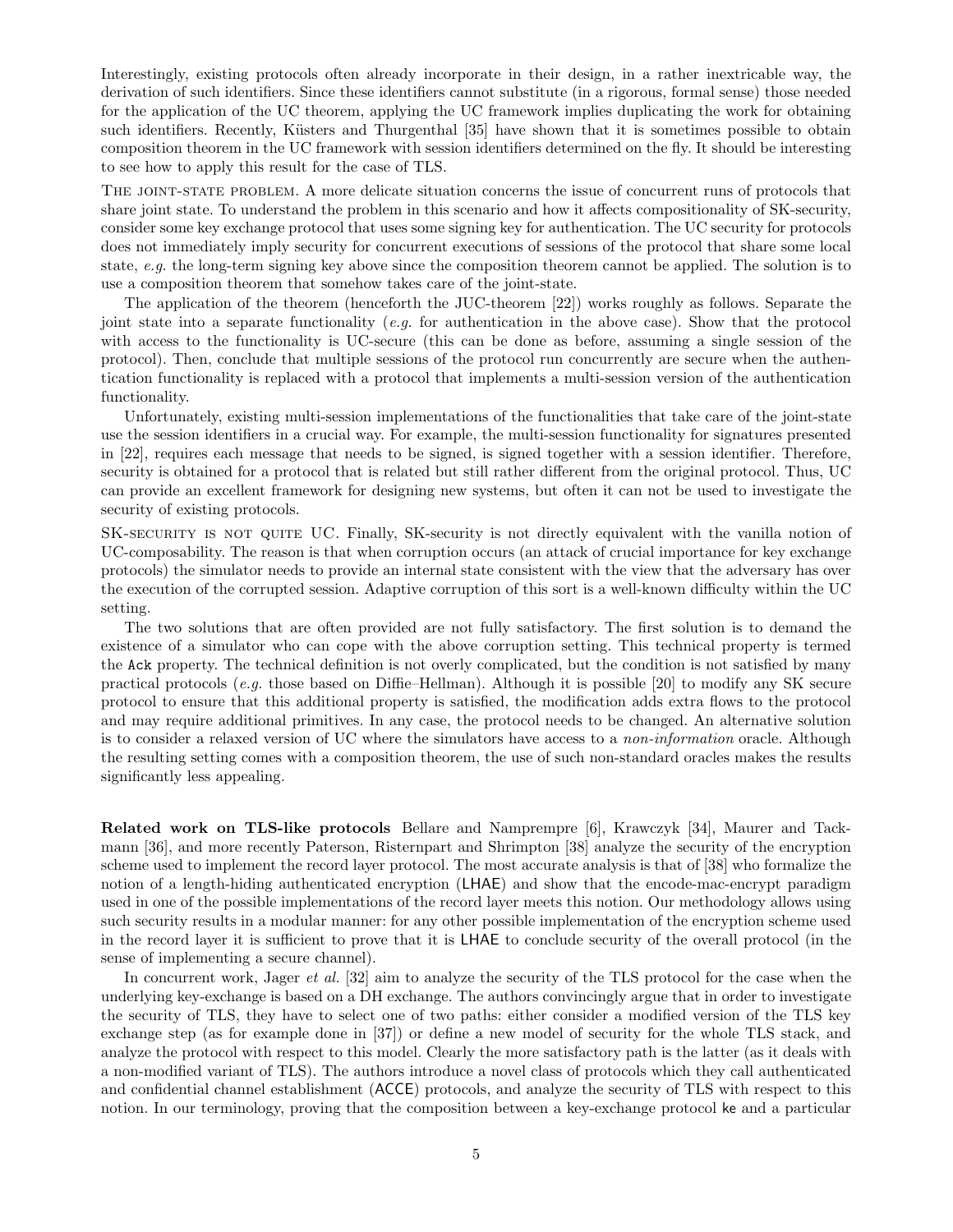implementation of a secure channel  $\zeta$  yields an ACCE channel is precisely proving that ke is good for  $\zeta$  (where the security game for  $\zeta$  is essentially that for length hiding authenticated encryption (LHAE)). Notice that in essence, this model looks at the record layer protocol as a channel that ensures privacy of messages and certifies message origin.

The security analysis of Jager et al. in [32] is for the case when the key-exchange protocol is based on a Diffie–Hellman exchange. As explained above, if one were to now consider the case where the key-exchange is implemented via RSA-based key transport, one would have to redo the whole proof from scratch. Using our approach it is sufficient to prove that the resulting key-exchange is good for a LHAE encryption scheme.

The idea of defining the security of a key through its uses, rather than asking it be indistinguishable from a random has been used in the past. In the context of the Protocol Compositional Logic [23] the authors define security of a key as being *good* if it can be safely used for encryption. Similarly, in the context of the KEM/DEM paradigm Bellare, Boldyreva, and Palacio [3] define an encapsulated key to be secure if it guarantees the security of the DEM where it will be used. In both cases, the uses are less general than in the framework that we propose here.

# 2 Cryptographic Games

In this section we formalize games for protocols and primitives. Both formalisms reflect the same basic idea but differ in some aspects (e.g. protocols need explicit notions of users and sessions). We then introduce our main technical tool, a strong notion of reduction from primitives to protocols. All our objects, i.e. games and adversaries, are interactive Turing machines.

## 2.1 Games for Cryptographic Primitives.

The definitions we give follow the intuition that governs the typical games used in cryptography. Security is defined for arbitrary (efficient) adversaries that interact with the primitive/protocol. The interaction is through some interface to which the adversary sends queries. In return the adversary receives answers computed with the help of the algorithms under attack. What queries are permitted and the way answers are computed should capture the use of the system in real life. The goal of the adversary is to trigger some event which the game deems as "bad".

We do not enforce a particular syntax for primitives and take a general approach where we only explicitly identify a key-generation algorithm. A primitive  $\zeta$  is then given by a pair of algorithms  $(\mathsf{kg}_{\zeta}, \mathsf{P}_{\zeta})$ . Algorithm  $\mathsf{kg}_{\zeta}$ is for key-generation and algorithm  $P_{\zeta}$  implements the desired functionality. This restriction is without loss of generality since several algorithms can be emulated by a single one, as long as the inputs are tagged to indicate for which of the underlying algorithms the input is intended.

The security of a primitive is captured by one (or more) games; where a game  $G_{\zeta}$  for the primitive  $\zeta$  is an interactive probabilistic Turing machine. The machine has input tapes  $G_{\zeta}^{in}$  and  $G_{\zeta}^{k-in}$  to receive queries and keys, respectively, and one output tape  $G_{\zeta}^{\text{out}}$ . The game takes as input a security parameter  $\eta$  and allows the adversary access to various queries. The adversary drives the execution by writing queries (from some finite set) on  $G_{\zeta}$ 's standard input tape  $G_{\zeta}^{in}$ . The game calculates a response and updates its internal state; the response is returned to the adversary. Notice that these calculations may involve the algorithm  $P_{\zeta}$ , but we do not explicitly say how this is done. The execution is randomized as both the adversary and game may use random coins. Keys for the game are written on the input tape  $G_{\zeta}^{k-in}$ . Keys may come from the key generation of the primitive, but can also come from somewhere else, such as a key exchange protocol. See later for how this tape is used.

We require that when the execution of the adversary terminates, there is a single bit written on  $G_{\zeta}^{\text{out}}$ , which is the outcome of the game. We write  $\mathsf{Exec}(G_{\zeta}, \mathcal{A})(\eta)$  for the random variable that describes the output of the game when interacting with adversary A for security parameter  $\eta$ . Naturally,  $\text{E}xe(C_{\zeta}, \mathcal{A})(\eta)$  also depends on the distribution of keys provided to  $G_{\zeta}^{k-n}$ . If not specified, we assume that  $\mathcal{A}$  provides those. We go into detail later.

We now refine the above general definition of games. First, we add a mechanism to explicitly maintain keys and related information (e.g. whether a key is corrupt). The game  $G_{\zeta}$  maintains an internal list  $\mathcal{L}_G$  consisting of tuples (kid, k, st<sub>kid</sub>); where kid is an administrative key identifier, k is the key corresponding to this identifier and st<sub>kid</sub> ∈ {honest, corrupted}. We describe two queries that make use of the list  $\mathcal{L}_G$ ; the NewKey and Corrupt queries which the game answers as follows:

• NewKey(): Prior to making this query, A writes some value on the  $G_{\zeta}^{k-in}$  input tape of  $G_{\zeta}$ ; possibly the output of the primitive's key generation algorithm  $\mathsf{kg}_\zeta$ . The call  $\mathsf{NewKey}()$  makes the game  $G_\zeta$  obtain a new key  $k$  by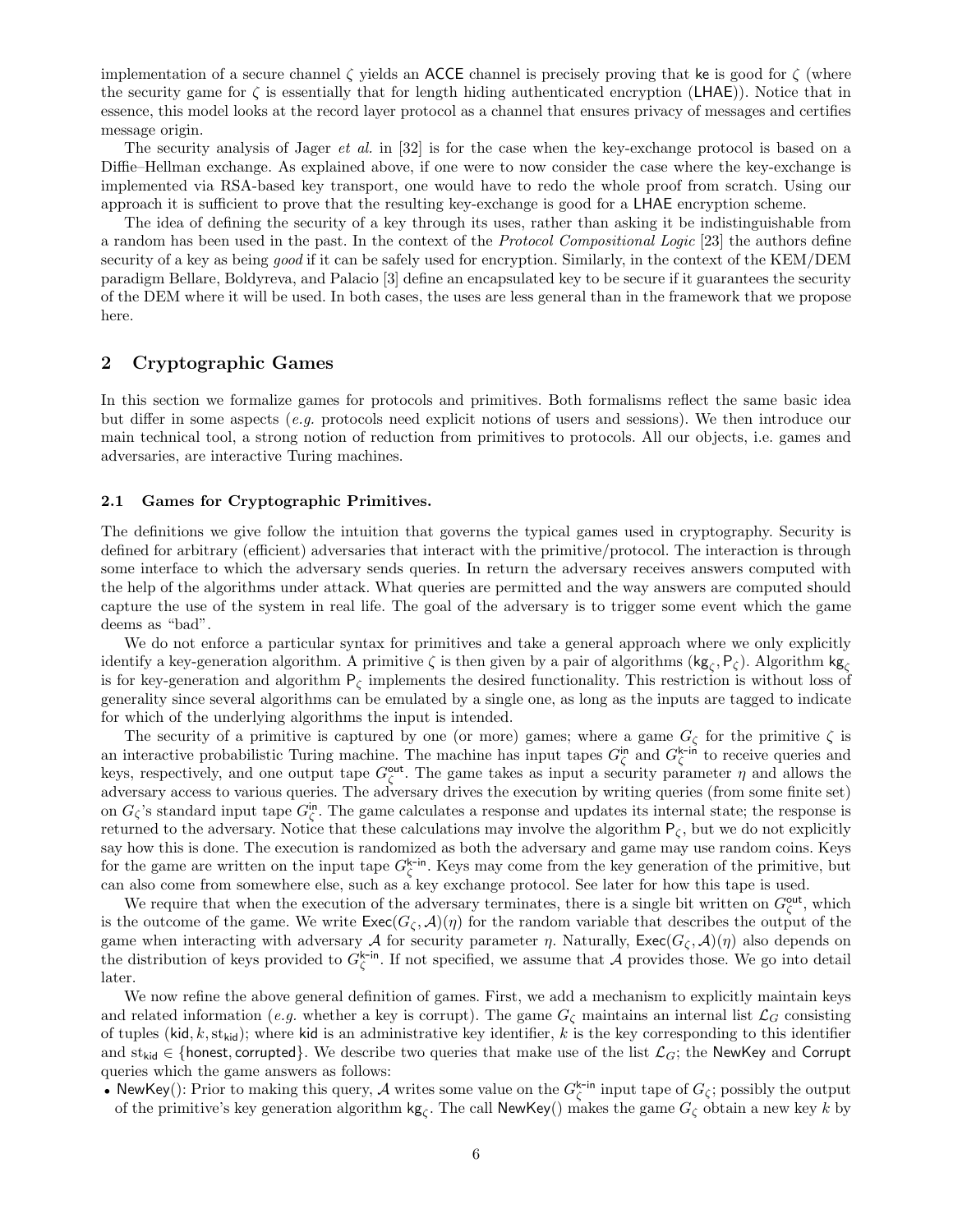reading its  $G_{\zeta}^{k\text{-in}}$  input tape. The game checks whether k has been seen previously by searching for an existing tuple (kid', k, st<sub>kid</sub>) containing the key k. If such a tuple exists then the value kid' is returned to the adversary. Otherwise it instantiates a new "session" of the primitive, keyed with  $k$ , by generating a new key identifier kid and adding the tuple (kid, k, honest) to the list  $\mathcal{L}_G$ . The value kid is returned to the adversary.

• Corrupt(kid): If there is a tuple (kid, k, st<sub>kid</sub>) on the list  $\mathcal{L}_G$  then st<sub>kid</sub> is set to corrupted and k is returned to the adversary. The adversary may not interact with a session once it is corrupt. If no such tuple exists then the query is ignored.

**Definition 1 (Primitive Game).** A primitive game  $G_{\zeta}$  for the primitive  $\zeta$  is a cryptographic game with a set of queries that includes the two special queries NewKey and Corrupt, and maintains a list  $\mathcal{L}_G$  as defined above.

See Section 2.3 for examples of games related to IND-CCA encryption and MAC security.

In the above definition the adversary is allowed to set keys for the game so security is impossible to guarantee (and indeed, we do not attempt to do so). We recover standard notions of security by restricting the adversary in certain ways. We present three (increasingly) stronger restrictions, the last yielding standard notions of security. We explicitly delineate the two intermediate classes since they are useful for technical reasons.

**Definition 2 (Split Adversary).** An adversary A against a cryptographic game G is a split adversary if it consists of two subadversaries  $\mathcal{A} = (\mathcal{A}_1, \mathcal{A}_2)$ , such that  $\mathcal{A}_1$  makes only certain types of queries to G, and  $\mathcal{A}_2$ makes other types of queries of queries to G. The algorithms  $A_1$  and  $A_2$  may communicate as they wish. By convention we assume that  $A_2$  is in charge of scheduling the execution.

Since there are no restrictions on how the two subadversaries communicate splitting an adversary does not change its overall functionality. Next, we restrict the flow of information between the two subadversaries and the queries that each adversary makes to obtain standard security requirements. A *query-respecting* adversary and a key-benign adversary. The query-respecting adversary is a split adversary where only the first part of the adversary is allowed to create keys.

Definition 3 (Query-Respecting Adversary for Primitives). A split adversary  $A = (A_1, A_2)$  against a primitive game  $G_{\zeta}$  is query-respecting if it satisfies the following restrictions:

- The query NewKey() is only made by  $A_1$ .
- Only  $\mathcal{A}_1$  writes keys to the key input tape of  $G_{\zeta}$ .
- Both parts  $A_1$  and  $A_2$  are allowed to make Corrupt queries.
- $A_2$  makes all other queries.

Finally, a key-benign adversary is additionally restricted to only initialize instances of primitives with keys honestly produced via their associated key generation algorithm. In addition the adversary "forgets" the values of these keys (but not maintaining state across invocations). Specifically, we consider the class of split adversaries  $\mathcal{A} = (\mathcal{A}_1, \mathcal{A}_2)$ , where we restrict the information passed from  $\mathcal{A}_1$  to  $\mathcal{A}_2$ .

Definition 4 (Key-Benign Adversary for Primitives). For a game  $G_\zeta$  of a primitive  $\zeta = (kg_\zeta, P_\zeta)$  and a split adversary  $A=(A_1,A_2)$ , we say that A is key-benign with respect to  $\mathsf{kg}_{\zeta}$  if it behaves as follows:

- Adversary  $A$  is query-respecting.
- Subadversary  $A_2$  only sends the message NewKey() to  $A_1$ .
- Each time  $A_1$  is activated, by receiving a NewKey() message from  $A_2$ , it runs the key generation algorithm kg<sub>c</sub> once, writes the output of this algorithm on the input tape  $G^{k-in}$  of G and makes a NewKey() query to the primitive game. The game then returns a key identifier kid that  $A_1$  passes to  $A_2$ .
- No other information is passed from  $A_1$  to  $A_2$ .

We stress that, per our convention in Defintion 2, adversary  $A_2$  drives the execution: either it queries the game directly and is given the answer, or it creates a new key via  $A_1$ . The control is always returned to  $A_2$ . The behaviour of  $A_1$  is fully specified and thus does not allow for constructing covert channels between  $A_1$  and  $A_2$ . Standard security notions are obtained by restricting to adversaries which are key-benign. A security notion for a protocol is a pair  $(G_{\zeta}, \delta)$  with  $G_{\zeta}$  a game as described above and  $\delta$  an error probability (a probability with which the adversary can certainly win the game). A protocol is secure if no key-benign adversary can win the game with probability significantly better than  $\delta$  (typically  $\delta = \frac{1}{2}$  or  $\delta = 0$ ).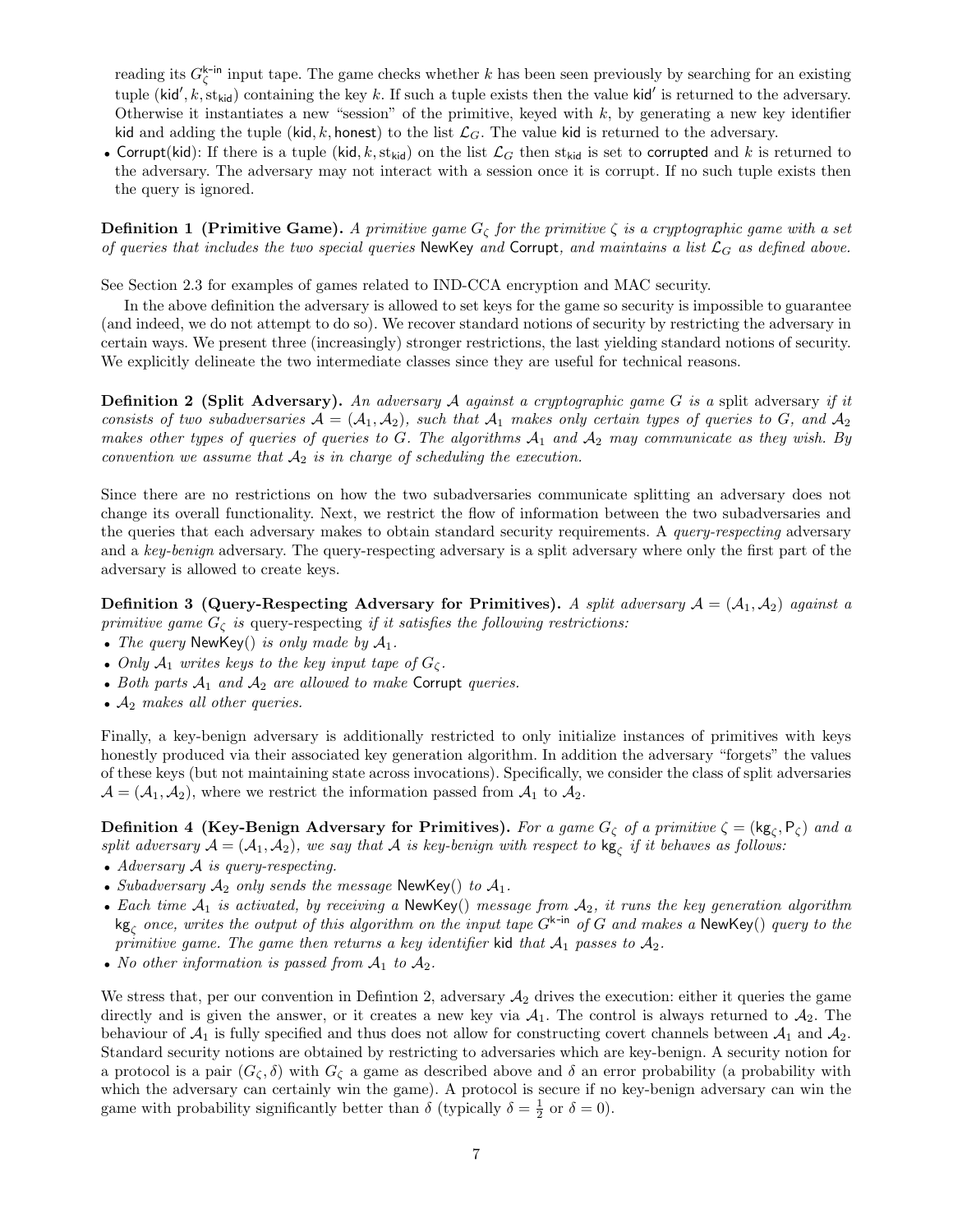**Definition 5** (( $G_\zeta$ , $\delta$ )-Secure Primitive). We say that a primitive  $\zeta = (\mathsf{kg}_\zeta, \mathsf{P}_\zeta)$  is  $(G_\zeta, \delta)$ -secure, or equivalently that it satisfies  $(G_\zeta, \delta)$ , if for any probabilistic polynomial-time algorithm A that is key-benign with respect to the key generation algorithm  $\mathsf{kg}_{\zeta}$  it holds that

$$
\Pr\left[\mathsf{Exec}(G_{\zeta}, \mathcal{A})(\eta) = 1\right] - \delta
$$

is a negligible function in the security parameter.

For clarity, sometimes we write  $\mathsf{Exec}(G_\zeta,\mathcal{A}:\mathsf{kg}_\zeta)(\eta)$  for the execution of the game with a key-benign adversary with respect to  $kg_\zeta$ .

#### 2.2 Games for (Two-Party) Cryptographic Protocols.

In this section we extend the above framework to games for two-party protocols. The main difference is that we introduce users and protocol sessions into the formalism. Again we make no assumptions on the syntax of protocols and assume that a protocol  $\pi$  is given by two algorithms,  $\pi = (kg_{\pi}, P_{\pi})$ ; where again the first algorithm is for generating keys, and the latter defines the execution of the protocol itself. We give general games for the security of protocols, but specialize them for the case when the protocols are based on long-term symmetric keys; see Section 7 for the alterations needed when dealing with long-term public key pairs.

We assume that protocols are executed by a set of users with identities in some polynomial size set  $U$ . A game  $G_{\pi}$  for a protocol  $\pi$  is similar to that for primitives and we only highlight the main differences. As part of its internal state, the game maintains a list  $\mathcal{L}_G$  of tuples of the form (label, kid,  $U, V$ ). Each such tuple corresponds to a local session of a user U with intended partner V. The entry label is a label that uniquely identifies the session; the entry kid is the key identifier for the key used by the owner of the session. Both label and kid are only administrative identifiers which are not used within the protocol. The key corresponding to kid could be a shared password, a long-term key, or a key derived through a key exchange protocol.

The game keeps track of the actual values for the keys, as well as the identities associated to these keys; recall that we work here in the symmetric key setting where such keys are shared by parties. This is done via a list  $\mathcal{L}_G^{\text{keys}}$  whose entries are of the form (kid,  $U, V, k, s t_{\text{kid}}$ ), where kid is a key identifier, k is the actual value for the key, U and V are the identities associated to this key and st<sub>kid</sub>  $\in$  {honest, corrupted}. As before, keys are passed to the game by the adversary via the input tape  $\check{G}_{\pi}^{k\text{-in}}$ .

The behaviour of the game  $G_{\pi}$  is determined by the function that defines the protocol  $P_{\pi}$  and, as for primitives, we do not fully specify this dependency. It is worth noting however that a typical game maintains the state of the various local sessions, directs the queries to the appropriate sessions, updates the local state, and returns an answer to the adversary.

We now detail the particular mechanism that our games use to start sessions and provide keys to such sessions. We informally discuss the queries that implement the mechanism and their use, and then give a more formal description.

A query  $\mathsf{NewKey}(U, V)$  allows the adversary to "register" the key written on the input key tape with the game (a key identifier kid is returned). As this is a local process, via query  $\mathsf{SameKey}(V, U, \mathsf{kid})$ , the same key can be registered for user V. A new session of the protocol run by  $U$ , with intended partner V, is started via a query NewSession( $U, V,$  kid): the key used by U in this session is the one indexed by kid. We may then start a session of  $V$  with the same key. Note that keys tie two sessions of two users together; this is a security property that we will require from any key exchange protocol used to derive keys for  $\pi$ .

Formally, we require protocol games to allow the following special queries:

- New Key(U, V): The game  $G_{\pi}$  reads a new key k off the  $G_{\pi}^{k-in}$  tape, generates a new identifier kid and creates a new tuple (kid,  $U, V, k$ , honest) on the list  $\mathcal{L}_G^{\text{keys}}$ . The key identifier kid is returned to the adversary.
- SameKey(U, V, kid): If there is a tuple (kid,  $V, U, k, s$ t<sub>kid</sub>) on the list  $\mathcal{L}_G^{keys}$ , the tuple (kid,  $U, V, k, s$ t<sub>kid</sub>) is added to  $\mathcal{L}_G^{\mathsf{keys}}$  and kid is returned to the adversary. Else, the game returns  $\bot$ .
- NewSession(U, V, kid): The game searches the list  $\mathcal{L}_G^{\text{keys}}$  for a tuple (kid, U, V, k, st<sub>kid</sub>) and aborts if no such tuple exists. Else, it generates a new identifier label, creates the tuple (label, kid,  $U, V$ ) on the list  $\mathcal{L}_G$  and returns label to the adversary.
- Corrupt(kid): The game searches the list  $\mathcal{L}_G^{\text{keys}}$  for all entries of the form (kid,  $U, V, k, s t_{\text{kid}}$ ) and does nothing if no such entry exists. Otherwise, for all such entries, it sets  $st_{\text{kid}} =$  corrupted and returns k to the adversary. No further queries are allowed to a corrupted session.

By slightly modifying the above definitions one can easily model public-key protocols, this is detailed in Section 4.1.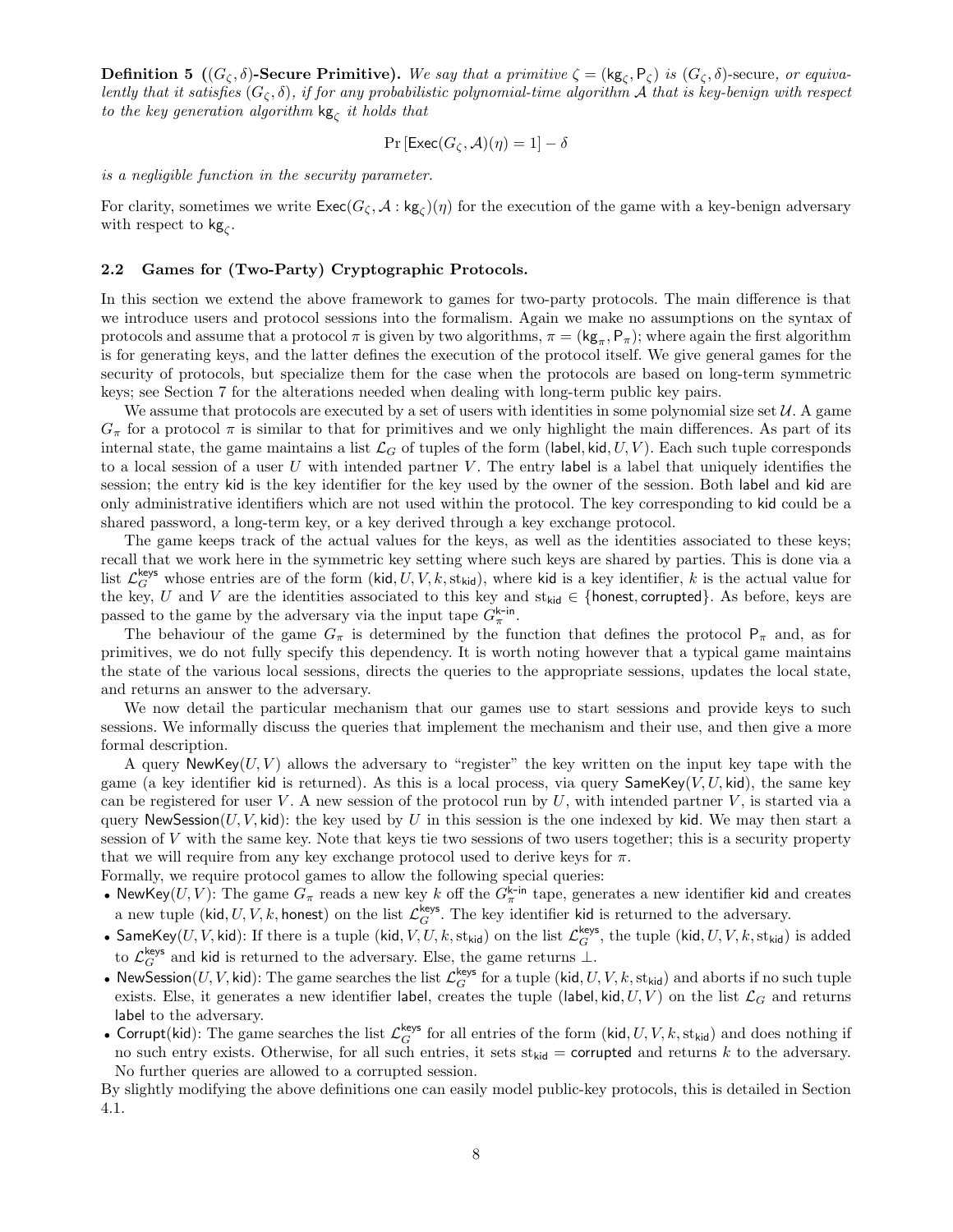**Definition 6 (Protocol Game).** A protocol game  $G_{\pi}$  for  $\pi = (\mathsf{kg}_{\pi}, \mathsf{P}_{\pi})$  is a cryptographic game with a set of queries that includes the special queries  $NewKey(U, V)$ , SameKey(U, V, kid), NewSession(U, V, kid) and Corrupt(kid). The game  $G_{\pi}$  maintains a list  $\mathcal{L}_G$  and a list  $\mathcal{L}_G^{\text{keys}}$  as defined above.

As before, we write  $\text{Exec}(G_\pi, \mathcal{B})(\eta)$  for the random variable that describes the output of the game when interacting with adversary  $\beta$  for security parameter  $\eta$ . We adapt the notions of query-respecting and key-benign adversaries from primitives to the case of protocols.

Definition 7 (Query-Respecting Adversary for Protocols). A split adversary  $\mathcal{B} = (\mathcal{B}_1, \mathcal{B}_2)$  against a protocol game  $G_{\pi}$  is query-respecting if it satisfies the following restrictions:

- The query NewKey is only made by  $\mathcal{B}_1$  who has written some value to the tape  $G_{\pi}^{k-<sub>n</sub>}$ .
- The query SameKey(U, V, kid) is only made by  $\mathcal{B}_1$ . Moreover if a query NewKey(U, V) previously returned some kid then  $\mathcal{B}_1$  is allowed at most one SameKey(V, U, kid) query and no SameKey(U, V, kid) query.
- The query NewSession(U, V, kid) is only made by  $\mathcal{B}_2$ .
- Both,  $\mathcal{B}_1$  and  $\mathcal{B}_2$  are allowed the query Corrupt(kid).
- All other queries are made by  $\mathcal{B}_2$ .

The second requirement in the above definition ensures that, for adversaries that write different key values on the key input tape of  $G_{\pi}$ , at most two protocols sessions of any pair of users U, V use the same key.

Definition 8 (Key-Benign Adversary for Protocols). For a game  $G_{\pi}$  of a protocol  $\pi = (kg_{\pi}, P_{\pi})$  and a split adversary  $\mathcal{B} = (\mathcal{B}_1, \mathcal{B}_2)$ , we say that  $\mathcal B$  is key-benign with respect to  $\log_{\pi}$  if it behaves as follows.

- Adversary  $\mathcal{B} = (\mathcal{B}_1, \mathcal{B}_2)$  is query-respecting.
- The message sent from  $\mathcal{B}_2$  to  $\mathcal{B}_1$  is of the form NewKey(U, V) or of the form SameKey(U, V, kid).
- Each time,  $\mathcal{B}_1$ , receives a message NewKey(U, V) from  $\mathcal{B}_2$ , it runs the key generation algorithm kg once, writes the output of this algorithm on the input tape  $G^{k-in}$  of G and makes a NewKey(U, V) query to the protocol game. The game then returns a key identifier kid that  $B_1$  passes to  $B_2$ .
- Each time,  $\mathcal{B}_1$ , receives a message SameKey(U, V, kid) from  $\mathcal{B}_2$ , it makes a SameKey(U, V, kid) query to the protocol game. The game then returns a key identifier kid that  $\mathcal{B}_1$  passes to  $\mathcal{B}_2$ .
- No other information is passed from  $\mathcal{B}_1$  to  $\mathcal{B}_2$ .

A security notion for a protocol is then a pair  $(G_\pi, \delta)$  with  $G_\pi$  a game as described in Definition 6 and  $\delta$  and error probability (a probability with which the adversary can certainly win the game). A protocol is secure if no key-benign adversary can win the game with probability significantly better than δ.

**Definition 9** ( $(G_\pi, \delta)$ -Secure Protocol). We say that a protocol  $\pi = (\mathsf{kg}_\pi, \mathsf{P}_\pi)$  is  $(G_\pi, \delta)$ -secure, if for any probabilistic polynomial-time algorithm  ${\cal B}$  key-benign with respect to the key generation algorithm  $\mathsf{kg}_\pi$ , it holds that

$$
\Pr\left[\text{Exec}(G_{\pi}, \mathcal{B})(\eta) = 1\right] - \delta
$$

is a negligible function in the security parameter.

When the game for the protocol is clear from the context, we may simply say that the protocol is δ-secure instead of  $(G_{\pi}, \delta)$ -secure. The same simplification applies for primitives. Below in Section 2.3 we provide an example of a game for security of authenticated channel protocols.

#### 2.3 Example Primitives and Protocols Games

In this section we present some basic definitions which will be needed in future sections, as well as examining how our previous formalism for primitive and protocol games applies to some well known examples.

**Basic Definitions** SYMMETRIC ENCRYPTION. We define an encryption scheme  $\mathcal{E}$  as a triple of algorithms  $\mathcal{E} = (KeyGen, Enc, Dec),$  where KeyGen is the key generation algorithm. To generate a key key we execute  $k \leftarrow$ KeyGen( $\eta$ ). We have  $c \leftarrow \mathsf{Enc}_k(m)$ , for a message m taken from the message space M of E and  $m' \leftarrow \mathsf{Dec}_k(c')$ , with  $m' \in M \cup \{\perp\}$ . It is required that  $m = \mathsf{Dec}_k(\mathsf{Enc}_k(m))$  for all  $m \in M$  and all keys k.

An encryption scheme (KeyGen, Enc, Dec) is said to be *indistinguishable under chosen ciphertext attacks* (IND-CCA), if for any efficient algorithm  $\hat{\mathcal{A}}$  the probability that the experiment CCA $_{\hat{\mathcal{A}}}^{\text{Enc}}$  evaluates to 1 is negligible (as a function of  $n$ ), where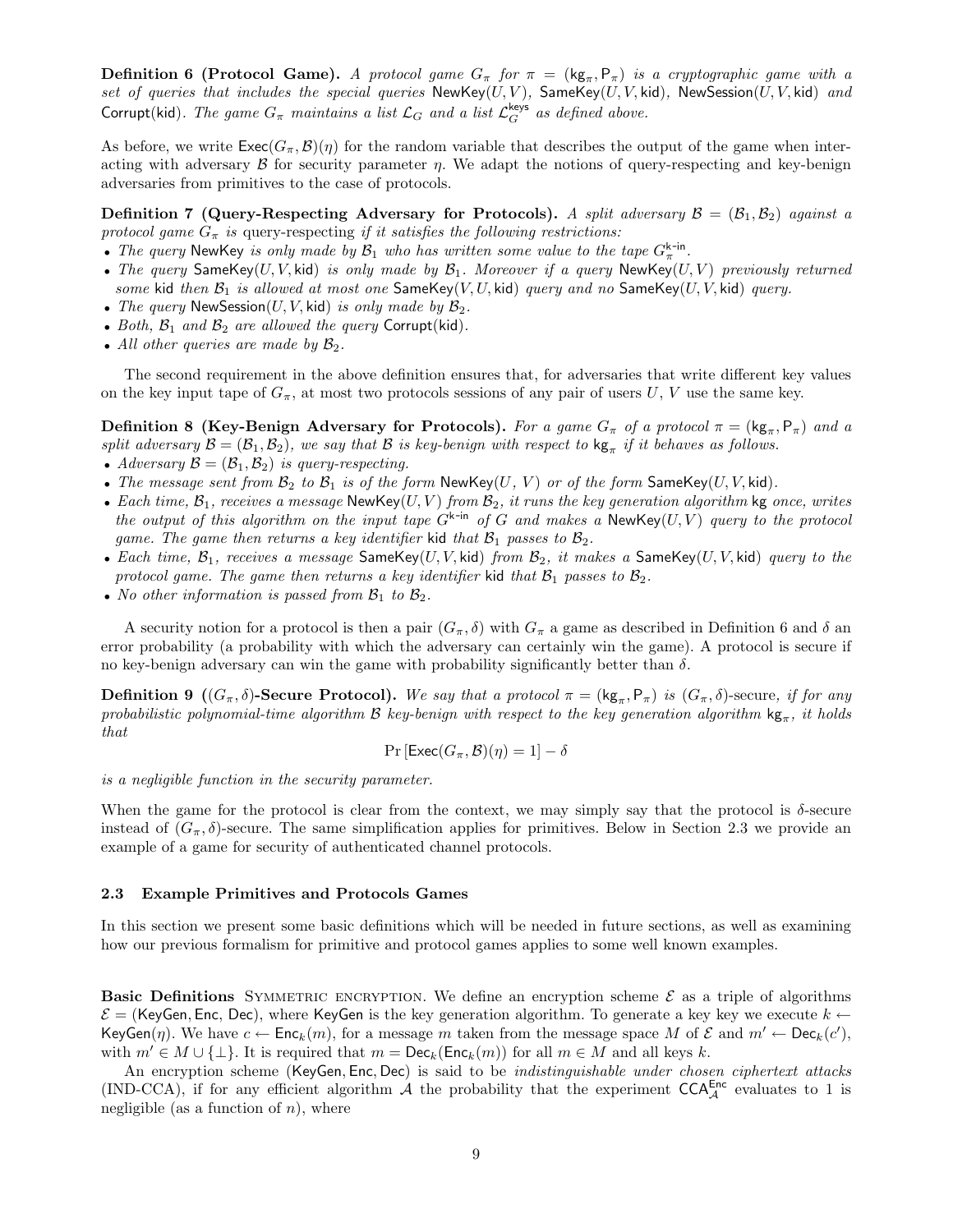Experiment  $\mathsf{CCA}_{\mathcal{A}}^{\mathsf{Enc}}(n)$  $k \leftarrow$  KeyGen $(1^n)$ .  $b \leftarrow \{0, 1\}.$  $d \leftarrow \mathcal{A}^{\mathsf{Enc}_k(\cdot,\cdot), \mathsf{Dec}_k(\cdot)} (1^n),$ Where the Enc oracle on input of  $m_0$ ,  $m_1$  returns the output of  $\mathsf{Enc}_k(m_b)$ The oracle Dec on input of c returns  $\bot$ , if c has been an output of oracle Enc before, Otherwise it returns  $\mathsf{Dec}_k(c)$ . Return 1 iff  $b = d$ .

MESSAGE AUTHENTICATION CODES. A MAC scheme MAC is a triple of algorithms MAC  $=$  (KeyGen, Mac, Verify), where keys for the scheme are generated by  $k \leftarrow \mathsf{KeyGen}(\eta)$ . We let  $\sigma \leftarrow \mathsf{Mac}_k(m)$  with  $m \in \{0,1\}^*$  and define  $v \leftarrow$  Verify $_k(m', \sigma')$  where  $v \in \{\text{true}, \text{false}\}$ . Further, we require that Verify $_k(m, \text{Mac}_k(m)) = \text{true}$  for all  $m$  and all keys  $k$ .

A message authentication code (KeyGen, Mac, Verify) is called unforgeable under chosen message attacks if for any efficient algorithm A the probability that the experiment  $\overline{\text{Forge}}^{\text{Mac}}_{\mathcal{A}}$  evaluates to 1 is negligible (as a function of  $n$ ), where

 ${\rm Experiment}$  Forge $_{\cal A}^{{\sf Mac}}(n)$  $k \leftarrow$  KeyGen $(1^n)$  $(m^*, \sigma^*) \leftarrow \mathcal{A}^{\mathsf{Mac}_k(\cdot),\mathsf{Verify}_k(\cdot,\cdot)}(1^n)$ Return 1 iff  $\mathsf{Verify}_k(m^*, \sigma^*) = 1$  and A has never queried  $\mathsf{Mac}_k(\cdot)$  about  $m^*$ .

Computational Diffie–Hellman Assumption. In our discussion of TLS later, we will require the computational Diffie–Hellman Assumption (CDH).

**Definition 10 (CDH).** The CDH problem is hard with respect to an instance generation algorithm Params, if for all p.p.t. algorithms  $A$  the following probability is negligible:

$$
\Pr\left[(p,q,g) \leftarrow \mathsf{Parameters}(1^n); a, b \leftarrow \mathbb{Z}_q : \\ \mathcal{A}(p,q,g,a^a, g^b, 1^n) = g^{ab} \bmod p\right]
$$

Example Primitive Games The following examples show how the standard games for defining multi-user IND-CCA security of encryption schemes and multi-user UNF-CMA for message authentication codes can be easily cast as instances of our framework for primitive games. The only difference is the addition of the Corrupt query, which is a simple extension, but needed to be able to cope with security of protocols using this primitive which allow adaptive session-state corrupts.

Example: IND-CCA encryption. We now describe the game for symmetric key based IND-CCA encryption in the multi-user setting [2] using this language. We assume the scheme is given by the algorithms (KeyGen( $\eta$ ), Enc<sub>k</sub>(m), Dec<sub>k</sub>(c)), so that kg<sub> $\zeta$ </sub> = KeyGen( $\eta$ ). Execution begins with the game selecting a random bit  $b \leftarrow \{0, 1\}$ . The key-benign adversary can now make the following queries, in addition to the NewKey and Corrupt queries, as follows:

- Enc(kid, m) The game computes the encryption  $c \leftarrow \text{Enc}_k(m)$ , where k is the key in the tuple in  $\mathcal{L}_G$ corresponding to kid. The ciphertext c is then passed back to the adversary. If no such tuple exists then this operation does nothing.
- Challenge $(m_0,m_1,$  kid) The game computes the challenge ciphertext  $c^\dagger \leftarrow \mathsf{Enc}_k(m_b)$  as above and returns  $c^\dagger$ back to the adversary. Note that it is required  $|m_0| = |m_1|$ .
- Dec(kid, c) The game computes the decryption  $m \leftarrow \text{Dec}_k(c)$ , where again k is the key in the tuple in  $\mathcal{L}_G$ corresponding to kid. The value of  $m$  is passed back to the adversary.

• Guess(b') – The game outputs 1 if  $b' = b$ , otherwise 0 is output. Execution of the game terminates.

We make the following two restrictions on the queries, so as to make sure that the game cannot be trivially won:

• On calling Dec(kid, c) if c was the output of some call to Challenge for this value of kid before then the game aborts outputting zero.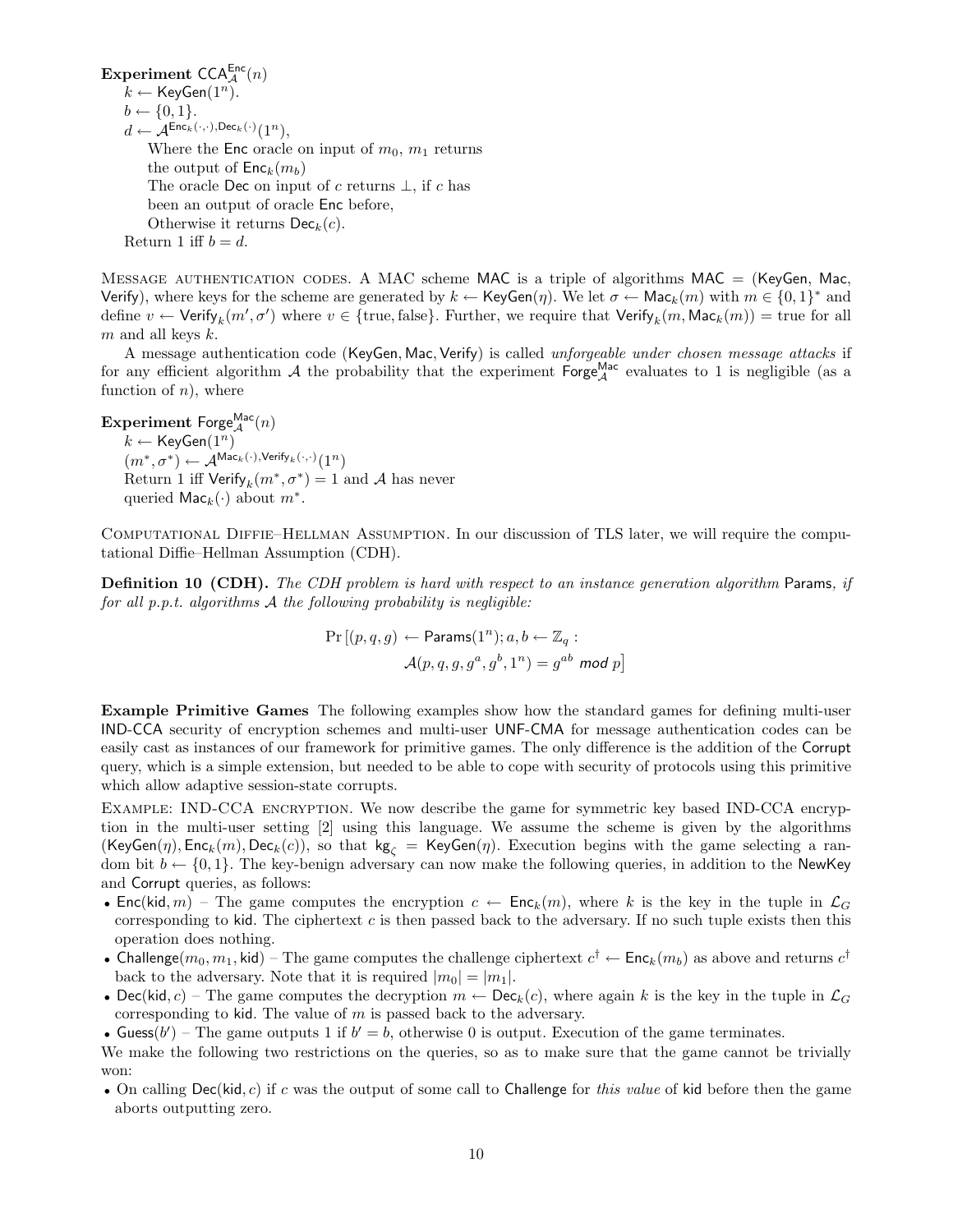• The adversary may not make a Corrupt(kid) query if it has made a Challenge( $\cdot, \cdot$ , kid) query for the same value of kid, and vice-versa.

Note that the query  $Enc(kid, m)$  can be simulated via a call to Challenge $(m, m, kid)$ , however we keep a separate query of  $Enc(kid, m)$  so as to make the above restrictions simpler to define.

Since the adversary can guess the value of  $b$  with probability  $1/2$ , we require that this game is key-benign secure for  $\delta = 1/2$ . Notice that security clearly depends on what key generation algorithm is allowed to write to the  $G_{\zeta}^{k-in}$  tape. For example if kg<sub> $\zeta$ </sub> consisted of sampling from the set of *l*-bit strings uniformly at random then we would obtain the standard security notion for IND-CCA encryption with a cipher of l-bit keys. On the other hand  $\text{kg}_{\zeta}$  could consist of simply outputting the same *l*-bit string, since the adversary is assumed to know the code of  $kg_\zeta$ , such an algorithm would always be insecure.

Example: UNF-CMA MAC. Now suppose that the primitive we wish to model is a MAC, given by a triple of algorithms  $(\mathsf{KeyGen}(\eta),\mathsf{Mac}_k(m),\mathsf{Verify}_k(m,\sigma))$ . We want to test whether this primitive is secure against a chosen message attack, where the adversary is trying to create a forgery for an arbitrary message (ie. existential forgeability). We now detail how this execution proceeds within our model. When execution of the game begins, the key benign adversary makes a number of queries to the game. In addition to NewKey and Corrupt queries he can make the following queries:

- Mac(m, kid) The game computes  $\sigma = \text{Mac}_k(m)$ , where k is the key in the tuple in  $\mathcal{L}_G$  containing kid. The game returns  $\sigma$  to the adversary.
- Verify(kid,  $m, \sigma$ ) Here the game computes the boolean value  $\tau =$  Verify $_k(m, \sigma)$  for k corresponding to kid in  $\mathcal{L}_G$ . If  $\tau$  = true and m has never been queried to Mac(m, kid) and Corrupt(kid) has not been called then the game outputs 1 and terminates. Otherwise the value  $\tau$  is returned to the adversary.

If the game does not terminate because of the result of a Verify query, eventually the adversary terminates and the game writes 0 to its output tape. We say the scheme is key-benign UNF-CMA secure if the above game is  $\delta$ -secure for  $\delta = 0$ .

Example Protocol Games Here we look at the specific example of a protocol which provides authenticated channels. In order to model an authenticated channels scheme we must first decide upon a game based definition to capture the requirements of an authenticated channel. An authenticated channel has a number of desired properties. The first is that one must be able to verify messages are sent by someone who possesses the shared secret key. The second property is that messages are only accepted if they are received in order and where duplicates are rejected. We now describe a game to formally capture these notions.

The adversary is able to make calls to NewKey, SameKey, NewSession and Corrupt as previously described with one exception. In order to avoid trivial attacks, for each kid, the adversary is only allowed to query NewSession(U, V, kid) and NewSession(V, U, kid) at most once, while usually, the adversary might make the same query NewSession( $U, V$ , kid) several times to establish several sessions under the same kid. This, however, contradicts the idea of an authenticated channel which assures that the messages received by one session are exactly the ones sent by the partner session. Thus, the property is trivially broken, if more than two sessions may use the same key.

The game maintains two sets of "append only" lists,  $\iota = {\iota_{\text{label}}}$  and  $\theta = {\theta_{\text{label}}}$ , where each entry corresponds to a separate value of label. The adversary then interacts with the protocol via the following queries made available via the game:

- $m_{channel} \leftarrow \text{Init}(m_{plain}, \text{label})$  The message  $m_{plain}$  is appended to the list  $\iota_{label}$  corresponding to the entry (label, kid,  $U, V$ ). The oracle responds with the (authenticated) protocol message,  $m_{channel}$ , which is intended to be sent to party V with session identifier sid. It is assumed that  $m_{channel}$  contains the message  $m_{plain}$  as a subsequence. The value of  $m_{channel}$  is appended to the list  $\theta_{label}$ .
- $m_{\text{plain}} \leftarrow \text{Send}(m_{\text{channel}}, \text{label}')$  The protocol message  $m_{\text{channel}}$  is passed to session label' as though it was a message received through the authenticated channel. The message  $m_{channel}$  is appended to the  $\iota_{label'}$  list. If the protocol message authenticates correctly then the message  $m_{\text{plain}}$  is appended to the  $\theta_{\text{label'}}$  list.

At some stage the adversary  $\beta$  will terminate its execution with the game. Throughout the execution, the game G checks that, for all parties  $(U, V)$  with  $(\textsf{label}_1, \textsf{kid}, U, V)$ ,  $(\textsf{label}_2, \textsf{kid}, V, U) \in \mathcal{L}_G$ , that  $\theta_{\textsf{label}_2}$  is a subsequence of  $\iota_{\mathsf{label}_1}$  when sid  $\neq \perp$  and the entries  $(\mathsf{kid}, U, V, k, \mathsf{st}_{\mathsf{key}_1}), (\mathsf{kid}, V, U, k, \mathsf{st}_{\mathsf{key}_2}) \in \mathcal{L}_G^{\mathsf{keys}}$  have  $\mathsf{st}_{\mathsf{key}_1} = \mathsf{st}_{\mathsf{key}_2} \neq$ corrupted. If there exists any pair where this condition is not satisfied then the adversary  $\beta$  has won the game and so the game immediately writes 1 to the output tape of the Turing machine  $G$ . Otherwise, it outputs 0, when the adversary terminates. An instantiation of an authenticated channel is called secure, if it is δ-secure with  $\delta = 0$ .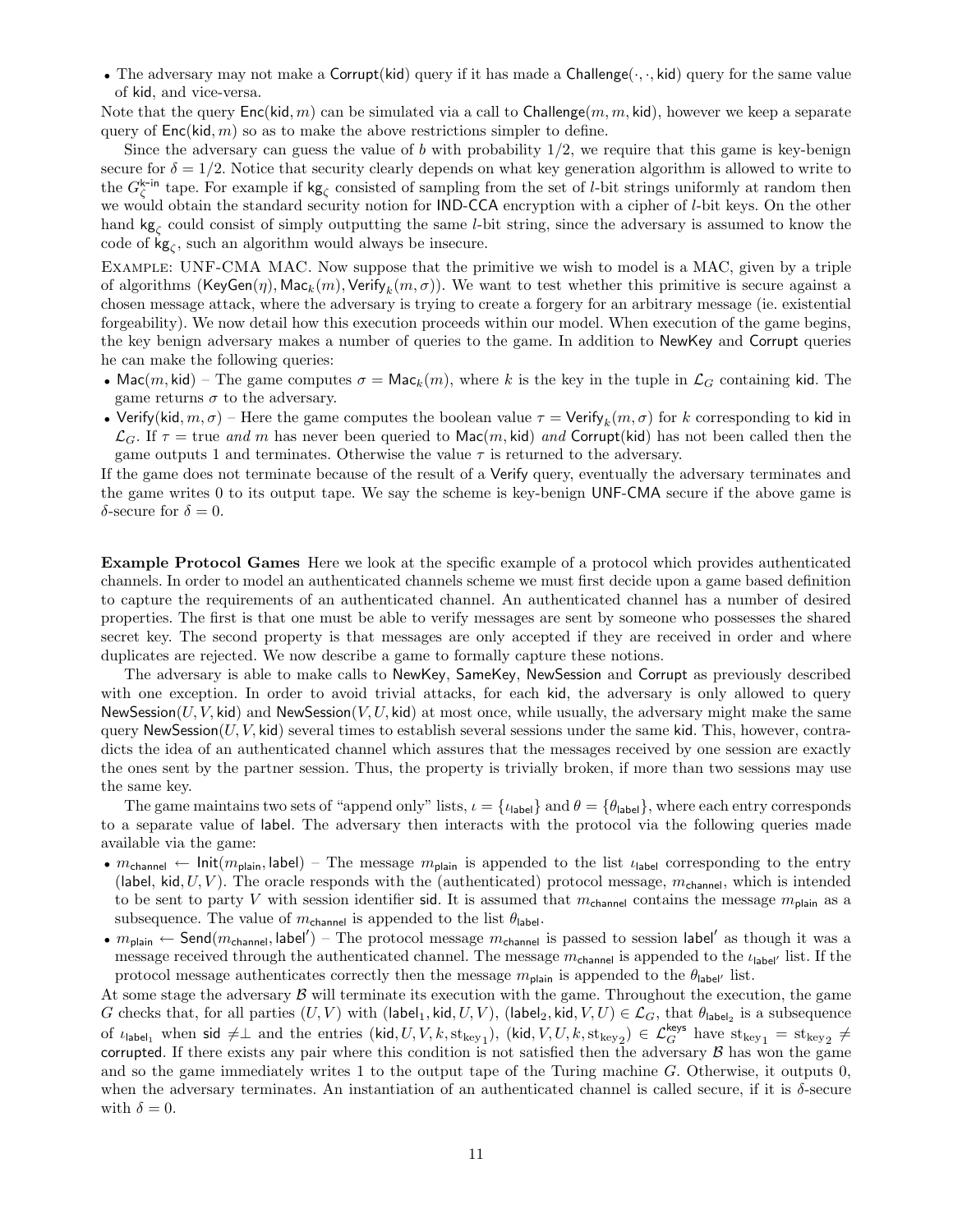Notice that security in the sense defined above allows the adversary to drop messages but prevents him from reordering them. A stronger definition, where even droping is not permitted, would simply demand that  $\theta_{\text{label}_2}$ is a prefix of  $\iota_{\textsf{label}_1}$ .

# 3 Key-Independent Reductions

We define a new notion of reduction from primitives to protocols. We start with some high-level intuition and then give the details. Our focus is on the case of some protocol  $\pi$  whose security relies solely on that of some underlying symmetric primitive  $\zeta$ . We assume that the keys, which are passed as input to the protocol, are used to only key the underlying primitive. This assumption is satisfied, for instance, by standard authenticated and private channel protocols. Moreover, the case when a protocol uses several primitives (e.g. both encryption and authentication as for secure channels) can be cast as an instance of this setting.

Just as for standard reductions, a key-independent reduction uses an adversary  $\mathcal A$  against protocol  $\pi$  to construct an adversary  $R(\mathcal{A})$  against primitive  $\zeta$ . Crucially, we require that the reduction works, independent of the distribution of keys that are input to the protocol. Roughly speaking, for any key distribution, if adversary A breaks the protocol  $\pi$  then adversary  $R(\mathcal{A})$  breaks the primitive for the same distribution on the keys. This property is difficult to formalize: primitives may use different keys in their instantiations, whereas protocols may use the same key in two sessions so we have to clarify what "the same distribution" means. We do this by explicitly showing how such a reduction maps the keys used in the protocol to the keys used by the primitive.

Let  $\mathcal{B} = (\mathcal{B}_1, \mathcal{B}_2)$  be a query-respecting adversary for the protocol game  $G_\pi$ . The adversary A constructed via the reduction internally maintains the list  $\mathcal{L}_{\mathcal{A}}^{\text{keys}}$ , which consists of tuples of the form  $(U, V, \text{kid})$  that record the keys shared by pairs of users. We need however to be more specific. For the particular type of reduction that we consider, we demand the existence of an adversary  $A = (A_1, A_2)$  against  $G_\zeta$ , where the  $A_1$  component of A manages the keys in a particular way. Intuitively  $A_1$  is in charge of maintaining a mapping between the keys used in the game  $G_{\zeta}$ , which A is playing, and the game  $G_{\pi}$ , which A simulates for B. The mapping between the keys used in the simulation and the keys used in the game of  $A$  may not be straightforward, as the same key for a primitive may be used to simulate two or more sessions of the protocol. While we fix how  $A_1$  should be constructed from  $\mathcal{B}_1$  we do not impose any restriction on  $\mathcal{A}_2$ .

Formally, we define the adversary  $\mathcal{A}_1(\mathcal{B}_1)$  that works as an interface between  $\mathcal{B}_1$ , which expects to communicate with  $G_{\pi}$ , and the game  $G_{\zeta}$ , as follows:

- When  $\mathcal{B}_1$  writes a value k onto the input tape  $G_{\pi}^{k\text{-in}}$ , algorithm  $\mathcal{A}_1$  writes k on the input tape  $G_{\zeta}^{k\text{-in}}$ .
- When  $\mathcal{L}_1$  writes a value  $\kappa$  onto the liput tape  $G_{\pi}$ , algorithm  $\mathcal{A}_1$  writes  $\kappa$  on the liput tape  $G_{\zeta}$ .<br>• Whenever  $\mathcal{B}_1$  sends a NewKey(U,V) query, algorithm  $\mathcal{A}_1$  sends a NewKey() query to key identifier kid is returned, algorithm  $\mathcal{A}_1$  stores the tuple  $(U,V, \mathsf{kid})$  on its list  $\mathcal{L}^{\mathsf{keys}}_\mathcal{A}$ . Finally  $\mathcal{A}_1$  forwards kid to  $\mathcal{B}_1$ .
- Whenever  $B_1$  sends a SameKey(U, V, kid) query, algorithm  $A_1$  searches  $\mathcal{L}_{\mathcal{A}}^{\text{keys}}$  for a tuple (V, U, kid). If there is such a tuple, then  $\mathcal{A}_1$  adds the tuple  $(U, V, \text{kid})$  to  $\mathcal{L}_{\mathcal{A}}^{\text{keys}}$  and returns kid. Otherwise,  $\mathcal{A}_1$  returns  $\perp$ .
- Whenever  $B_1$  issues a Corrupt<sub>π</sub>(kid) query to the protocol game  $G_\pi$ , algorithm  $A_1$  sends the Corrupt<sub> $\zeta$ </sub>(kid) query to the primitive game. Algorithm  $A_1$  relays the answer it obtains to  $B_1$ .
- Whenever  $\mathcal{B}_1$  passes control to  $\mathcal{B}_2$  by outputting some state st<sub>i</sub>, algorithm  $\mathcal{A}_1$  passes st<sub>i</sub> together with the list  $\mathcal{L}_{\mathcal{A}}^{\mathsf{keys}}$  to  $\mathcal{A}_2$ .

We require that the algorithm  $A_2$  makes only black-box use of  $B_2$ . In addition, we require that whenever  $B_2$ outputs some state  $st_i$  and passes control to  $\mathcal{B}_1$ , that  $\mathcal{A}_2$  then sends  $st_i$  to  $\mathcal{A}_1$ , who then runs  $\mathcal{B}_1$  on this state.

Note, algorithm  $A_2$  is allowed arbitrary queries to the primitive game  $G_{\zeta}$  except NewKey queries. In particular,  $A_2$  can use the primitive oracle to answer  $B_2$ 's queries. We stress that we do not specify how  $A_2$ answers  $\mathcal{B}_2$ 's queries, we only require that such an  $\mathcal{A}_2$  exists. Also, notice that by the above description, if  $\mathcal B$  is query-respecting for the protocol then  $\mathcal A$  is query-respecting for the primitive.

We can now define what is a key-independent reduction from a protocol to a primitive.

**Definition 11 (Key-Independent Reduction).** We say there is a key independent  $((G_{\zeta}, \delta_{\zeta}), (G_{\pi}, \delta_{\pi}))$ reduction from the protocol to the primitive, if for all query-respecting split adversaries  $\mathcal{B} = (\mathcal{B}_1, \mathcal{B}_2)$  against the protocol game  $G_{\pi}$ , there is a query-respecting split adversary  $\mathcal{A} = (\mathcal{A}_1, \mathcal{A}_2)$  against the primitive game  $G_{\zeta}$ with  $A_1$  depending on  $B_1$ , as described above, such that

$$
\Pr\left[\mathsf{Exec}(G_{\pi}, \mathcal{B})(\eta) = 1\right] - \delta_{\pi} \le \Pr\left[\mathsf{Exec}(G_{\zeta}, \mathcal{A})(\eta) = 1\right] - \delta_{\zeta}.
$$

In other words if  $\zeta$  is  $\delta_{\zeta}$ -secure then  $\pi$  is  $\delta_{\pi}$ -secure, for whatever distribution on keys is determined by  $\mathcal{B}_1$  (and  $A_1$  constructed as above). Notice that we do not restrict the adversary  $\beta$  in the definition to be key-benign so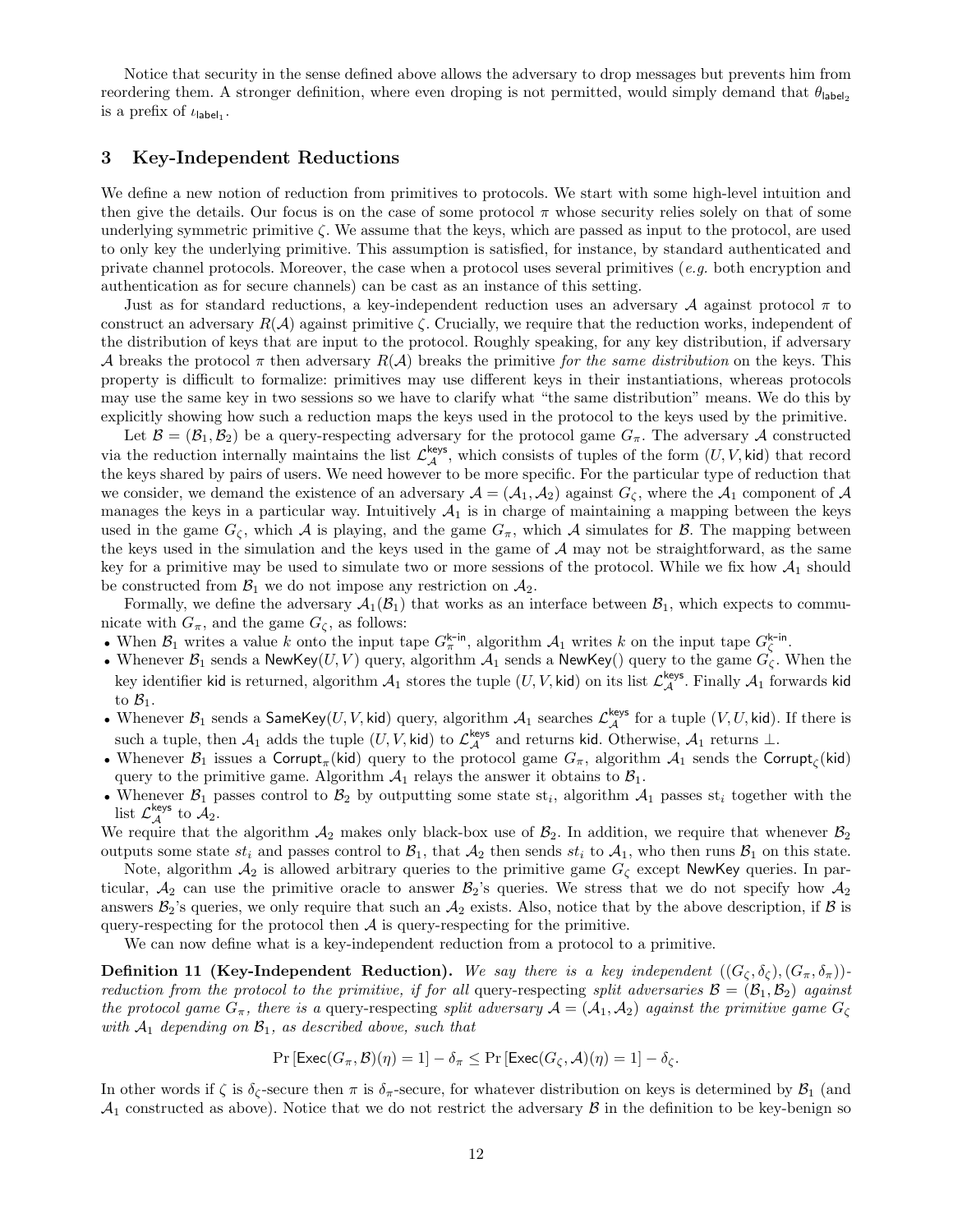the reduction should work no matter what partial information the adversary has about the keys (even the keys themselves). Note that, if we quantify over the smaller class of key-benign adversaries  $\mathcal{B}$ , then we obtain the standard notion of cryptographic reductions. Again, if the games for the primitive and the protocol are clear from the context, we may simply say  $(\delta_{\zeta}, \delta_{\pi})$ -reduction.

## 3.1 Key-Independent Reduction – Example

Assume an overly simplified setting where a sender and a receiver share a symmetric key which they use to establish an authenticated channel  $\pi$ . The protocol they use simply sends messages concatenated with a counter, together with a message authentication code of this concatenation produced under the shared key. A reduction would use an adversary against the authenticated channel to break the security of the MAC scheme as follows. The MACs are produced with the help of the tagging oracle specific to the MAC game. Verification by the receiver is done with the help of the corresponding verification oracle. If the receiver accepts some message that was not sent by the sender, then the message comes with a tag that was not produced by the sender (and hence the tagging oracle) and constitutes a forgery for the MAC game. Notice that the reduction is indeed independent of the distribution of the keys. If an adversary knows the key which authenticates the channel  $\pi$ , then it can trivially break the security of the channel, but such an adversary is still turned into one which "forges" a MAC via the above reduction.

Key-independent vs. black-box reductions. While key-independent reductions are black-box reductions, the converse is not necessarily true. To see this, consider an arbitrary symmetric encryption scheme with a blackbox reduction to some underlying primitive. Now modify the scheme so that if the encryption key is the all-0 string then the encryption function is the identity. While the black-box reduction still works (the probability that the key is the all-0 string is negligible) no key-independent reduction to the underlying primitive exists.

# 4 Composition of Key Exchange with Primitives and Protocols

In this section we first define games for key exchange protocols by specializing the two-party games described in Section 2.2. In particular we specify how the games maintain sessions, the additional required information, and define two security properties. The first property we deem to be the core property of a key exchange protocol, namely that its keys can be used safely to accomplish some task. The second security property we define is a notion of authentication.

## 4.1 Key Exchange Protocols.

We now define a game for key exchange protocols. This game captures the typical execution model of a key exchange protocol, where an adversary can run multiple sessions, mediates all communication, and is allowed to corrupt various keys in the system. This game has two purposes. First, the game may be "composed" with a primitive (or protocol) game; here the session keys generated by running the key exchange protocol are then used as the keys for the primitive (or protocol). Security is then defined in terms of this whole composed system. Secondly, the key exchange game is used to define an authentication property required of the key exchange protocol. Informally, this property ensures that at most two parties agree on the same session identifier, sid, and if two session have the same sid, and have exchanged session keys, then these keys are equal.

To define the game for key exchange, we specialize the generic two-party protocol game definition given in Section 2.2. As the generic definition only applies to symmetric long-term keys, below in Section 4.1 we provide a minor extension to allow asymmetric long-term keys. A key exchange protocol  $ke = (kg_{ke}, P_{ke})$  is given by two algorithms. The first algorithm generates the (symmetric or asymmetric) long-term keys, while the second algorithm defines how a session of the key exchange protocol executes. The game for key exchange is written as  $G_{\text{ke}}$ . As before, this game has input tapes  $G_{\text{ke}}^{\text{k-in}}$  for receiving keys and  $G_{\text{ke}}^{\text{in}}$  for receiving queries. In addition to its normal output tape, the game has an additional output tape,  $G_{\text{ke}}^{\text{k-out}}$ , where the keys derived from sessions are written. The adversary does not have access to this tape which we only use for defining the security of the composition between a key exchange and a protocol/primitive.

The internal state of the game augments the generic one from Section 2.2. The tuples (label, kid,  $U, V$ ) from the list  $\mathcal{L}_G$  are extended to tuples of the form (label, kid, U, V, sid, st<sub>exec</sub>,  $\kappa$ , st<sub>kev</sub>), where the semantics of the additional entries are as follows. Entry sid is a (global) session identifier set by the protocol at some point during the execution. Note that sid can have a very different structure than being, for example, the entire conversations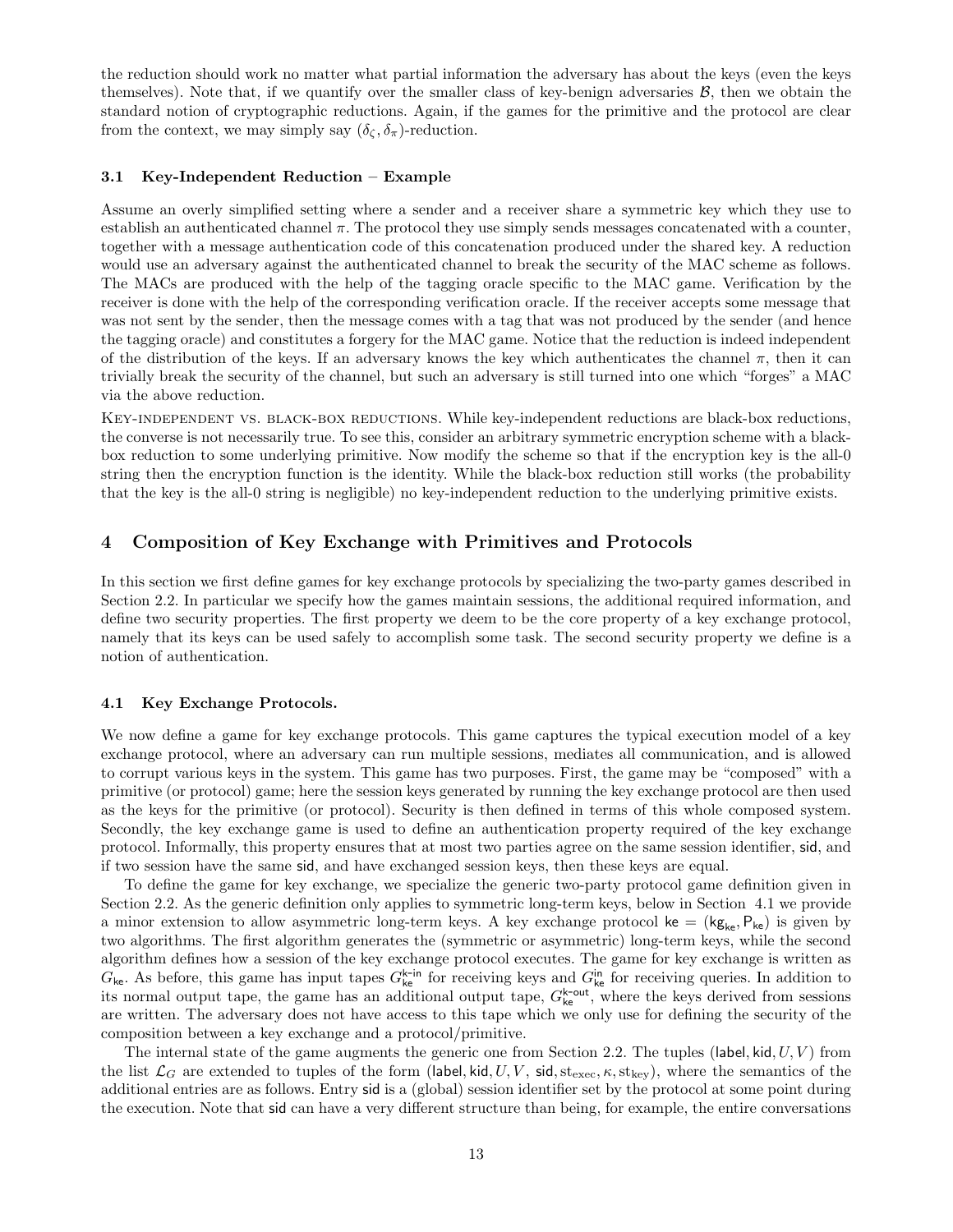of a session. For example it may be a partial transcript or the result of a local computation, potentially involving secret information. To analyse a protocol, one needs to choose the appropriate form of sid. The value sid must be locally computable by a session and needs to satisfy security requirements specified later. The session identifier used in the analysis of a protocol does not necessarily need to coincide with values that are called "session identifiers" in the protocol specification. For instance, TLS uses administrative session identifiers for technical reasons that do not satisfy the necessary security requirements. Similarly, our session identifiers are different from those used in other frameworks for the analysis of protocols e.g. [] where they serve as a mean for specifying the execution model: they are used by the adversary to identify the different executions of the protocol by the parties, and are inaccessible (and irrelevant) to the users. This administrative role is played in our framework by the values label.

The value st<sub>exec</sub>  $\in$  {running, accepted, rejected} indicates the status of the session, the entry  $\kappa$  is the key produced by the session, and  $st_{key} \in \{$  fresh, revealed indicates if the session key has been revealed to the adversary. If the value of  $\kappa$  is  $\perp$  then  $st_{\text{exec}} \in \{\text{running}, \text{rejected}\}.$ 

We require the key exchange protocol to set the value  $\kappa$  and the value sid, before setting st<sub>exec</sub> to accepted. Furthermore, as soon as st<sub>exec</sub> is set to accepted for the session identified by label, the session key  $\kappa$  and the session identifier sid are written onto the tape  $G_{\bf ke}^{\bf k-out}$  and the game signals to the adversary that a session has accepted by sending the message (accepted, label,  $U, V$ ), for U and V corresponding to identifier label. This message is in addition to the normal response of the query that caused a session to accept.

The adversary can interact with the game via queries for setting long-term keys (NewKey and SameKey), starting new sessions (NewSession), corrupting the long-term key of parties (Corrupt), sending messages to the different sessions (Send), and revealing the locally output keys (Reveal).

Note that the NewKey query here refers to the setting of *long-term* keys for the key exchange protocol, while the NewSession query starts key exchange protocol sessions. For instance, the (asymmetric) key set via a NewKey query correspond to TLS certificates while the NewSession query corresponds to a single TLS session. We first detail the queries appropriate to symmetric long-term keys; these are the specializations of the queries outlined in Section 2.2. Next we detail the adaptations required to model long-term asymmetric keys.

Queries for long-term symmetric keys.

- NewKey(U, V): The game  $G_{k\mathsf{e}}$  checks whether there is a tuple  $(*, U, V, **, *)$  or a tuple  $(*, V, U, **, *)$  on list  $\mathcal{L}_G^{\text{keys}}$ . If so, there is already a long-term key for the pair  $(U, V)$ , so it returns ⊥. Else, it reads a new key k off the  $G_{\text{ke}}^{\text{k-in}}$  tape, generates a new identifier kid and creates a new tuple (kid, U, V, k, honest) on the list  $\mathcal{L}_G^{\text{keys}}$ . The key identifier kid is returned to the adversary.
- SameKey(U, V, kid): The game  $G_{\text{ke}}$  checks if there is a tuple  $(*, U, V, *, *)$  on list  $\mathcal{L}_G^{\text{keys}}$ . If so it returns  $\bot$ . Else, it searches list  $\mathcal{L}_G^{\text{keys}}$  for a tuple (kid,  $V, U, k, s t_{\text{kid}}$ ) and returns  $\perp$  if no such tuple exists. Else, it creates a new tuple (kid,  $U, V, k$ , st<sub>kid</sub>) on the list  $\mathcal{L}_G^{\text{keys}}$ . The key identifier kid is returned to the adversary.
- NewSession(U, V, kid): The game searches the list  $\mathcal{L}_G^{\text{keys}}$  for a tuple (kid, U, V, k, st<sub>kid</sub>) and aborts if no such tuple exists. Else, it creates a new identifier label. The tuple (label, kid,  $U, V, \text{sid}, \text{st}_{\text{exec}}, \kappa, \text{st}_{\text{key}})$  is created on list  $\mathcal{L}_G$ , with sid and  $\kappa$  being undefined, st<sub>exec</sub> := running, and st<sub>key</sub> := fresh. If st<sub>kid</sub> = corrupted, then st<sub>key</sub> is immediately set to revealed. The game returns label to the adversary.
- Corrupt(kid): The game searches the list  $\mathcal{L}_G^{\text{keys}}$  for all entries of the form (kid,  $U, V, k, st_{\text{kid}}$ ) and does nothing if no such entry exists. Otherwise, for all such entries, it sets  $st_{\text{kid}} =$  corrupted and returns k to the adversary. For all tuples (label, kid,  $U, V,$  sid,  $\text{st}_{\text{exec}}, \kappa, \text{st}_{\text{key}}$ ) on the list  $\mathcal{L}_G,$   $\text{st}_{\text{key}}$  is set to revealed. $^3$  No further queries are allowed to sessions of a corrupted party.
- Send(label, msg): The game searches the list  $\mathcal{L}_G$  for a tuple (label, kid, U, V, sid, st<sub>exec</sub>,  $\kappa$ , st<sub>key</sub>) and returns  $\perp$ if no such tuple exists. If  $st_{exec}$  = accepted, the game returns  $\perp$ . Else, the game delivers message msg to the session labelled label and runs  $P_{k_e}$  on the state of this session to compute a response. The response of this algorithm is returned to the adversary.
	- Upon executing  $P_{ke}$ , if st<sub>exec</sub> = rejected then the message rejected is also sent to the adversary.
	- Upon executing  $P_{ke}$ , if st<sub>exec</sub> = accepted then the message accepted is also sent to the adversary, and  $\kappa$  and  $\frac{1}{\text{side}}$  are written to the output tape  $G_{\text{ke}}^{\text{k-out}}$  of the key exchange game. Furthermore, the game searches the list  $\mathcal{L}_G$  for a tuple (label', kid,  $V, U,$  sid, accepted,  $\kappa$ , revealed). If such a tuple exists,  $\mathrm{st}_{\mathrm{key}}$  is set to revealed. This corresponds to the case where the partner session of label accepted a session and became revealed before label accepted the session key.

<sup>3</sup> In the forward-secure variant, for all tuples (label, kid,  $U, V$ , sid,  $st_{\text{exec}}, \kappa, st_{\text{key}}$ ) with  $st_{\text{exec}} =$  running in the list  $\mathcal{L}_G$ , the value  $st_{key}$  is set to revealed.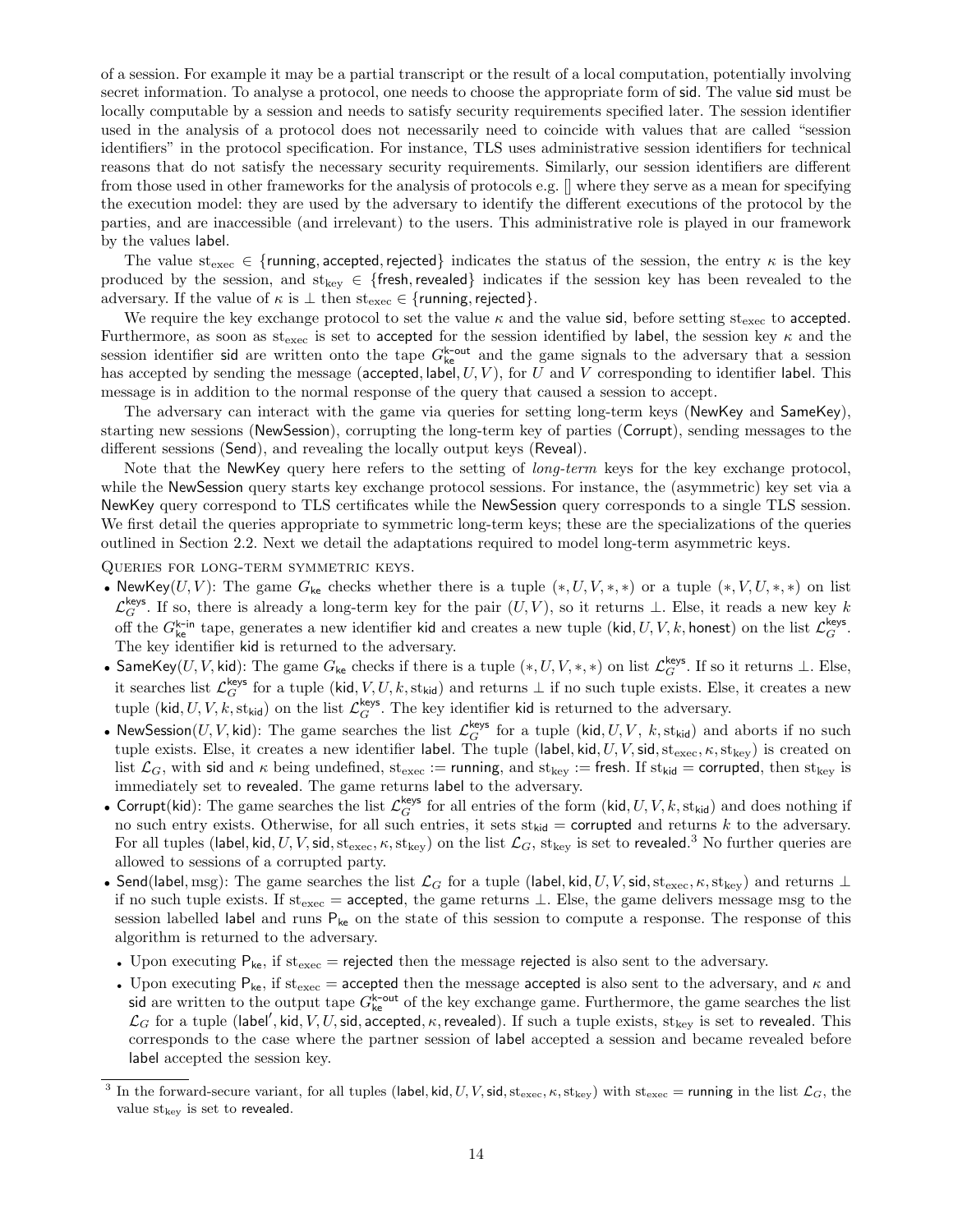• Reveal(label): The game searches the list  $\mathcal{L}_G$  for the tuple (label, kid,  $U, V$ , sid,  $st_{\text{exec}}$ ,  $\kappa, st_{\text{key}}$ ) and does nothing if no such tuple exists. Else, if a tuple is found but  $st_{exec} \neq$  accepted then the game simply returns  $\perp$  to the adversary. Otherwise the game sets st<sub>key</sub> to revealed, and returns  $\kappa$  to the adversary. Furthermore, if there is a tuple (label', kid, V, U, sid, accepted,  $\kappa$ ,  $\rm{st}_{key}'$ ) with  $\rm{st}_{key}'$  = honest, then  $\rm{st}_{key}'$  is set to revealed. No further queries are allowed to a revealed session.

Modifications and queries for long-term asymmetric keys To modify the symmetric key model into an asymmetric key model, the main task is to deal with the key identifiers and the NewKey query. Instead of having two inputs, the NewKey query has only one, as keys are now assigned to single users instead of pairs of users. For the same reason, the SameKey query becomes obsolete. The list of sessions,  $\mathcal{L}_G$ , stores tuples (label, kid<sub>U</sub>, kid<sub>V</sub>, U, V, sid, st<sub>exec</sub>,  $\kappa$ , st<sub>key</sub>). The owner of the session is U. So, U uses its secret key corresponding to kid<sub>U</sub>, and U uses the public key corresponding to kid<sub>V</sub>. The Send and Reveal queries are the same as for symmetric long-term keys. We now formally define the NewKey, NewSession and Corrupt queries for asymmetric long-term keys.

- NewKey(U): The game  $G_{\pi}$  reads a new key pair  $(sk, pk)$  off the  $G_{\pi}^{k-in}$  tape, generates a new identifier kid and creates a new tuple (kid,  $U$ , (sk, pk), honest) on the list  $\mathcal{L}_G^{\text{keys}}$ . The key identifier kid is returned to the adversary together with pk.
- NewSession $(U, V, \text{kid}_U, \text{kid}_V)$ : The game searches the tuples  $(\text{kid}_U, U, (sk, pk), \text{st}_{kid})$  and  $(\text{kid}_V, V, (sk', pk'), \text{st}_{kid})$ on the list  $\mathcal{L}_G^{\text{keys}}$  and aborts if either of the tuples does not exist. Else, it generates a new identifier label and creates the tuple (label,  $\text{kid}_U, \text{kid}_V, U, V, \text{sid}, \text{st}_{\text{exec}}, \kappa, \text{st}_{\text{key}})$  on the list  $\mathcal{L}_G$  and returns label to the adversary.
- Corrupt(kid): The game searches the list  $\mathcal{L}_G^{\text{keys}}$  for an entry (kid,  $U$ , (sk, pk), st<sub>kid</sub>) and does nothing if no such entry exists. Otherwise it sets st<sub>kid</sub> = corrupted and returns (sk, pk) to the adversary. No further queries are allowed to sessions of  $U$  that use the secret key corresponding to kid. Note that queries to sessions of  $V$ that use the public key corresponding to kid are still allowed. In the forward-secure case, for all sessions (label', kid<sub>V</sub>, kid<sub>U</sub>, V, U, sid, running,  $\kappa$ , st<sub>key</sub>), st<sub>key</sub> is set to revealed. In the non-forward-secure case, for all sessions (label', kid $_V$ , kid $_U, V, \, U,$  sid,  $\text{st}_{\text{exec}}, \kappa, \text{st}_{\text{key}})$ ,  $\text{st}_{\text{key}}$  is set to revealed.

#### 4.2 Secure Composition of Key Exchange with Primitives and Protocols.

Keys derived via key exchange protocols can be used in symmetric protocols and primitives, and we aim to determine when such uses are secure. In this section we define what "secure use" means by giving security games for the composition between key exchange and primitives and protocols.

The composed game runs the key exchange game and the primitive/protocol game as subgames. Whenever a session in the key exchange phase accepts a key, then the composed game passes this key to the protocol/primitive game as a new key. Thus, the adversary is not given access to the NewKey query, as new keys are passed directly from the key exchange protocol to the primitive/protocol. Otherwise, the adversary is given all key exchange queries (to model attacks in the key exchange phase) and all queries of the primitive/protocol game (to model attacks on the latter). The adversary is successful when satisfying the winning condition of the primitive/protocol game. The key exchange game does not have a separated winning condition. The key exchange protocol is considered suitable for the primitive/protocol if the adversary cannot break the primitive/protocol when the previously randomly chosen keys are replaced by keys derived via a key exchange protocol.

We now discuss the formalism in more detail: We have already formally defined the execution for key exchange protocols via the game  $G_{\text{ke}}$ . The game  $G_{\text{ke}}$  writes the keys output by the sessions of the protocol on its special output tape  $G_{\text{ke}}^{\text{k-out}}$ . We have also defined (generic) security notions for protocols and primitives  $G_{\pi}$  and  $G_{\zeta}$ . Both these games expect to receive keys as input on the special input tapes  $G_{\pi}^{k-in}$  and  $G_{\zeta}^{k-in}$ , respectively. We now define the game  $G_{\text{ke};\zeta}$ , which allows an adversary to simultaneously interact with the key exchange protocol and with the instantiation of the primitive that uses the keys derived via the key exchange protocol. Roughly speaking, we "fuse" the game  $G_{\mathsf{ke}}$  with  $G_{\zeta}$  by simply passing the keys written on  $G_{\mathsf{ke}}^{\mathsf{k-out}}$  to  $G_{\zeta}^{\mathsf{k-in}}$ . The output tape of the resulting game is the output tape of  $G_{\zeta}$ . Since the subgame  $G_{\zeta}$  writes the bit onto the tape, this means that the goal of the adversary is to break  $\zeta$ . The game  $G_{\text{ke};\pi}$  reflects the analogous idea for protocols. In Section 4.3 we present these ideas in greater detail, and show how the games internally maintain state, and pass information from the key exchange sub-game to the protocol/primitive sub-game.

An interesting issue arises when considering corruption. In the composed game, corruptions need to be treated consistently. For instance, the adversary might reveal keys in the key exchange phase while not corrupting the key in the primitive/protocol game. Then, the adversary could trivially win any game. Thus, whenever a key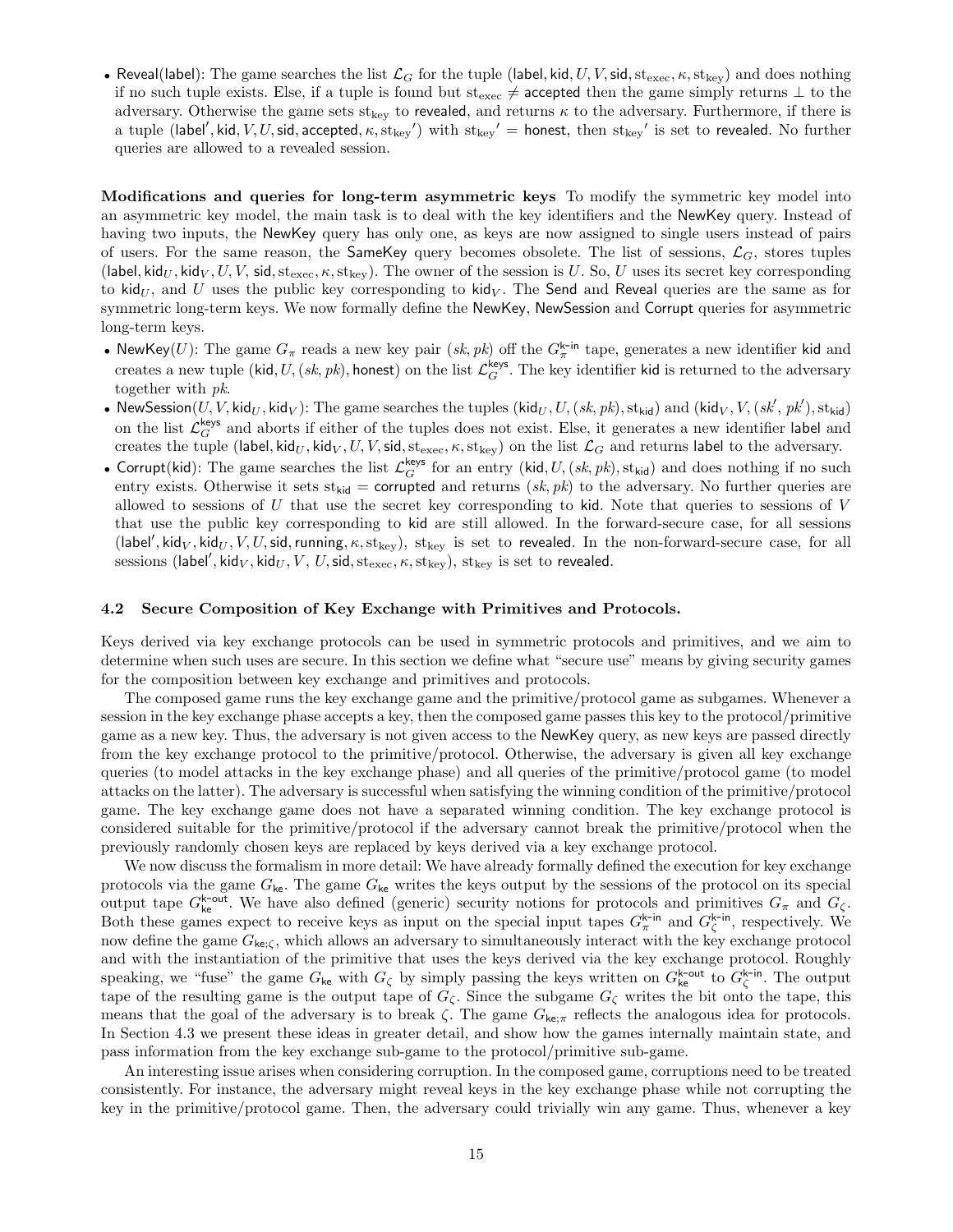is revealed in the key exchange phase, the composed game issues a Corrupt query to the primtive/protocol subgame. For the long-term keys of the key exchange, we need to distinguish *forward security* and non-forward security. When a protocol is forward secure, then corruption of the long-term key used in the key exchange does not affect sessions which have already terminated. However, in non-forward secure protocols, corruption of the long-term secrets automatically renders insecure, all session keys which were established using this key. Hence, in the non-forward secure case, the composed game marks all these keys as corrupted in the primitive/protocol game via additional Corrupt queries. For forward secure protocols, no additional action needs to be undertaken. We thus distinguish between the forward secure composed game  $(G_{\text{ke};\rho}^{\text{fs}}, \delta_{\rho})$  and the non-forward secure composed game  $(G_{\text{ke};\rho}^{\text{nfs}}, \delta_{\rho})$ . Again this is detailed more formally in the following Section.

#### 4.3 Details of our Key-Exchange/Protocol Game Composition

We first detail how to compose a key exchange protocol with a protocol, then we discuss the corruption model, and finally we discuss the modifications to compose a key exchange protocol with a primitive.

COMPOSITION OF KEY EXCHANGE WITH PROTOCOLS. The game  $G_{\textbf{k}\in\pi}$  internally runs a copy of  $G_{\textbf{k}\infty}$  and a copy of  $G_{\pi}$ . The key input tape is  $G_{\text{ke}}^{\text{k-in}}$  and the tape for the output bit is  $G_{\pi}^{\text{out}}$ . The tape  $G_{\text{ke}}^{\text{k-out}}$  and the input tape  $G_{\pi}^{k-in}$  are internalized by the composed game; we explain later how  $G_{k \in \pi}$  uses these to pass keys from one game to the other. The query input tapes  $G_{\text{ke}}^{\text{in}}$  and  $G_{\pi}^{\text{in}}$  of the two subgames are internalized as well. Instead the game has a new input tape, on which it accepts any of the following queries: NewKey<sub>ke</sub>, SameKey<sub>ke</sub>, NewSession<sub>ke</sub>, Corrupt<sub>ke</sub>, Send<sub>ke</sub> and Reveal<sub>ke</sub> which are intended for the subgame  $G_{k}$  and also queries NewSession<sub>π</sub>, Corrupt<sub>π</sub> and Name<sub>π</sub> for the subgame  $G_{\pi}$ . Here Name<sub>π</sub> is a generic query for the protocol game. The parameters of these queries are as before. Notice that the adversary is no longer allowed the queries  ${\sf NewKey}_{\pi},$   ${\sf SameKey}_{\pi},$  as keys for the protocol sessions are now obtained from the  $G_{\text{ke}}$  game. The composed game internally maintains a list  $\mathcal{L}_{\text{Identifiers}}$  linking sessions of the key exchange game to key identifiers of the protocol game. The list  $\mathcal{L}_{\text{Identifiers}}$ is a list of tuples (label<sub>ke</sub>, sid, kid<sub>π</sub>) of administrative session identifiers label<sub>ke</sub>, session identifiers, sid, of the key exchange game and key identifiers,  $\text{kid}_{\pi}$ , for the underlying protocol game.

For most queries, the composed game simply forwards the queries of the adversary to the appropriate subgame, and forwards back the response. For example when the adversary makes a NewKey<sub>ke</sub> $(U, V)$ , the composed game makes a NewKey(U, V) query to  $G_{\text{ke}}$  and returns kid<sub>ke</sub> obtained from  $G_{\text{ke}}$  to the adversary. The trickier parts of the execution deal with passing the keys from one game to the other and with (long-term and session) key corruption. We explain these difficulties in turn.

Keys are passed from  $G_{\text{ke}}$  to  $G_{\pi}$  when some session in  $G_{\text{ke}}$  accepts, *i.e.* when  $G_{\text{ke}}$  writes ( $\kappa$ , sid) on  $G_{\text{ke}}^{\text{k-out}}$ . There are two possible situations: If the pair of session identifier and session key, (sid,  $\kappa$ ) had not been output before, then  $\kappa$  is a new key established between the identities associated to sid. Thus, the game generates a new key identifier which is returned to the adversary. Otherwise, there already exists a session of the key exchange with the same values of sid and  $\kappa$ . This session is the partner of the newly finished key exchange session. Therefore, we initialise the newly finished session within the protocol subgame via a SameKey query, thus partnering this session with the previously established protocol session. We now formalize these two situations.

THE Send<sub>ke</sub> QUERY. When, a query Send<sub>ke</sub>(label<sub>ke</sub>, msg) is made,  $G_{ke}$  processes the message as prescribed. In addition, the following operations are performed:

- If the value st<sub>exec</sub> in the tuple (label<sub>ke</sub>, kid<sub>ke</sub>, U, V, sid<sup>\*</sup>, st<sub>exec</sub>,  $\kappa^*$ , st<sub>key</sub>) is set to accepted, and therefore the key exchange game writes  $(\text{sid}^*, \kappa^*)$  to its output tape and sends the message accepted, then:
- The game  $G_{\mathsf{ke};\pi}$  searches the list  $\mathcal{L}_{G_{\mathsf{ke}}}$  for a tuple (label'<sub>ke</sub>, kid<sub>ke</sub>, V, U, sid<sup>\*</sup>, accepted,  $\kappa^*$ , st<sub>key</sub>), *i.e.* a tuple with sid = sid<sup>\*</sup> and  $\kappa = \kappa^*$ .
- If such a tuple does not exist, then  $G_{\mathbf{k}e;\pi}$  writes key  $\kappa$  on the input tape of the protocol game  $G_{\pi}$  and queries NewKey $_\pi(U,V)$  to the protocol game which returns a key identifier kid $_\pi$  that is returned to the adversary, and the triple (label<sub>ke</sub>, sid, kid<sub>π</sub>) is stored in list  $\mathcal{L}_{\text{Identity}}$ . Further, if st<sub>key</sub> = revealed the game sends the query Corrupt<sub>π</sub>( $\text{kid}_{\pi}$ ) to  $G_{\pi}$  and relays the game's answer to the adversary.
- Otherwise, in list  $\mathcal{L}_{G_{ke}}$  there exists a tuple (label'<sub>ke</sub>, kid<sub>ke</sub>, V, U, sid<sup>\*</sup>, accepted,  $\kappa^*$ , st<sub>key</sub>), the game searches the list  $\mathcal{L}_{\text{Identifiers}}$  for a triple (label'<sub>ke</sub>, sid, kid<sub>π</sub>) and issues the query  $\mathsf{SameKey}_{\pi}(V, U, \mathsf{kid}_{\pi})$  to the protocol game  $G_{\pi}$ .

CORRUPTION MODEL. We now explain how the composed game deals with corruption. The problem is that corrupting keys in one of the games influences which keys are corrupt in the other game. We start with the simpler case of Reveal<sub>ke</sub> queries. When such a query is issued for some session label, the composed game sends Reveal(label) to  $G_{\text{ke}}$ . If the answer is  $\perp$  then nothing else happens. Otherwise (*i.e.* the answer is some session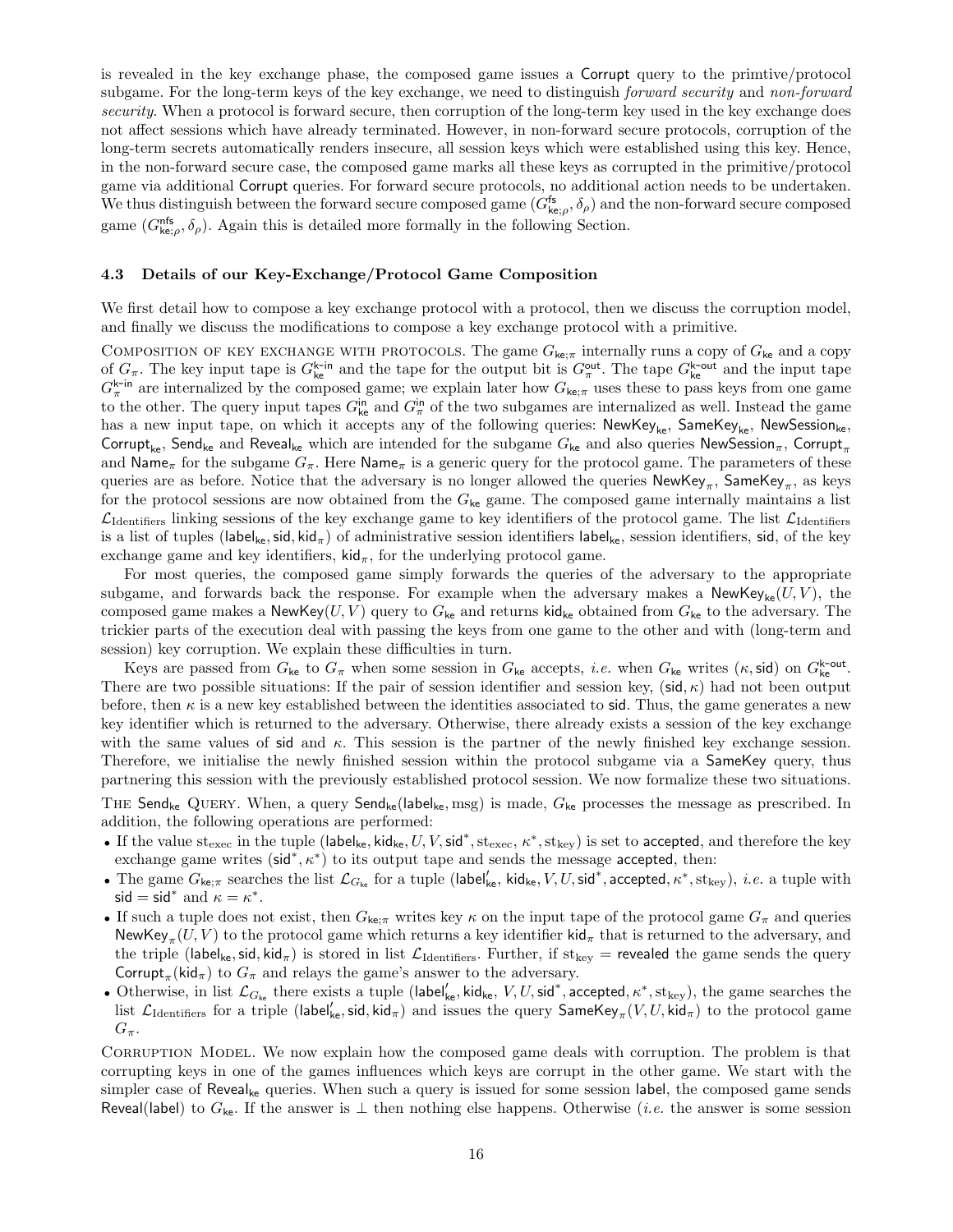key  $k$ ) then for each entry (label, sid, kid $_\pi$ ) on the list  $\mathcal{L}_{\rm Identifiers}$ , the composed game issues a  ${\sf Corrupt}_\pi({\sf kid}_\pi)$ query to  $G_{\pi}$ . These queries essentially mark that the key has been corrupted. The game then returns k.

For corruption of symmetric long-term keys we distinguish two possibilities. In the forward-secure version of the game, corrupting a long-term key does not affect the security of sessions keys already established (using the long-term key). In the non forward-secure version, all of the sessions keys derived using the long-term key become corrupt. To distinguish between the two possibilities we call the corresponding games  $G_{\text{ke};\pi}^{\text{fs}}$  and  $G_{\text{ke};\pi}^{\text{ns}}$ , respectively.

In  $G_{k\epsilon,\pi}^{\mathsf{fs}}$  the Corrupt<sub>ke</sub> queries are just forwarded to the subgame  $G_{k\epsilon}$  and its answer is relayed to the adversary. In the  $G_{\text{ke};\pi}^{\text{nfs}}$  version, when a corruption query  $\text{Corrupt}_{\text{ke}}(\text{kid}_{\text{ke}})$  is received, the composed game relays it to the subgame  $G_{\text{ke}}$  which returns a key k, that is passed back to the adversary. Furthermore, for all sessions (label<sub>ke</sub>, kid<sub>ke</sub>, \*, \*, sid, accepted,  $\kappa$ , st<sub>key</sub>) in  $\mathcal{L}_{G_{ke}}$ , the composed game searches the list  $\mathcal{L}_{\text{Identifiers}}$  for tuples (label<sub>ke</sub>,  $\mathsf{sid}, \mathsf{kid}_\pi)$  and sends the query  $\mathsf{Corrupt}_\pi(\mathsf{kid}_\pi)$  to the protocol game  $G_\pi.$  The answer of the subgame is also relayed to the adversary. This models the idea that if the key exchange is not forward secure, corruption of long term keys also compromises the derived session keys.

For the case of asymmetric long-term keys, the forward-secure model is as described for symmetric long-term keys. In the non-forward-secure case, for asymmetric long-term keys, whenever the composed game receives a query of the form  $\mathsf{Corrupt}_{\mathsf{ke}}(\mathsf{kid}_U),$  the game searches  $\mathcal{L}_{\text{Identifiers}}$  for triples  $(\mathsf{label}_{\mathsf{ke}}, \mathsf{sid}, \mathsf{kid}_\pi)$  and  $(\mathsf{label}_{\mathsf{ke}}, \mathsf{sid}',$  $\mathsf{kid}_\pi') , \text{ for all tuples (label}_{\mathsf{ke}}, \mathsf{kid}_{U},*,*,*,\mathsf{sid}, \text{accepted}, \kappa, \text{st}_{\mathsf{key}}) \text{ and } (\mathsf{label}_{\mathsf{ke}},*, \mathsf{kid}_{U},*,*,\mathsf{sid}', \text{accepted}, \kappa', \text{st}_{\mathsf{key}}') \text{ in }$  $\mathcal{L}_{G_{\text{ke}}}$ . It then queries Corrupt<sub>π</sub>(kid<sub>π</sub>) and Corrupt<sub>π</sub>(kid<sub>π</sub>) to the  $G_{\pi}$  subgame for all found values. The answers of the subgame are relayed to the adversary.

Composing key exchange with primitives. Most of the discussion above also applies to the composition of key exchange protocols with primitives. We therefore give only relevant details of defining  $G_{\text{ke}: \zeta}$ ; highlighting the differences. As above, we distinguish between the forward secure,  $G_{\text{ke};\zeta}^{\text{fs}}$ , and non forward secure  $G_{\text{ke};\zeta}^{\text{nfs}}$  versions of the composed game. The input/output tape configuration is as above. In addition to the queries for the key exchange subgame, which are as above, an adversary is allowed to make queries: Corrupt<sub>c</sub> and Name<sub>c</sub> for the subgame  $G_{\zeta}$  (where Name<sub> $\zeta$ </sub> is any generic query). The query NewKey<sub> $\zeta$ </sub> used to instantiate keys for the  $G_{\zeta}$ subgame is only used internally by the composed game. The only conceptual difference between composition of key exchange with protocols and with primitives is that for primitives, the key agreed by two parties which have obtained the same sid is instantiated in the subgame for the primitive only once. Specifically, when some session of the key exchange outputs (sid,  $\kappa$ ) on  $G_{\text{ke}}^{\text{k-out}}$  the composed game searches for a triple (label<sub>ke</sub>, sid, kid<sub> $\zeta$ </sub>) in the  $\mathcal{L}_{\text{Identifiers}}$ . If such a triple exists, then the game takes no further action. Otherwise, the composed game writes  $\kappa$  on  $G_{\zeta}^{k-n}$  and issues a NewKey<sub> $\zeta$ </sub> query to its  $G_{\zeta}$  subgame. As for protocols, if the session where the key has been obtained is revealed, then the composed game issues a  $\text{Corrupt}_{\zeta}(\text{kid}_{\zeta})$  query to  $G_{\zeta}$ .

#### 4.4 Secure Key Exchange Protocols

Above we defined how key exchange protocols can be composed with primitives and protocols. We now explain what it means for a key exchange protocol to be suitable for primitive  $\zeta$  (and analogously for protocol  $\pi$ ). Intuitively, this means that the security of the primitive does not break down when, instead of using keys generated with the key generation algorithm for the primitive, one uses the keys established by the key exchange protocol. Using the machinery developed in the previous section, the requirement simply means that the game  $G_{\text{kei}}$  for the composed protocol (ke;  $\zeta$ ) cannot be won when the long-term keys of the parties are generated honestly. This intuition, which applies equally to the case of composing key exchange with protocols, is formalized next. The definition treats explicitly both the forward-secure and the non-forward secure settings.

**Definition 12 (Suitability for Primitives/Protocols).** Let ke =  $(kg_{ke}, P_{ke})$  be a key exchange protocol,  $\rho = (\mathsf{kg}_{\rho}, \mathsf{P}_{\rho})$  be an arbitrary primitive or protocol, and  $(G_{\rho}, \delta_{\rho})$  an arbitrary security notion for  $\rho$ . We say that ke is  $(G_\rho, \delta_\rho)$ -suitable-for- $\rho$  if  $(\mathsf{kg}_{\mathsf{ke}}^{\mathsf{ke}}$ , ke;  $\rho)$  is  $(G_{\mathsf{ke};\rho}^{\mathsf{nts}}, \delta_\rho)$ -secure. We say that that ke is  $(G_\rho, \delta_\rho)$ -suitable-for- $\rho$  with forward security if  $(\mathsf{kg}_{\mathsf{ke}}, \mathsf{ke}; \rho)$  is  $(G_{\mathsf{ke};\rho}^{\mathsf{fs}}, \delta_{\rho})$ -secure.

If the security notion for  $\rho$  is clear from the context, we may simple say that ke is suitable-for- $\rho$ . One aspect we wish to stress is that (as per Definition 4 of a key-benign adversary) the key generation used to initialize the composed game is the key generation algorithm of the key exchange protocol. In turn this means that the main functionality of the adversary is covered by the second stage of the adversary that interacts simultaneously with the underlying games  $G_{\text{ke}}$  and  $G_{\rho}$ .

The main property desired from a key exchange protocol is to be suitable for the protocol where the keys derived are then used. In the next section we show that being suitable for the symmetric primitive on which the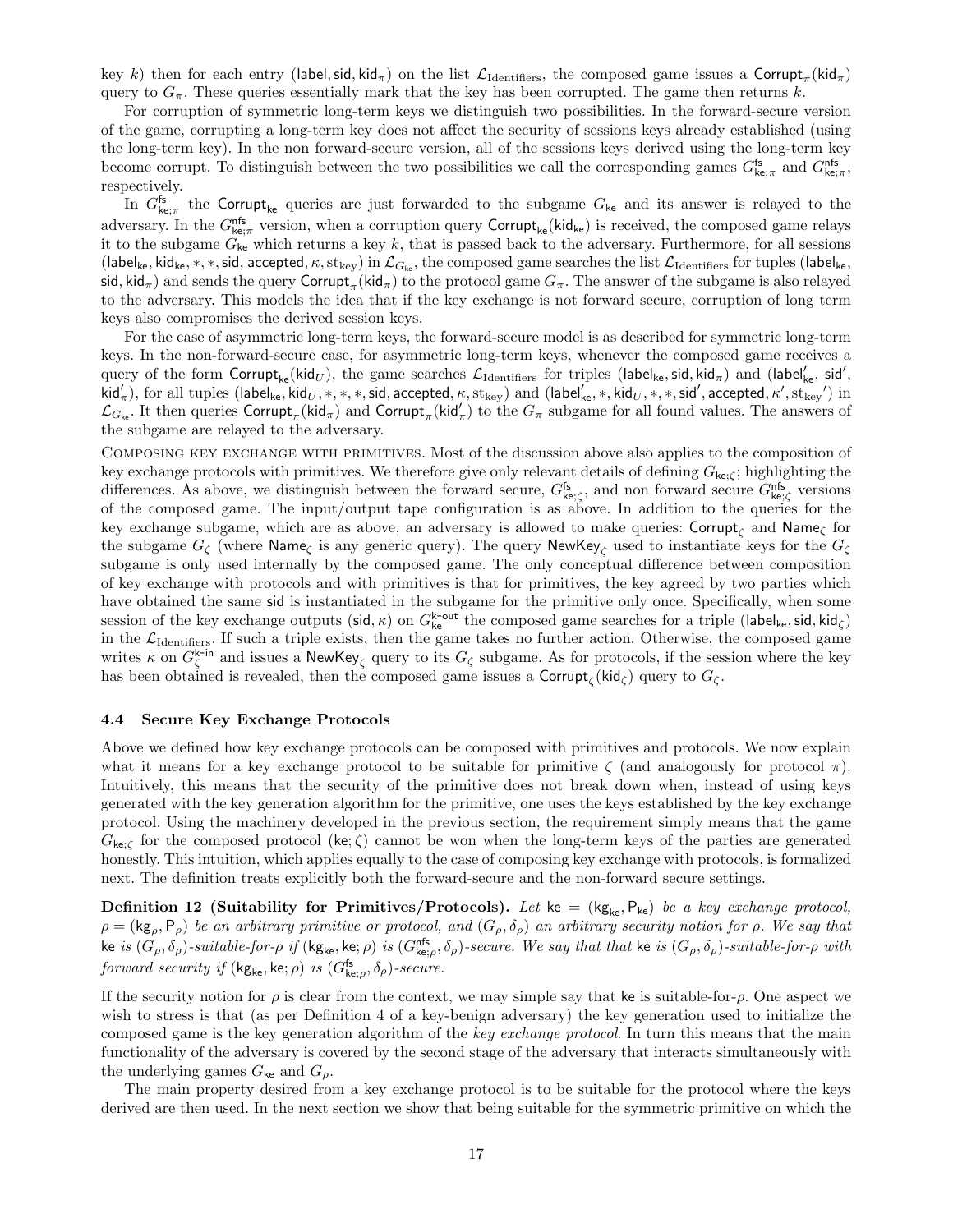protocol relies together with the authentication property we define next, suffice to ensure this. The intuition of why we need an authentication property is the following. In the composition of key exchange with primitives, for every two partnered sessions (*i.e.* that have the same sid), the adversary is given access to a single instance of the primitive under the key derived in the session that finishes first. When the partner session finishes, the key is ignored. We therefore need to ensure that partnered sessions do agree on the same key. A second related property we demand is that there exist at most two sessions which agree on the same sid. Notice that the requirement is very weak. In particular, it even allows for the same key to be output in multiple sessions. However, the notion of suitability for a specific primitive will usually disallow unrelated sessions to output the same key, as naturally, this leads to a security breach for most natural primitives.

We formally define the security property by adding a winning condition to the game  $G_{\text{ke}}$  that describes the execution of key exchange protocols. The resulting game, which we write as  $G_{\text{ke}}^{\text{Match}}$  outputs 1 if and only if one of the following two conditions is violated:

- If there are two tuples in  $\mathcal{L}_G$  with the same value sid, then they are of the form (label<sub>1</sub>, kid,  $U, V$ , sid, accepted,  $\kappa_1,\mathrm{st}_{\mathrm{key}_1}),\,(\mathsf{label}_2,\mathsf{kid},V,U,\mathsf{sid},\mathsf{accepted},\kappa_2,\mathrm{st}_{\mathrm{key}_2}).$
- $\bullet$  For any two tuples (label $_1$ , kid,  $U,V,$  sid, accepted,  $\kappa_1,$   $\mathrm{st_{key1}})$  and (label $_2$ , kid,  $V,U,$  sid, accepted,  $\kappa_2,$   $\mathrm{st_{key2}})$  in  $\mathcal{L}_G$ , one has  $\kappa_1 = \kappa_2$ .

**Definition 13** (Match-secure Key Exchange). We say that a key exchange protocol ke =  $(kg_{ke}, P_{ke})$  is Match-secure if it is  $(G_{\text{ke}}^{\text{Match}}, 0)$ -secure.

# 5 Composition Theorem

Our theorem relates the security of the composition of a key exchange with a protocol (ke;  $\pi$ ) to the security of the key exchange with a primitive (ke;  $\zeta$ ), assuming that the key exchange protocol is Match secure. The theorem says that once we have proved a key exchange protocol to be suitable for a given primitive, then this key exchange protocol can be used with any protocol whose security can be reduced (in a key-independent way) to the security of the primitive. We first give the theorem as well as several remarks, and then provide a brief overview of the proof. The details of the proof are delegated to Section 6. We finally show how our model helps to overcome a well-known problem in the security analysis of TLS.

**Theorem 1.** Let  $\zeta$  be a primitive,  $\pi$  be a protocol and  $ke = (kg_{ke}, P_{ke})$  be a key exchange protocol. Assume the following conditions hold.

- (1) The key exchange protocol ke is Match-secure.
- (2) The key exchange protocol ke is  $(G_{\zeta}, \delta_{\zeta})$ -suitable-for- $\zeta$ .
- (3) There exists a  $((G_{\zeta}, \delta_{\zeta}), (G_{\pi}, \delta_{\pi}))$ -reduction that is key-independent from  $\pi$  to  $\zeta$ .
- Then ke is  $(G_{\pi}, \delta_{\pi})$  suitable-for- $\pi$ .

Remark 1. Our theorem relies on the Match property in Definition 13 which, as formulated, provides strong guarantees regarding the identities of the parties that are involved. We want to emphasize that these restrictions (i.e. the Match property) can be relaxed. In fact the theorem relies on properties that Match security entails but which are strictly weaker. More specifically, Match implies that at most two sessions can have equal session identifiers (and that such sessions must have derived equal keys). This weaker guarantee is sufficient to prove the security of the composition. Technically, they guarantee that the adversary against  $\pi$  that we construct out of the adversary against ke;  $\pi$  is a valid adversary for the game that defines the security of  $\pi$ : such adversaries are allowed to set keys for the sessions of  $\pi$ , but at most two sessions are allowed to have equal keys. In another incarnation, our theorem could relax the Match requirement (or even completely drop it!) at the expense of strengthening the requirement (3) which would need to ask the existence of a key-independent reduction from a game for  $\pi$  where the adversary has more liberty in how he sets the keys of the sessions.

PROOF IDEA. We first give an outline of the proof. The reader may already consult Figures 1, 2, 3, and 5 from the proof as additional help. Consider a key-benign adversary C playing the game  $G_{\text{ke};\pi}$ . We transform C into a non key-benign adversary  $C^*$  still playing  $G_{\text{ke};\pi}$  (Figure 1). The first part of  $C^*$  makes the key exchange queries, while the second part of  $C^*$  makes all protocol queries. The next step (Figure 2) transforms adversary  $C^*$  into an adversary B against the protocol game  $G_\pi$ . To do this the first part of B internally simulates the key exchange game, with the keys from this simulation used as the session keys for the protocol game.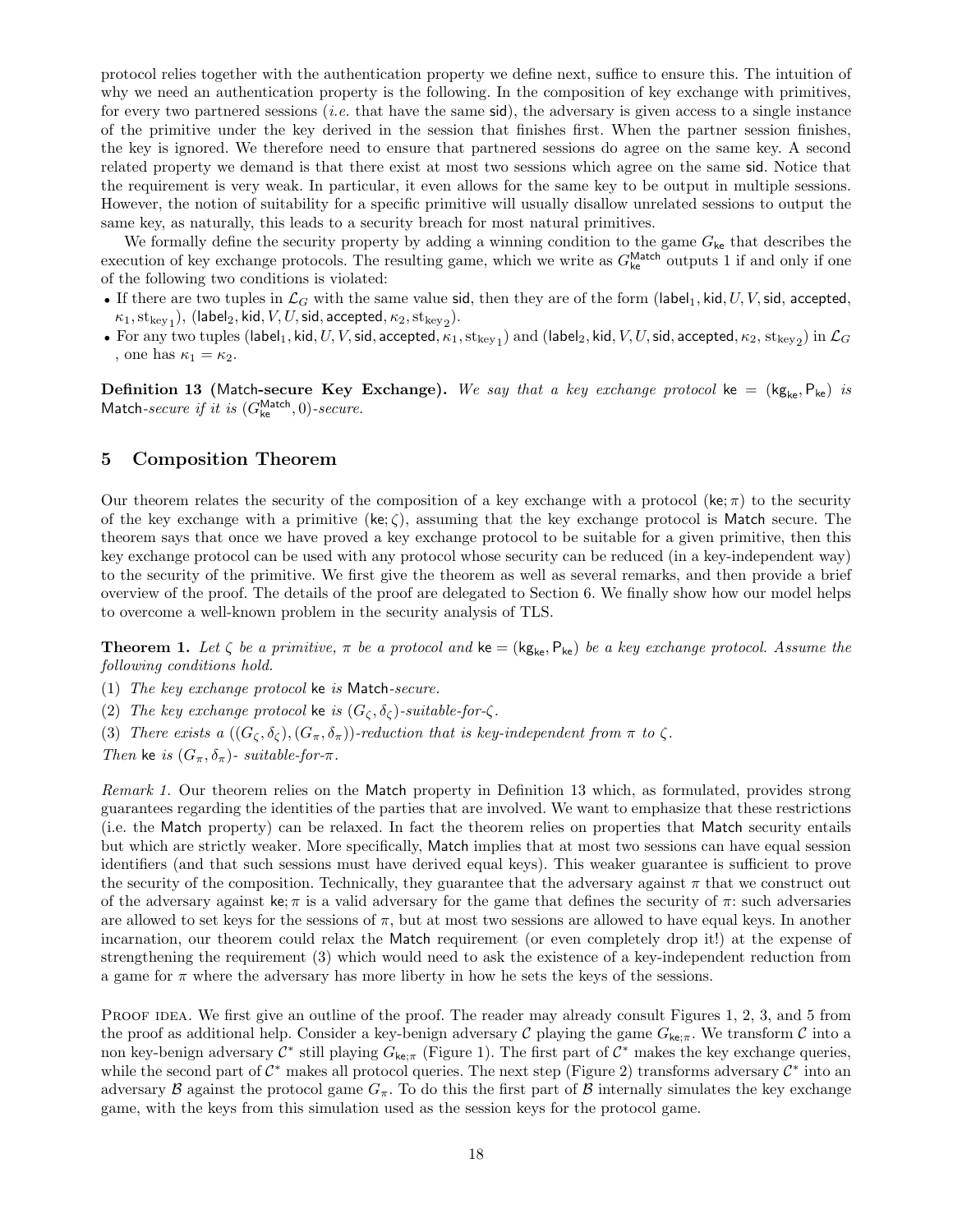Provided the key exchange is Match-secure, then adversary  $\beta$  is query-respecting by construction, so the key-independent reduction from  $\pi$  to  $\zeta$  yields an adversary A against the primitive game  $G_{\zeta}$  (see Figure 3). Since the construction of the first part of  $A$  is well-defined, we are able to remove the simulation of the key exchange within the adversary, thus providing an adversary  $A'$  against the composed key exchange and primitive game  $G_{\mathsf{ke};\zeta}$ , see Figures 3 and 5. A final transformation turns  $\mathcal{A}'$  into a key-benign adversary  $\mathcal{A}^*$  against  $G_{\mathsf{ke};\zeta}$ . This contradicts that ke is suitable-for- $\zeta$ , and so it follows that ke is suitable-for- $\pi$ .

# 6 Proof of Composition Theorem

In this section we prove Theorem 1.

*Proof.* STEP 1: CONVERSION TO NON-KEY-BENIGN ADVERSARY. Let  $\mathcal{C} = (\mathcal{C}_1, \mathcal{C}_2)$  be a key-benign adversary playing the (forward-secure) game  $G_{\mathbf{k}\in\pi}$  of the composed protocol ( $\mathbf{k}\in\pi$ ). Remember that  $C_2$  basically plays the whole composed game, while  $C_1$  merely generates the long-term keys used by the parties in the key exchange protocol and makes the NewKey<sub>ke</sub> queries. Algorithm  $C_1$  then passes a key identifier to  $C_2$ . As before, we denote the subgames of  $G_{\text{ke};\pi}$  by  $G_{\text{ke}}$  and  $G_{\pi}$ . We can view the adversary  $(\mathcal{C}_1, \mathcal{C}_2)$  according to Figure 1.

As an intermediate step we convert the adversary C into a specific non-key-benign adversary  $\mathcal{C}^* = (\mathcal{C}_1^*, \mathcal{C}_2^*)$ which we will subsequently turn into a query-respecting adversary  $\beta$  and which will attack the protocol game instead of the composed game.

Algorithms  $\mathcal{C}_1^*$  and  $\mathcal{C}_2^*$  each run their local copy of  $\mathcal{C} = (\mathcal{C}_1, \mathcal{C}_2)$ . At first,  $\mathcal{C}_1^*$  initializes  $\mathcal{C}$ . Now,  $\mathcal{C}$  can take the following actions:

- Write a key to the input tape of the key exchange game.
- Issue a NewKey $_{ke}$  query.
- Issue a NewSession<sub>ke</sub> query.
- Issue a  $Send_{ke}$  query.
- Issue a Corrupt<sub>ke</sub> query.
- Issue a Reveal $_{ke}$  query.
- Issue a NewSession<sub> $\pi$ </sub> query.
- Issue a Corrupt<sub> $\pi$ </sub> query.
- Issue a Name<sub>π</sub> query.

For the first six actions,  $C_1^*$  just forwards the output of C, *i.e.*  $C_1^*$  writes keys to the key exchange game input tape if C intends to do so. If C sends a query to the key exchange game, then so does  $\mathcal{C}_1^*$  and the game's answer is forwarded to C. If C sends a NewKey<sub>π</sub> query to the protocol game,  $\mathcal{C}_1^*$  forwards the query to the game and relays the game's answer to  $\mathcal{C}$ .

For the three latter actions,  $\mathcal{C}_1^*$  sends the output of  $\mathcal C$  together with the whole state of the Turing machine C to  $C_2^*$ . Algorithm  $C_2^*$  then forwards C's query to the game and relays the response to C, where C runs with the state that  $\mathcal{C}_2^*$  obtained from  $\mathcal{C}_1^*$ . Now, symmetrically, for any of the three latter queries,  $\mathcal{C}_2^*$  relays messages between the game and C. For any of the six first actions,  $\mathcal{C}_2^*$  passes control to  $\mathcal{C}_1^*$  by giving the whole state of  $\mathcal C$ as well as  $\mathcal{C}$ 's output.

When C terminates, then so does  $\mathcal{C}^*$ . As the input to C and the inputs to the game are distributed as in the previous game, the probability that the game outputs 1 remains unchanged. Adversary  $\mathcal{C}^*$  is illustrated in Figure 1.

We have that

$$
\Pr\left[\text{Exec}(G_{\mathsf{ke};\pi}, \mathcal{C} : \mathsf{kg}_{\mathsf{ke}})(\eta) = 1\right] - \delta_{\pi}
$$

$$
= \Pr\left[\text{Exec}(G_{\mathsf{ke};\pi}, \mathcal{C}^*)(\eta) = 1\right] - \delta_{\pi}.
$$

STEP 2: FOLDING. We will now transform the adversary  $\mathcal{C}^*$  playing  $G_{\mathbf{ke};\pi}$  into a query-respecting adversary  $\mathcal{B}$ playing  $G_{\pi}$ . Basically,  $\mathcal{B}_2$  equals  $\mathcal{C}_2^*$  with the difference that  $\mathcal{B}_2$  plays directly with game  $G_{\pi}$ , while  $\mathcal{C}_2^*$  expects to play with the composed game  $G_{\mathsf{ke};\pi}$ . Thus, whenever  $\mathcal{C}_2^*$  issues a NewSession $_\pi$ , Corrupt $_\pi$  or Name $_\pi$  query,  $\mathcal{B}_2$ sends the corresponding NewSession, Corrupt or Name query to game  $G_\pi$  and relays the game's answer to  $\mathcal{C}_2^*$ .

We define E to be the "good" event that in the composed game  $G_{\text{ke};\pi}$  for all tuples (label, kid<sub>ke</sub>, U, V, sid, accepted,  $\kappa,$   $\mathrm{st}_{\mathrm{key}})$  there exists at most one tuple (label', kid $'_{\mathrm{ke}},$   $V',$   $U',$  sid, accepted,  $\kappa,$   $\mathrm{st}_{\mathrm{key}}'$ ), and if it exists then  $U = U'$  and  $V = V'$ . We next condition on the event E to occur, and now turn to the description of  $B_1$ . Algorithm  $\mathcal{B}_1$  internally simulates the key exchange game  $G_{\text{ke}}$  and further makes all steps that the (forward secure) composed game would have, if  $G_{\text{ke}}$  and  $G_{\pi}$  were composed together. Algorithm  $\mathcal{B}_1$  internally runs  $\mathcal{C}_1^*$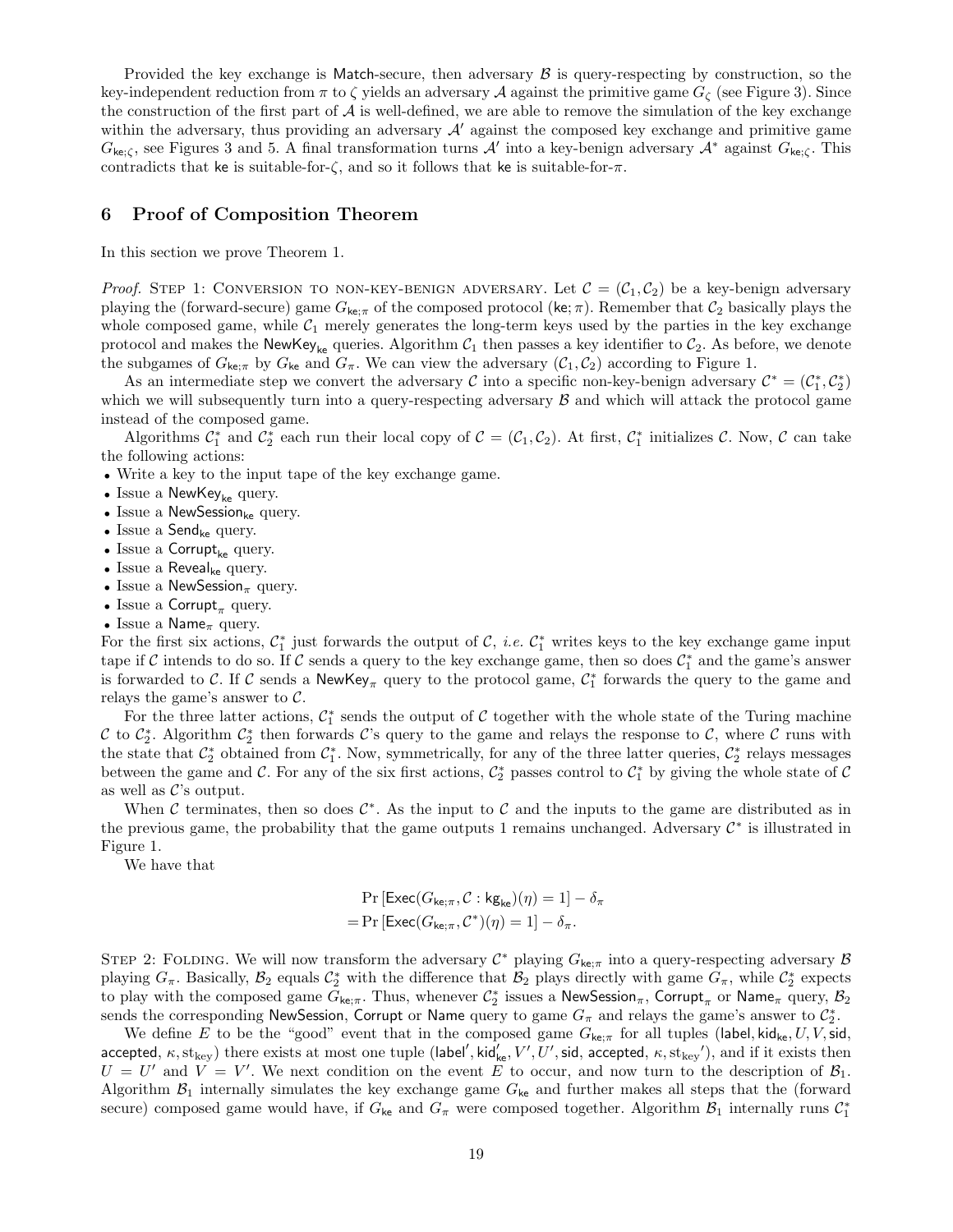

Fig. 1. The left diagram shows the interaction between the key-benign adversary  $\mathcal{C} = (\mathcal{C}_1, \mathcal{C}_2)$  and the composed game  $G_{\text{ke};\pi}$ . The right diagram shows the transformation to the non key-benign adversary  $\mathcal{C}^*$ , still playing against  $G_{\text{ke};\pi}$ .

and passes queries from  $C_1^*$  to the internally simulated game  $G_{\text{ke}}$ . Whenever  $C_1^*$  sends a Corrupt<sub> $\pi$ </sub>(kid<sub> $\pi$ </sub>) query,  $\mathcal{B}_1$ relays this query to  $G_{\pi}$  and passes the game's answer to  $\mathcal{C}_1^*$ . We now describe  $\mathcal B$  formally:  $\mathcal B_1$  internally models  $G_{\mathsf{ke}}$ .

- If  $C_1^*$  makes any query NewKey<sub>ke</sub>, SameKey<sub>ke</sub> or query NewSession<sub>ke</sub> (we write Name<sub>ke</sub> for these) queries to the key exchange game then  $\mathcal{B}_1$  internally simulates the key exchange game  $G_{\text{ke}}$ . The state of  $G_{\text{ke}}$  is updated within  $\mathcal{B}_1$  and the response (if applicable) is returned to  $\mathcal{C}_1^*$ , which then updates its state as though it received the response from the real  $G_{\text{ke}}$  game.
- If  $\mathcal{B}_1$  receives control and state st from  $\mathcal{B}_2$ ,  $\mathcal{B}_1$  forwards st directly to  $\mathcal{C}_1^*$  and execution continues within  $\mathcal{C}_1^*$ .
- If  $C_1^*$  outputs state st, and therefore control, then  $\mathcal{B}_1$  passes st to  $\mathcal{B}_2$ , and  $\mathcal{B}_2$  passes st to  $C_2^*$ , and execution continues within  $\mathcal{C}_2^*$ .
- If  $C_1^*$  executes kg<sub>ke</sub> and writes k to the tape  $G_{\text{ke}}^{k-\text{in}}$ . The tape  $G_{\text{ke}}^{k-\text{in}}$  is simulated within  $\mathcal{B}_1$ , so k is written to this and then used by  $G_{\text{ke}}$ , internally within  $\mathcal{B}_1$ .
- If  $C_1^*$  outputs a  $Send_{ke}(label_{ke}, msg)$  query, then  $B_1$  forwards this message to the internally simulated key exchange game  $G_{\text{ke}}$ . If the corresponding session label<sub>ke</sub> of the key exchange does not accept a key, the answer from the internally simulated key exchange game is relayed to  $C_1^*$ .
- If  $C_1^*$  issues a  $\mathsf{Send}_{\mathsf{ke}}(\mathsf{label}_{\mathsf{ke}},\mathsf{msg})$  query such that the session label<sub>ke</sub> of the key exchange (internally simulated within  $B_1$ ) accepts, *i.e.* when session label<sub>ke</sub> receives query Send<sub>ke</sub>(label<sub>ke</sub>, msg) and changes the value of the variable st<sub>exec</sub> to accepted in the tuple (label<sub>ke</sub>, kid<sub>ke</sub>, U, V, sid, st<sub>exec</sub>,  $\kappa$ , st<sub>key</sub>) stored in list  $\mathcal{L}_{G_{ke}}$ , then the internally simulated key exchange game writes (sid,  $\kappa$ ) to its output tape and sends the message accepted, which  $\mathcal{B}_1$  relays to  $\mathcal{C}_1^*$ . Algorithm  $\mathcal{B}_1$  searches the list  $\mathcal{L}_{G_{\text{ke}}}$  for the tuple (label'<sub>ke</sub>, kid<sub>ke</sub>, V, U, sid, accepted,  $\kappa$ , st<sub>key</sub>).
- If no such tuple exists,  $\mathcal{B}_1$  writes the key  $\kappa$  on the input tape of the protocol game  $G_\pi$ . Since the event E occurs it follows that the key  $\kappa$  has not been written to the key input tape before. Now  $\mathcal{B}_1$  queries NewKey<sub>π</sub> $(U, V)$  to the protocol game which returns a key identifier kid<sub>π</sub> to  $\mathcal{B}_1$ . Algorithm  $\mathcal{B}_1$  stores the triple (label<sub>ke</sub>, sid, kid<sub>π</sub>) in list  $\mathcal{L}_{\text{Identifiers}}$ .
- Else, if in list  $\mathcal{L}_{G_{ke}}$  there exists a tuple (label'<sub>ke</sub>, kid<sub>ke</sub>, V, U, sid, accepted,  $\kappa$ , st<sub>key</sub>), the algorithm  $\mathcal{B}_1$  searches the list  $\mathcal{L}_{\text{Identifiers}}$  for the triple  $(\textsf{label}_{\textsf{ke}}, \textsf{sid}, \textsf{kid}_\pi)$  and queries  $\textsf{SameKey}_\pi(V,U,\textsf{kid}_\pi)$  to the protocol game  $G_\pi$ which returns kid<sub>π</sub> to  $B_1$ . Since the event E occurs,  $B_1$  will only ever make one such  $\mathsf{SameKey}_{\pi}(V, U, \mathsf{kid}_{\pi})$ query.
- If  $C_1^*$  issues a Reveal<sub>ke</sub>(label<sub>ke</sub>),  $B_1$  simulates the key exchange and relays its answer to  $C_1^*$ . Moreover,  $B_1$ searches the list  $\mathcal{L}_{\text{Identifiers}}$  for the tuple (label<sub>ke</sub>, sid, kid $_\pi$ ) and queries  $\textsf{Corrupt}_\pi(\textsf{kid}_\pi)$  to  $G_\pi.$
- If  $C_1^*$  issues a Corrupt(kid<sub>ke</sub>) query, we need to distinguish between forward secure games and non-forward secure games. In the first game,  $\mathcal{B}_1$  simply passes the query to the internally simulated game  $G_{k_{\rm e}}$  and returns its answer to  $C_1^*$ . In the latter case,  $B_1$  does the following for all tuples (label<sub>ke</sub>, kid<sub>ke</sub>, \*, \*, sid, accepted,  $\kappa$ , st<sub>key</sub>) in  $\mathcal{L}_{G_\text{ke}}$ : Search  $\mathcal{L}_{\text{Identity}}$  for all tuples (label<sub>ke</sub>, sid, kid $_\pi$ ) and query Corrupt $_\pi$ (kid $_\pi$ ) to  $G_\pi$  and return  $G_\pi$ 's answer to  $C_1^*$ .
- If  $C_2^*$  issues any query Name<sub>π</sub> to the subgame  $G_\pi$  of the composed game  $G_{\text{ke};\pi}$   $\mathcal{B}_2$  passes the query Name<sub>π</sub> to  $G_{\pi}$  and returns the game's answer to  $C_2^*$ .

We can view the interaction of  $\mathcal{B}$  with the game  $G_{\pi}$  in Figure 2.

If the algorithm  $\mathcal{B}_1$  needed to make more than one query  $\mathsf{SameKey}_{\pi}(V, U, \mathsf{kid}_\pi)$  for some triple  $(V, U, \mathsf{kid})$ , this would correspond to a tuple (label, kid<sub>ke</sub>, V, U, sid, st<sub>exec</sub>,  $\kappa$ , st<sub>key</sub>) accepting a key, which had already been accepted by tuple (label', kid<sub>ke</sub>, V, U, sid, accepted,  $\kappa,$  st<sub>key</sub>'); *i.e.* the event E did not occur. Therefore  $\mathcal{B}_1$  will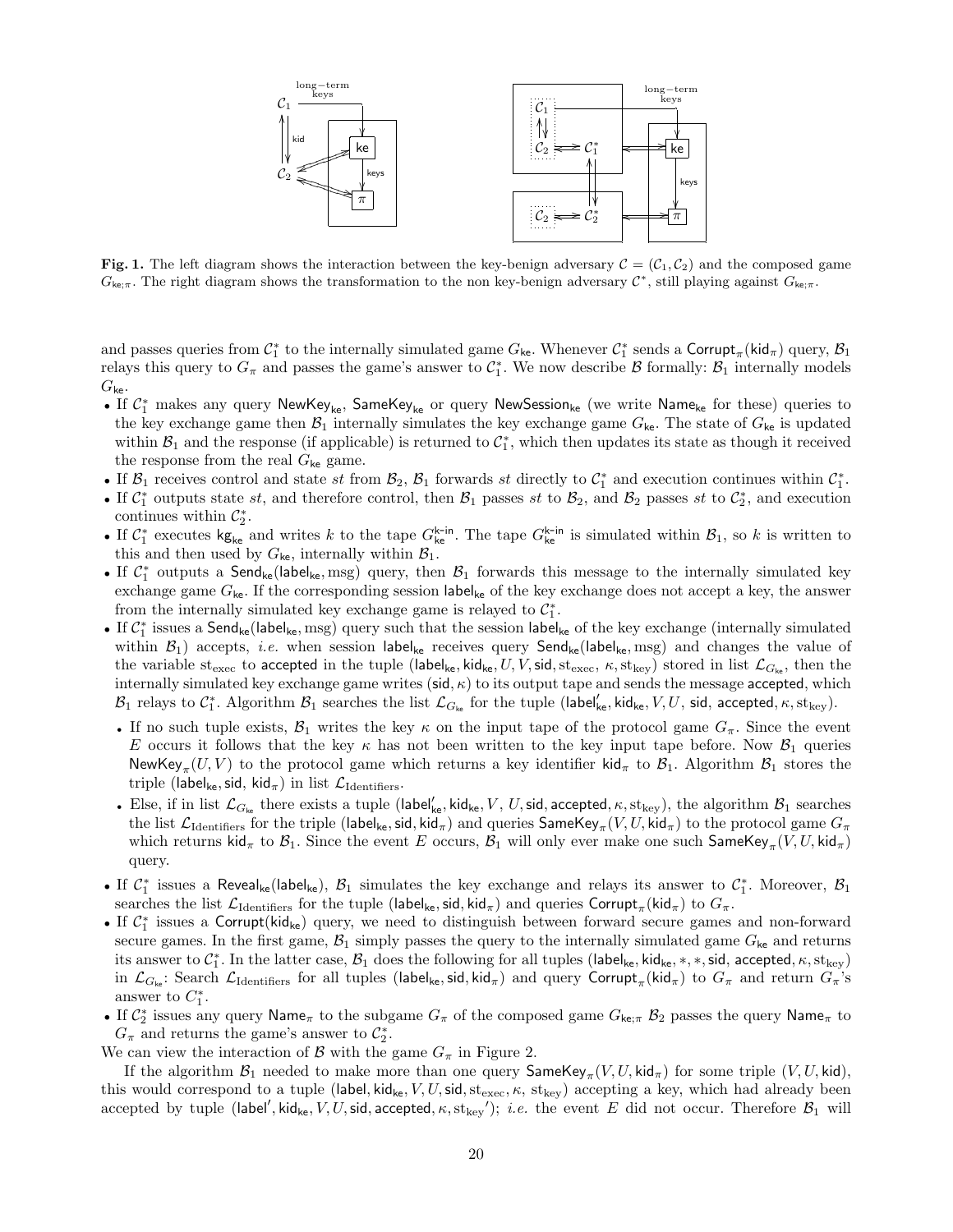

Fig. 2. Adversary  $\mathcal{B} = (\mathcal{B}_1, \mathcal{B}_2)$  playing game  $G_{\pi}$ . Algorithm  $\mathcal{B}_1$  runs using  $\mathcal{C}_1^*$  and simulates the key exchange internally. Keys output by the simulated key exchange are written to the key input tape of  $G_\pi$ .

only ever make one such  $\mathsf{SameKey}_{\pi}(V, U, \mathsf{kid}_\pi)$  query. The same argument applies to  $\mathcal{B}_1$  never making a  $\mathsf{SameKey}_{\pi}(U,V,\mathsf{kid}),$  when it has made a query,  $\mathsf{NewKey}_{\pi}(U,V),$  which responded with  $\mathsf{kid}.$  Therefore adversary  $\beta$  will be query-respecting.

If we now assume that the event E does not occur, then in the composed game, some session has accepted a key which violates on of the properties of the Match-security property of the key exchange. Given the composed adversary  $C^*$  that caused such an event, one can trivially construct an adversary  $D$  against the  $G_{\text{ke}}^{\text{Match}}$  game.

This leads us to the following:

$$
\Pr\left[\text{Exec}(G_{\text{ke};\pi}, \mathcal{C}^*)(\eta) = 1|E\right] - \delta_{\pi}
$$

$$
= \Pr\left[\text{Exec}(G_{\pi}, \mathcal{B})(\eta) = 1\right] - \delta_{\pi},
$$

and

$$
\begin{aligned} &\Pr\left[\mathsf{Exec}(G_{\mathsf{ke};\pi},\mathcal{C}^*)(\eta)=1|\neg E\right] \\ &=\Pr\left[\mathsf{Exec}(G_{\mathsf{ke}}^{\mathsf{Match}},\mathcal{D}:\mathsf{kg}_{\mathsf{ke}})(\eta)=1\right]\leq \epsilon(\eta), \end{aligned}
$$

and we can see that

$$
\Pr\left[\begin{array}{c}\text{Exec}(G_{\mathsf{ke};\pi},\mathcal{C}^*)(\eta)=1\right] \\ =\Pr\left[\text{Exec}(G_{\mathsf{ke};\pi},\mathcal{C}^*)(\eta)=1\cap E\right] \\ +\Pr\left[\text{Exec}(G_{\mathsf{ke};\pi},\mathcal{C}^*)(\eta)=1\cap \neg E\right] \\ =\Pr\left[\text{Exec}(G_{\mathsf{ke};\pi},\mathcal{C}^*)(\eta)=1|E\right]\cdot\Pr\left[E\right] \\ +\Pr\left[\text{Exec}(G_{\mathsf{ke};\pi},\mathcal{C}^*)(\eta)=1|\neg E\right]\cdot\Pr\left[\neg E\right] \\ <\Pr\left[\text{Exec}(G_{\mathsf{ke};\pi},\mathcal{C}^*)(\eta)=1|E\right] \\ +\Pr\left[\text{Exec}(G_{\mathsf{ke};\pi},\mathcal{C}^*)(\eta)=1|\neg E\right] \\ =\Pr\left[\text{Exec}(G_{\pi},\mathcal{B})(\eta)=1\right] \\ +\Pr\left[\text{Exec}(G_{\mathsf{Met}}^{\text{Match}},\mathcal{D}: \text{kg}_{\mathsf{ke}})(\eta)=1\right].\end{array}
$$

STEP 3: REDUCING TO THE PRIMITIVE. Currently we have an adversary  $\mathcal{B} = (\mathcal{B}_1, \mathcal{B}_2)$  playing  $G_\pi$ , where  $\mathcal{B}_1$ writes keys to the input tape  $G_{\pi}^{k-in}$ . By construction the algorithm  $\mathcal{B}_1$  makes only NewKey<sub>π</sub>, SameKey<sub>π</sub> and Corrupt<sub>π</sub> queries to  $G_\pi$ , whilst  $\mathcal{B}_2$  makes all other queries to  $G_\pi$  as well as Corrupt<sub>π</sub> queries. It follows that  $\mathcal B$  is a query-respecting adversary according to Section 3.

Hence, by assumption, we are given a key-independent  $(\delta_{\zeta}, \delta_{\pi})$ -reduction from the protocol to the primitive. Therefore there exists an adversary  $A = (A_1, A_2)$  playing  $G_\zeta$ , where  $A_1$  is constructed from  $B_1$  as defined in Section 3. We now have that

$$
\Pr\left[\text{Exec}(G_{\pi}, \mathcal{B}^*)(\eta) = 1\right] - \delta_{\pi} \le \Pr\left[\text{Exec}(G_{\zeta}, \mathcal{A})(\eta) = 1\right] - \delta_{\zeta}.
$$

STEP 4: UNFOLDING. We now show how to unfold the adversary  $\mathcal{A} = (\mathcal{A}_1, \mathcal{A}_2)$ , so that the key exchange is no longer simulated within the adversary. Currently, we have that  $A_1$  is constructed using  $B_1$ , and in turn,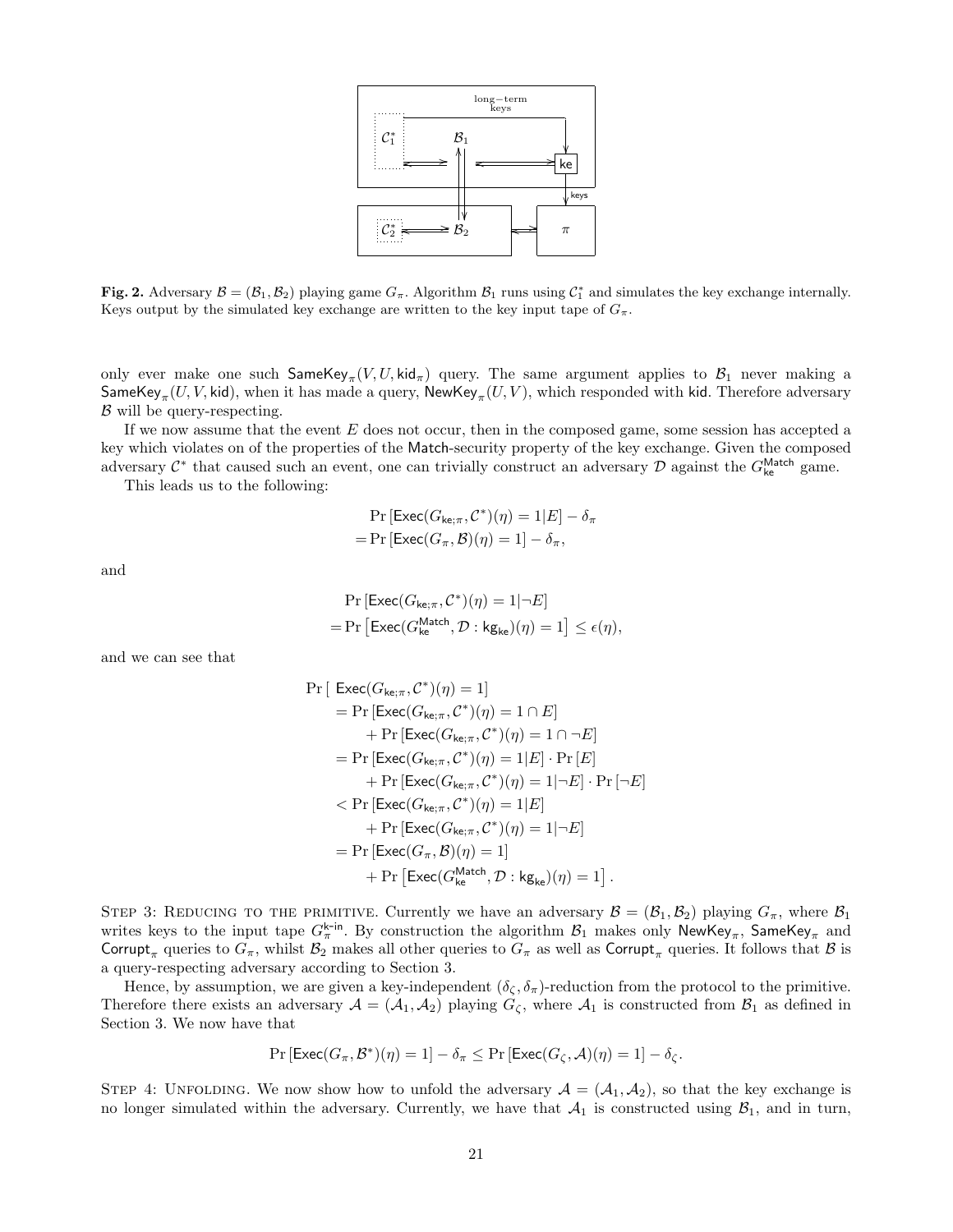$\mathcal{B}_1$  is constructed using  $\mathcal{C}_1^*$ . We now look at how to construct  $\mathcal{A}_1'$  for the adversary  $\mathcal{A}' = (\mathcal{A}_1', \mathcal{A}_2)$  playing the composed game  $G_{\mathsf{ke};\zeta}$ , where  $\mathcal{A}'_1$  is constructed using  $\mathcal{C}_1^*$  directly, thus eliminating  $\mathcal{B}_1$ . This construction is illustrated within Figure 3.



Fig. 3. Construction showing what each adversary interacts with and which adversaries they run as a subroutine. We note that adversary  $\mathcal{B}_1$  of the left picture internally simulates the key exchange, while on the right picture this key exchange has been unfolded from the adversary so that  $A'_1$  interacts with the composed primitive game.

Let us now examine how  $A_1$  executes, and we construct  $A'_1$ , so that an execution of A and A' will be identical. Let  $\mathcal{L}_{A'}^{\text{keys}}$  be an initially empty list of triples of the form  $(U, V, \text{kid}_{\pi}).$ 

- If  $C_1^*$  makes any query NewKey<sub>ke</sub> or NewSession<sub>ke</sub> (we write Name<sub>ke</sub> for those) queries to the key exchange:
- $A_1: B_1$  receives Name<sub>ke</sub> and internally simulates the key exchange game  $G_{k\epsilon}$ . The state of  $G_{k\epsilon}$  is updated within  $\mathcal{B}_1$  and the response (if applicable) is returned to  $\mathcal{C}_1^*$ , which then updates its state as though it received the response from the real  $G_{\text{ke}}$  game.
- $A'_1$ :  $A'_1$  receives Name<sub>ke</sub> and forwards this to the real key exchange game  $G_{k}$ . The response of  $G_{k}$  is received by  $\mathcal{A}'_1$  and forwarded directly to  $\mathcal{C}_1^*$ , which updates its state exactly as it does within  $\mathcal{A}_1$ .
- If  $\mathcal{A}_1$  (or  $\mathcal{A}'_1$ ) receives control and state st from  $\mathcal{A}_2$ :
	- $A_1$ : The state st is passed directly from  $A_1$  to  $B_1$ . In turn  $B_1$  forwards st directly to  $C_1^*$  and execution continues within  $C_1^*$ .
- $\mathcal{A}'_1$ : The state st is passed directly to  $\mathcal{C}_1^*$  and execution continues within  $\mathcal{C}_1^*$ .
- $\bullet$  If  $\mathcal{C}_1^*$  outputs state and therefore control:
- $A_1$ : Control and state is passed from  $C_1^*$  to  $B_1$ . Now  $B_1$  forwards this state directly to  $A_1$ , who in turn passes control and state on to  $A_2$  and execution continues within  $A_2$ .
- $\mathcal{A}'_1$ : Control and state is passed from  $\mathcal{C}_1^*$  to  $\mathcal{A}'_1$ . Now  $\mathcal{A}'_1$  passes control and state to  $\mathcal{A}_2$  and execution continues within  $A_2$ .
- If  $C_1^*$  executes kg<sub>ke</sub> and writes k to the tape  $G_{\text{ke}}^{\text{k-in}}$ :
	- $A_1$ : The tape  $G_{\mathsf{ke}}^{\mathsf{k}\text{-in}}$  is simulated within  $B_1$ , so k is written to this and then used by  $G_{\mathsf{ke}}$ , internally within  $\mathcal{B}_1$ .
- $\mathcal{A}'_1$ :  $\mathcal{A}'_1$  takes k and writes this onto the tape  $G_{\mathsf{ke}}^{\mathsf{k-in}}$  for the real game  $G_{\mathsf{ke}}$ . Essentially this is a copy operation for  $\mathcal{A}'_1$ , and we notice that  $\mathcal{A}'_1$  does not store any information about k.
- If  $C_1^*$  outputs a  $Send_{ke}(label_{ke}, msg)$  query, then  $A_1$  forwards this message to the internally simulated key exchange game  $G_{\text{ke}}$ , and  $\mathcal{A}_{1}^{*}$  forwards this message to the key exchange game  $G_{\text{ke}}$  being a subgame of the composed primitive game  $G_{\text{ke};\zeta}$ . If the corresponding session label<sub>ke</sub> of the key exchange does not turn its state into accepted, answers from the key exchange game are relayed to  $\mathcal{C}_1^*$  (either through  $D_1$  in the case of  $A_1$ , or directly in the case of  $\mathcal{A}'_1$ ).
- If  $C_1^*$  outputs a  $Send_{ke}(label_{ke}, msg)$  query such that the corresponding session label<sub>ke</sub> of the key exchange turns its state into accepted,  $\mathcal{B}_1$  simulates internally, that the game  $G_{\text{ke}}$  writes to its output tape  $G_{\text{ke}}^{\text{k-out}}$ , then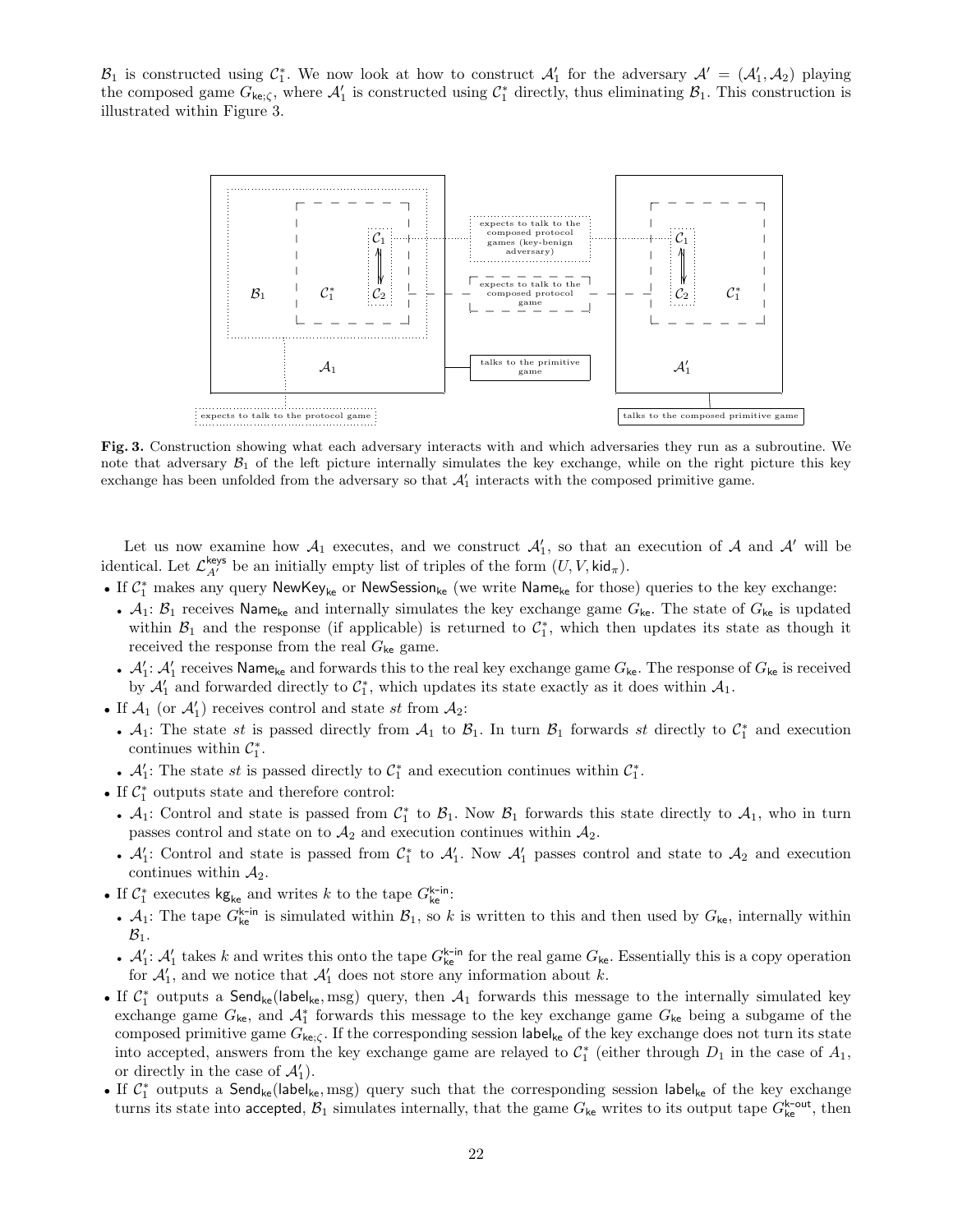$\mathcal{B}_1$  undertakes certain actions that were modified by transforming  $\mathcal{B}_1$  into  $\mathcal{A}_1$ . We need to show that they are now identical to what the composed game of key exchange and primitive would have done. This can be verified by examining the two columns in Figure 4

 $A_1$ : If  $C_1^*$  issues a  $\mathsf{Send}_{\mathsf{ke}}(\mathsf{label}_{\mathsf{ke}},\mathsf{msg})$  query such that the session  $\mathsf{label}_{\mathsf{ke}}$  of the key exchange (internally simulated within  $B_1$ ) accepts, *i.e.* when session label<sub>ke</sub> receives query  $\mathsf{Send}_{\mathsf{ke}}(\mathsf{label}_{\mathsf{ke}},\mathsf{msg})$  and changes the value stexec to accepted in the tuple (label<sub>ke</sub>, kid<sub>ke</sub>,  $U, V, \text{sid}, \text{st}_{\text{exec}}, \kappa, \text{st}_{\text{key}})$  stored in list  $\mathcal{L}_{G_{\text{ke}}}$ , then the key exchange game writes (sid,  $\kappa$ ) to its output tape and sends the message accepted which  $\mathcal{B}_1$  relays to  $\mathcal{C}_1^*$ .  $\mathcal{A}_1$  searches the list  $\mathcal{L}_{G_{ke}}$  for tuples  $(\mathsf{label}'_{\mathsf{ke}}, \mathsf{kid}_{\mathsf{ke}}, V, U, \mathsf{sid}, \mathsf{accepted}, \kappa, \mathsf{st}_{\mathsf{key}}).$ 

If no such tuple exists,  $\mathcal{B}_1$  intends to write the key  $\kappa$  on the input tape of the protocol game  $G_\pi$  - and  $\mathcal{A}_1$  writes  $\kappa$  to the input tape of primitive game  $G_{\zeta}$ .  $\mathcal{B}_1$  intends to query  $\mathsf{NewKey}_{\pi}(U,V)$  to the protocol game - and  $\mathcal{A}_1$  queries  $\mathsf{NewKey}_{\zeta}()$  to the primitive game which returns a key identifier kid<sub> $\zeta$ </sub> that  $\mathcal{A}_1$ passes as the expected kid<sub>π</sub> to  $\mathcal{B}_1$ .  $\mathcal{B}_1$  stores the triple (label<sub>ke</sub>, sid, kid<sub> $\zeta$ </sub>) in list  $\mathcal{L}_{\text{Identity}}$  and passes kid<sub> $\zeta$ </sub> to  $\mathcal{C}_1^*$  .

Else, if in list  $\mathcal{L}_{G_{\text{ke}}}$  there exists a tuple (label', kidke,  $V, U$ , sid, accepted,  $\kappa$ ,  $\operatorname{st}_{\operatorname{key}}$ ),  $\mathcal{B}_1$  searches the list  $\mathcal{L}_{\text{Identifiers}}$  for a triple (label, sid, kid $_{\pi}$ ) and intends to issue the query  $\mathsf{SameKey}_{\pi}(V, U, \mathsf{kid}_{\pi})$  to the protocol game  $G_{\pi}$ .  $\mathcal{A}_1$  then searches  $\mathcal{L}_{\mathcal{A}}^{\text{keys}}$  for a tuple  $(V, U, \text{kid})$ . If there is such a tuple,  $\mathcal{A}_1$  adds the tuple  $(U, V, \text{kid})$  to  $\mathcal{L}_{\mathcal{A}}^{\text{keys}}$  and returns kid to  $\mathcal{B}_1$  which passes it to  $\mathcal{C}_1^*$ .

 $\mathcal{A}'_1$ : If  $\mathcal{C}_1^*$  issues a Send<sub>ke</sub>(label<sub>ke</sub>, msg) query that is relayed by  $\mathcal{A}'_1$  to the composed game  $G_{\text{ke};\zeta}$  and makes the session  $\mathsf{label}_{\mathsf{ke}}$  of the key exchange accept, i.e. session label<sub>ke</sub> receives query  $\mathsf{Send}_{\mathsf{ke}}(\mathsf{label}_{\mathsf{ke}},\mathsf{msg})$ query and changes the value st<sub>exec</sub> to accepted in the tuple (label<sub>ke</sub>, kid<sub>ke</sub>,  $U, V, \text{sid}, \text{st}_{\text{exec}}, \kappa, \text{st}_{\text{key}})$  stored in list  $\mathcal{L}_{G_{\text{ke}}}$ , then the key exchange game writes  $(\mathsf{sid}, \kappa)$  to its output tape and sends the message accepted which  $\mathcal{A}'_1$  relays to  $\mathcal{C}_1^*$ . The composed game searches the list  $\mathcal{L}_{G_{\text{ke}}}$  for tuples  $(\mathsf{label}'_{\mathsf{ke}}, \mathsf{kid}_{\mathsf{ke}}, V, U, \mathsf{sid}, \mathsf{accepted}, \kappa, \mathsf{st}_{\mathsf{key}}).$ 

If no such tuple exists, the composed game writes the key  $\kappa$  on the input tape of the primitive game  $G_{\zeta}$ . The composed game then sends query  $\mathsf{NewKey}_{\zeta}()$  to the primitive game which returns a key identifier kid $\zeta$ that  $\mathcal{A}_1$  passes as the expected kid<sub> $\pi$ </sub> to  $\mathcal{C}_1^*$ . The game stores the triple (label<sub>ke</sub>, sid, kid<sub> $\zeta$ </sub>) in list  $\mathcal{L}_{\text{Identity}}$ . Else, if in list  $\mathcal{L}_{G_{\text{ke}}}$  there exists a tuple (label', kid<sub>ke</sub>, V, U, sid, accepted,  $\kappa$ ,  $\mathrm{st}_{\text{key}}$ ), the composed game does not write key  $\kappa$  to the input tape of the primitive game.  $\mathcal{A}'_1$  then searches  $\mathcal{L}_{\mathcal{A}'}^{\text{keys}}$  for a tuple  $(V, U, \text{kid})$ . If there is such a tuple,  $\mathcal{A}'_1$  adds the tuple  $(U, V, \text{kid})$  to  $\mathcal{L}_{\mathcal{A}'}^{\text{keys}}$  and returns kid to  $\mathcal{C}_1^*$ .

Fig. 4. Transformation from  $\mathcal{A}_1$  into  $\mathcal{A}'_1$ 

- $C_1^*$  issues a Reveal<sub>ke</sub>(label<sub>ke</sub>) query.
	- $A_1: B_1^*$  receives this query and passes it to the internally simulated key exchange game  $G_{\text{ke}}$ .  $B_1^*$  relays the game's answer to  $C_1^*$ . Furthermore,  $\mathcal{B}_1^*$  performs a lookup on the list  $\mathcal{L}_{\text{Identifiers}}$  to find an entry (label<sub>ke</sub>, sid,  $\mathsf{kid}_\pi$ ). If such an entry exists, it intends to send the query  $\mathsf{Corrupt}_\pi(\mathsf{kid}_\pi)$  to the protocol game  $G_\pi$ .  $\mathcal{A}_1$  passes the query Corrupt<sub> $\zeta$ </sub>(kid<sub>π</sub>) to the primitive game which returns k'. It follows that  $\kappa = k'$ , and  $\mathcal{A}_1$  returns  $\kappa$ to the adversary to  $\mathcal{B}_1^*$  that relays  $\kappa$  to  $\mathcal{C}_1^*$ .
	- $\mathcal{A}'_1$  receives this query and passes it to the key exchange game.  $\mathcal{A}'_1$  relays the game's answer to  $\mathcal{C}_1^*$ . The composed game performs a lookup on the list  $\mathcal{L}_{\text{Identity}}$  to find and entry (label<sub>ke</sub>, sid, kid<sub> $\zeta$ </sub>). If such a tuple exists, it sends the query Corrupt<sub> $\zeta$ </sub>(kid<sub> $\zeta$ </sub>) to the  $G_{\zeta}$  subgame which returns k'. It follows that  $\kappa = k'$  and  $G_{\mathsf{ke};\zeta}$  returns  $\kappa$  to the  $\mathcal{A}'_1$  that relays it to  $\mathcal{C}_1^*$ .
- $C_1^*$  issues a Corrupt<sub>ke</sub> query. We first describe the step for the non-forward secure proof.
- $A_1$ : The query Corrupt<sub>ke</sub>(kid<sub>ke</sub>) is received by  $B_1$  and passed to the internally simulated game  $G_{k}$ e which returns a key k. This key is passed back to  $C_1^*$ . Furthermore, for all sessions (label<sub>ke</sub>, kid<sub>ke</sub>, \*, \*, sid, accepted,  $\kappa$ , st<sub>key</sub>) in  $\mathcal{L}_{G_{k_{e}}}$ ,  $\mathcal{B}_{1}$  searches the list  $\mathcal{L}_{Identifiers}$  for tuples (label<sub>ke</sub>, sid, kid<sub> $\pi$ </sub>) and intends to send the query Corrupt<sub>π</sub>(kid<sub>π</sub>) to the protocol game  $G_\pi$ .  $A_1$  then sends Corrupt<sub> $\zeta$ </sub>(kid<sub>π</sub>) to the primitive game  $G_\zeta$ . The answer of the primitive game is received by  $\mathcal{A}_1$  who returns it to  $\mathcal{B}_1$  that relays it to  $\mathcal{C}_1^*$ .
- $\mathcal{A}'_1$  receives the query Corrupt<sub>ke</sub>(kid<sub>ke</sub>) and passes it to the composed game that relays it to the subgame  $G_{\mathsf{ke}}$  which returns a key k.  $\mathcal{A}'_1$  passes this key to the  $\mathcal{C}_1^*$ . Furthermore, for all sessions (label<sub>ke</sub>, kid<sub>ke</sub>, \*, \*, sid, accepted,  $\kappa$ , st<sub>key</sub>) in  $\mathcal{L}_{G_{ke}}$ , the composed game searches the list  $\mathcal{L}_{\text{Identifiers}}$  for tuples (label<sub>ke</sub>, sid, kid<sub> $\zeta$ </sub>) and sends the query Corrupt<sub> $\zeta$ </sub>(kid<sub> $\zeta$ </sub>) to the primitive game  $G_{\zeta}$ . The answer of the subgame is relayed to the  $\mathcal{A}'_1$ that passes it to  $\mathcal{C}_1^*$ .
- $C_1^*$  issues a Corrupt<sub>ke</sub> query. We now detail this step for the forward secure proof.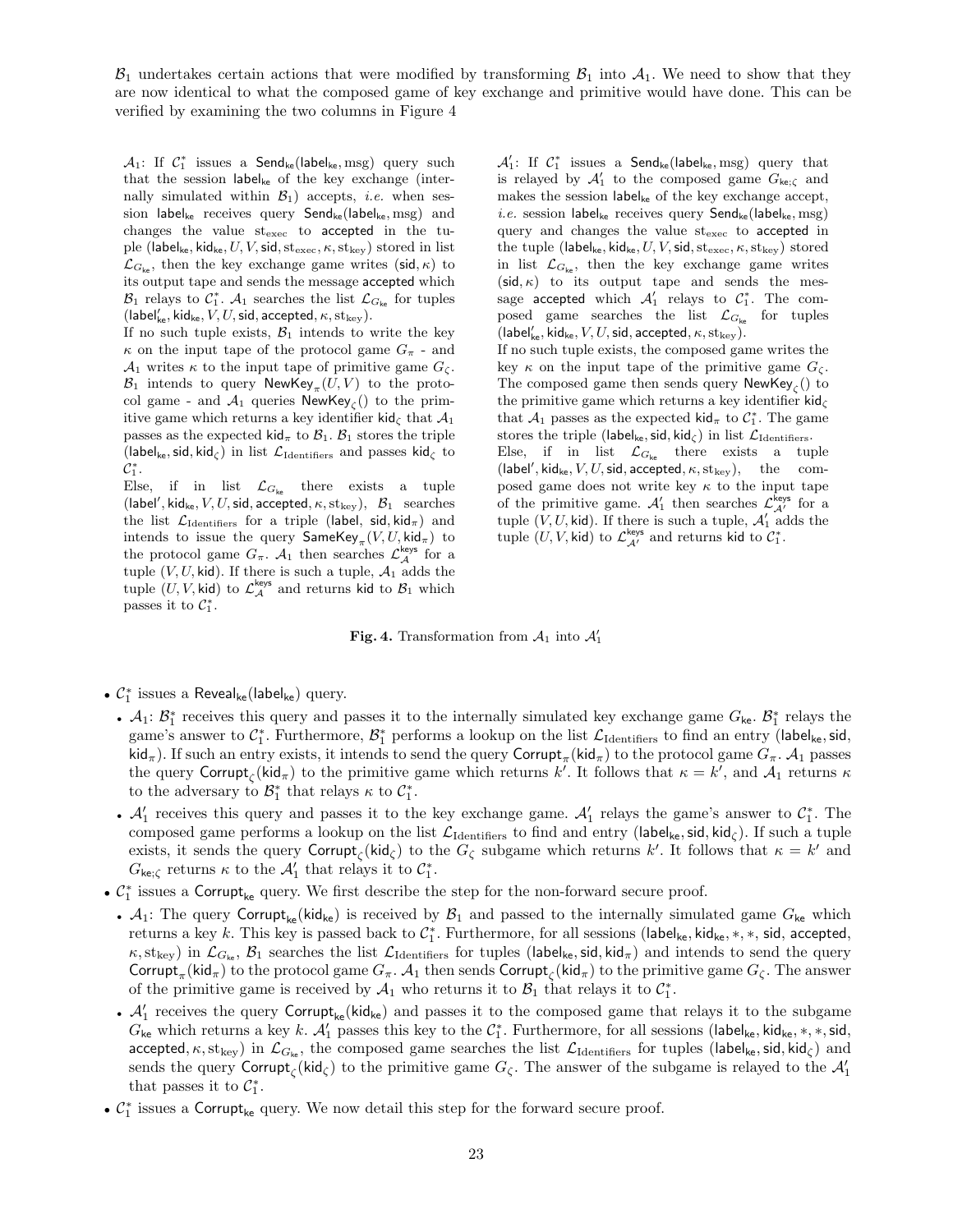- $A_1$ : The query Corrupt<sub>ke</sub>(kid) is received by  $B_1$  and passed to the internally simulated game  $G_{k_0}$  which returns a key k. This key is passed back to  $C_1^*$ .
- $\mathcal{A}'_1$  receives the query Corrupt<sub>ke</sub>(kid) and passes it to the composed game that relays it to the subgame  $G_{\text{ke}}$ which returns a key k.  $\mathcal{A}'_1$  passes this key to the  $\mathcal{C}_1^*$ .

It follows from the above descriptions that if the random bits used by the internally simulated game  $G_{\rm ke}$ and the key exchange subgame  $G_{\text{ke}}$  of the composed game  $(G_{\text{ke}}, G_{\zeta})$  are the same and the randomness used by the adversaries A and A' in particular steps is also equal, and if the random bits used by the game  $G_{\zeta}$  and by the subgame  $G_{\zeta}$  of the composed game  $(G_{\mathbf{ke}}, G_{\zeta})$  are equal then an execution of A or A' will result in the same keys being written to the  $G_{\zeta}^{k-in}$  tape of  $G_{\zeta}$  in either case so that  $\mathcal{C}_1^*$  in both cases receives and returns the same state and queries (if also  $\mathcal{C}_1^*$  is used with the same random bits in both cases. Therefore we have

$$
\Pr\left[\mathsf{Exec}(G_{\zeta},\mathcal{A})(\eta)=1\right]=\Pr\left[\mathsf{Exec}(G_{\mathsf{ke};\zeta},\mathcal{A}')(\eta)=1\right].
$$

Diagrammatically we see A interacting with  $G_{\mathsf{ke};\zeta}$  in Figure 5.



Fig. 5. The construction of adversary  $\mathcal{A}'$  playing the  $G_{\text{ke};\zeta}$  game.

STEP 5: CONVERSION TO KEY-BENIGN ADVERSARY. The final step requires us to convert  $\mathcal{A}' = (\mathcal{A}'_1, \mathcal{A}_2)$  playing  $G_{\mathsf{ke};\zeta}$  into a key-benign adversary  $\mathcal{A}^* = (\mathcal{A}_1^*, \mathcal{A}_2^*)$  playing the composed game  $G_{\mathsf{ke};\zeta}$ . Remember that this means that almost all functionality of  $\mathcal{A}'$  is moved into  $\mathcal{A}_2^*$ , while  $\mathcal{A}_1^*$  will be bound to run the key generation algorithm of the key exchange, to write long-term keys to the input tape of the key exchange game and to pass the key identifiers to  $\mathcal{A}_2^*$ . Algorithm  $\mathcal{A}_2^*$  decides when such an action shall take place.

Presently we have  $\mathcal{A}'_1$  constructed using  $\mathcal{C}_1^*$ . Moreover  $\mathcal{C}^*$  was constructed based upon  $\mathcal{C}$ , and therefore  $\mathcal{A}'_1$ was constructed from C; where C is the key-benign adversary against  $G_{\text{ke};\pi}$ .

Pictorically, our goal is illustrated in Figure 6. On the left side, you see the current situation while on the right side, you see the goal of the transformation we are going to undertake.

We now examine the interaction between  $C_1$  and  $C_2$ . Adversary C is a key-benign adversary. Hence, setting  $\mathcal{A}_1^* := \mathcal{C}_1$ , the first part of  $\mathcal{A}^*$  is already well-formed. We now need to define  $\mathcal{A}_2^*$  in such a way that the only messages sent by  $\mathcal{A}_2^*$  to  $\mathcal{A}_1^*$  are of the form  $\mathsf{NewKey}(U,V)$  or  $\mathsf{SameKey}(U,V,\mathsf{kid}).$ 

We define  $\mathcal{A}_2^*$  as follows:  $\mathcal{A}_2^*$  equals  $\mathcal{A}'$  except that whenever within  $\mathcal{A}', \mathcal{C}_2$  sends a message to  $\mathcal{C}_1$ , this message is not sent to the internal copy of  $C_1$  but instead,  $\mathcal{A}_2^*$  relays it to  $\mathcal{A}_1^* = C_1$  which acts as described. Its answer is returned to  $\mathcal{C}_2$ .

Now,  $\mathcal{A}^*$  is a key-benign adversary because the communication between  $\mathcal{A}_1^*$  and  $\mathcal{A}_2^*$  equals the communication of  $C_1$  and  $C_2$ . Furthermore, the inputs provided by the adversary  $\mathcal{A}^*$  to the game  $(G_{\mathsf{ke}}, G_{\zeta})$  are identical to those provided by  $A'$ . Thus, the success probability does not change.

Therefore  $A^*$  is a key-benign adversary such that

$$
\Pr\left[\text{Exec}(G_{\text{ke};\zeta},\mathcal{A}')(\eta) = 1\right] = \Pr\left[\text{Exec}(G_{\text{ke};\zeta},\mathcal{A}^*:\text{kg}_{\text{ke}})(\eta) = 1\right].
$$

Finally, given that the composition (ke;  $\zeta$ ) is (forward-secret)  $\delta_{\zeta}$ -secure we have that

 $\Pr[\mathsf{Exec}(G_{\mathsf{ke};\zeta},\mathcal{A}^*:\mathsf{kg}_{\mathsf{ke}})(\eta)=1]-\delta_{\zeta}\leq \epsilon(\eta).$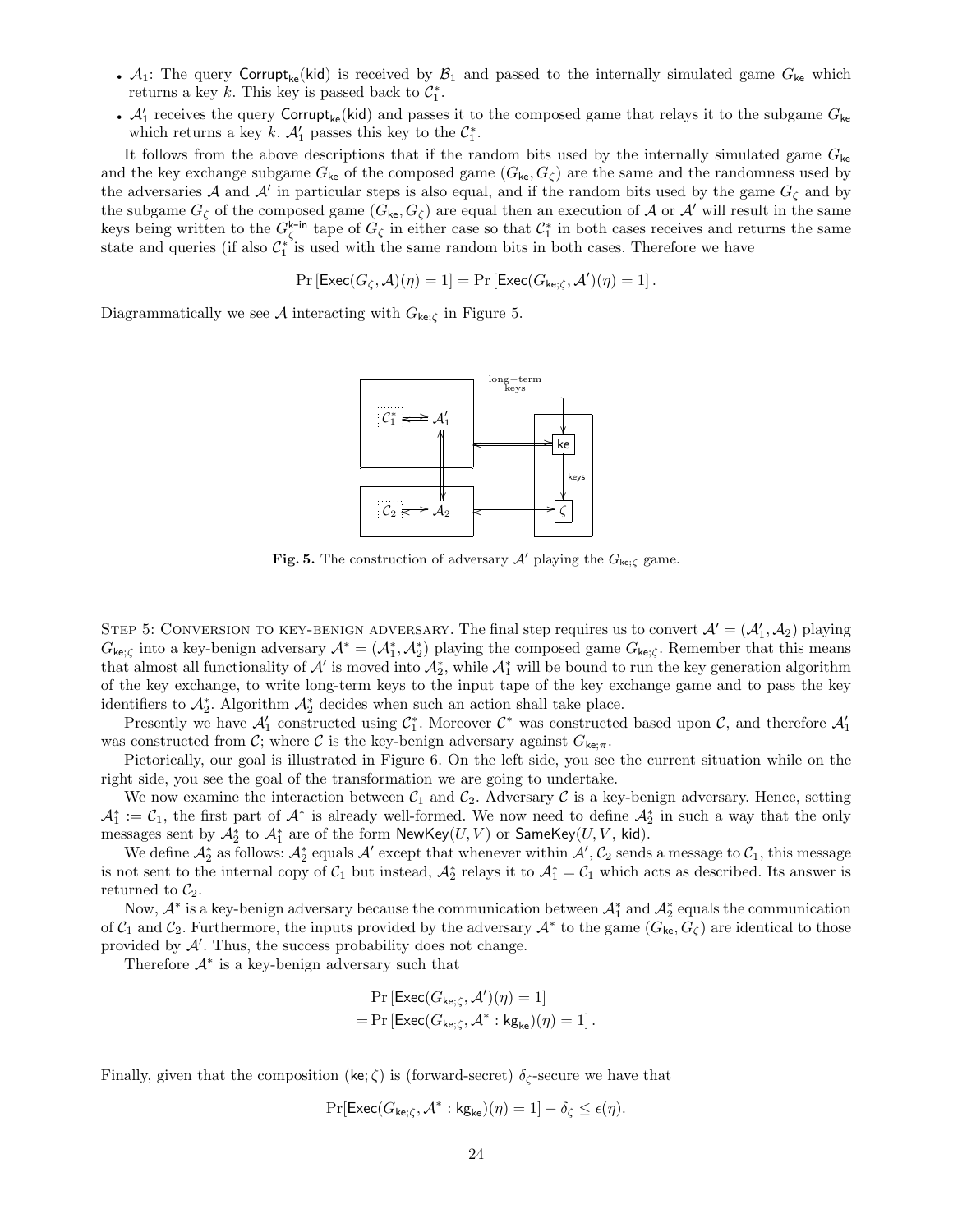

Fig. 6. The left side shows the construction of  $A'$  interacting with the composed game  $G_{\text{ke};\zeta}$ . The right side shows the construction of the key-benign adversary  $A^*$  playing the  $G_{\text{ke};\zeta}$  composed game. Notice that only key identifiers are passed from  $\mathcal{A}_1^*$  to  $\mathcal{A}_2^*$ , and excluding the NewKey queries,  $\mathcal{A}_2^*$  makes all queries to the composed game  $G_{\text{ke};\zeta}$ .

The above leads to

$$
\Pr\left[\text{Exec}(G_{\text{ke};\pi}, \mathcal{C} : \text{kg}_{\text{ke}}) = 1\right] - \delta_{\pi}
$$
\n
$$
= \Pr\left[\text{Exec}(G_{\text{ke};\pi}, \mathcal{C}^*)(\eta) = 1\right] - \delta_{\pi}
$$
\n
$$
< \Pr\left[\text{Exec}(G_{\pi}, \mathcal{B})(\eta) = 1\right] - \delta_{\pi}
$$
\n
$$
+ \Pr\left[\text{Exec}(G_{\text{ke}}^{\text{Match}}, \mathcal{D} : \text{kg}_{\text{ke}})(\eta) = 1\right]
$$
\n
$$
\leq \Pr\left[\text{Exec}(G_{\zeta}, \mathcal{A})(\eta) = 1\right] - \delta_{\zeta}
$$
\n
$$
+ \Pr\left[\text{Exec}(G_{\text{ke}}^{\text{Match}}, \mathcal{D} : \text{kg}_{\text{ke}})(\eta) = 1\right]
$$
\n
$$
= \Pr\left[\text{Exec}(G_{\text{ke}}^{\text{Match}}, \mathcal{D} : \text{kg}_{\text{ke}})(\eta) = 1\right]
$$
\n
$$
= \Pr\left[\text{Exec}(G_{\text{ke}}^{\text{Match}}, \mathcal{D} : \text{kg}_{\text{ke}})(\eta) = 1\right] - \delta_{\zeta}
$$
\n
$$
+ \Pr\left[\text{Exec}(G_{\text{ke}}^{\text{Match}}, \mathcal{D} : \text{kg}_{\text{ke}})(\eta) = 1\right]
$$
\n
$$
\leq \epsilon(\eta),
$$

and hence the composition (ke;  $\pi$ ) is (forward-secret)  $\delta_{\pi}$ -secure.

# 7 Application to the Security of TLS

We now sketch how we use the theorem above to prove that the composition of the TLS handshake protocol (which implements a key-exchange) with one particular instantiation of the TLS record layer protocol (which implements a secure channel).

The record layer protocol implements a secure channel with multiple security guarantees among which we are mainly concerned with privacy of messages, length hiding, and authentication of messages. The implementation essentially encrypts the payload together with a sequence number via a Length Hiding Authenticated Encryption (LHAE) scheme. TLS offers multiple choices for the implementation of each of the two components.

In TLS, the last message of the handshake protocol, i.e. the FINISHED message acting as a key confirmation, is already sent over the record layer and hence the handshake actually uses the keys later employed by the record layer. In practice, this does not create a problem with message authentication (e.g. the FINISHED message cannot be replayed) due to the use of appropriately initialized sequence numbers. The sequence number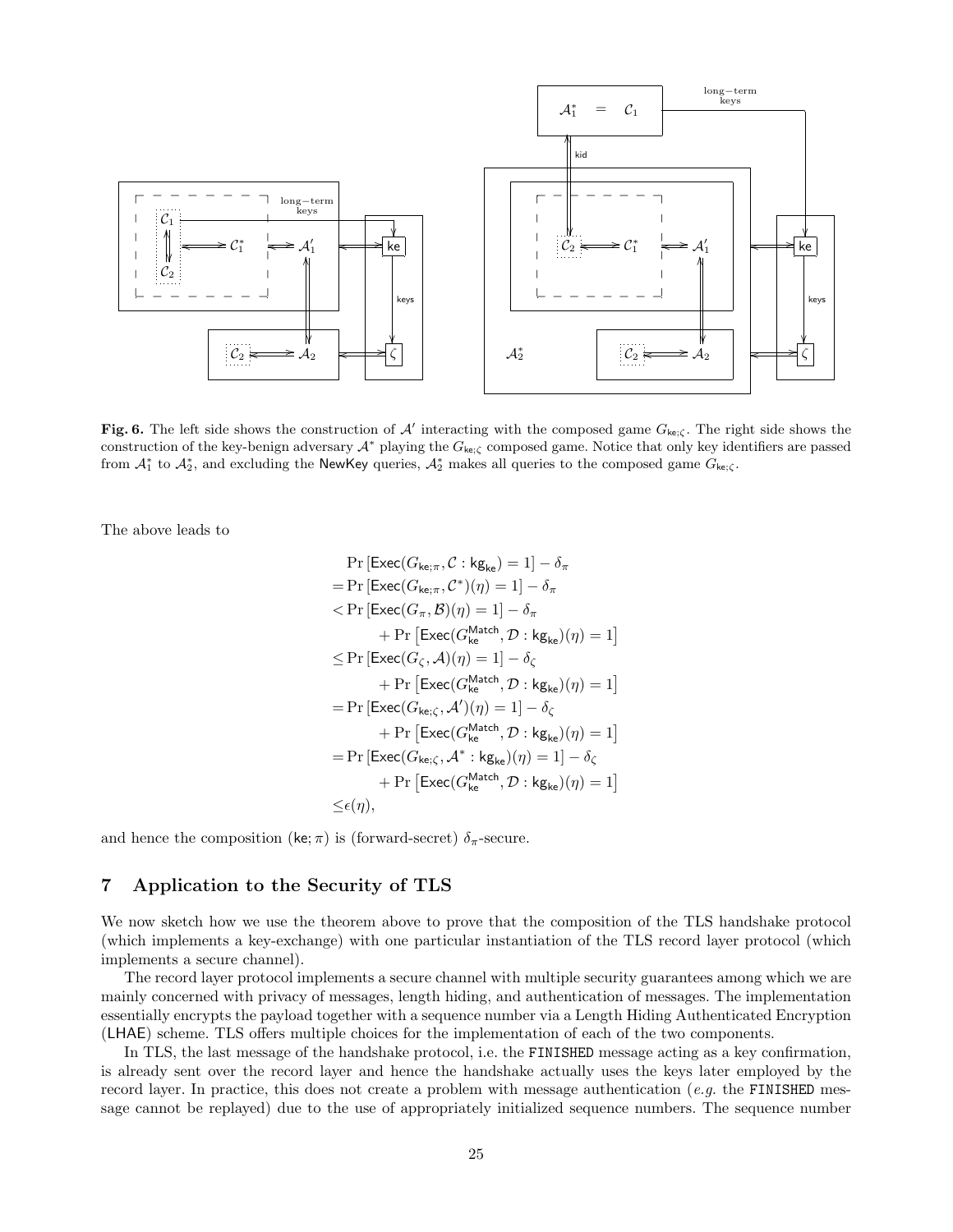is encrypted together with the payload to prevent replay attack and out-of-order delivery, and to allow the receiver to distinguish protocol messages from the FINISHED message. So, although the derived keys are not indistinguishable from random ones in the end of the TLS handshake, it appears that they can be safely used for the record layer.

TLS falls within the setting where our composition theorem applies and its security follows from three steps: a) the handshake satisfies the Match property, b) the key exchange is suitable for a (variant of) LHAE encryption scheme, and c) the security of the record layer reduces to (that variant of) the encryption scheme via a reduction which is key-independent.

The benefits of this modular approach should be clear. To analyse TLS for a different instantiation of the key exchange one needs to show that the variant of key exchange is good for the LHAE scheme (this step is inevitable no matter what approach one takes) and that the record layer indeed employs an LHAE scheme. Thus, our approach allows reusing step c) across different implementations (there is no need to repeat this step for a different implementation of the handshake part). In contrast a monolithic analysis would have to repeat the reduction argument for each possible instantiation (key-exchange, record layer). Of course, one can handwavingly appeal to the (inevitable) similarities between the corresponding proofs, but our rigorous approach is obviously cleaner. Finally, for the record layer protocol one can concentrate the analysis on the underlying encryption scheme and ignore the difficulties associated with statefulness, sequence numbers, etc. which are dealt with once and for all. We do precisely that when we rely on the result of [38] which proves that one particular implementation for the record protocol is LHAE.

#### 7.1 Protocol description

In the TLS handshake protocol, the parties agree on application keys for the secure channel protocol, called record layer. Firstly, they derive a so-called pre-master secret via a key transport (KT) protocol or via a Diffie–Hellman key exchange. A transformation of the pre-master secret then yields the so-called master secret, which, in turn, is used to compute the application keys. Note that each party holds two application keys: one is used for sending and one for receiving messages. Finally, the parties engage in a key confirmation step, the FINISHED messages. As explained earlier the use of the application keys in the FINISHED messages violates key indistinguishability and renders an analysis in the BR-model impossible.

In Figure 7 we provide an overview of the TLS handshake protocol. Depending on whether one opts for computing the pre-master secret via Diffie–Hellman (DH) or via key transport (KT), one either skips all steps with label "(KT)" or all steps labeled "(DH)". The Diffie–Hellman key exchange yields a forward-secure protocol, while the key transport protocol only provides a non-forward secure key exchange. We refrain from allowing parties and/or adversaries to decide on the fly the pre-master secret computation mode, as this involves a rather complicated mixed models overhead. Strictly speaking, our analysis only holds for concurrently running protocol executions that always derive the pre-master secret in the same way and those executions in which client authentication is performed.

Note that we abstract out the concrete header information for encryption, resp. authentication, as well as the type of cipher used etc. Our result applies to all implementations of the record layer, current ones or even future ones for which one can show LHAE security. In such a case, the protocol specifies the header, but the encryption primitive even remains secure when queried on non-well-formed headers (it might reject those headers, though). Note that Paterson et al. [38] proved the LHAE security of the record layer encryption scheme according to the current TLS standard when the cipher is used in CBC mode.

The use of the term "header" is sometimes ambiguous. In particular, we have to distinguish between the string  $H$ , which is an input to the encryption scheme with authenticated data, and the header for packets in the TLS protocol. In particular,  $H = n|H_1|H_2$ , where n is a locally maintained sequence number (i.e., which is not transmitted but each party keeps track itself),  $H_1$  is further locally maintained header information, and  $H_2$ is the part of the header that appears in the beginning of a TLS record protocol packet. The only property of the header that we use is that the position of the sequence number in  $H_1$  is uniquely defined, we denote this by  $n|H_1$ .

The participants derive the pre-master secret, the master secret and the application keys as follows: in the key transport case, the client chooses the pre-master secret premaster and sends an encryption of it to the server. In the Diffie–Hellman case, the parties run an ephemeral Diffie–Hellman key agreement to establish the pre-master secret premaster. In both cases, both parties derive the master secret via a key derivation function RO (which we model as a random oracle below, hence the name) as

master :=  $RO(p$ remaster, "master secret",  $r_c, r_s$ ).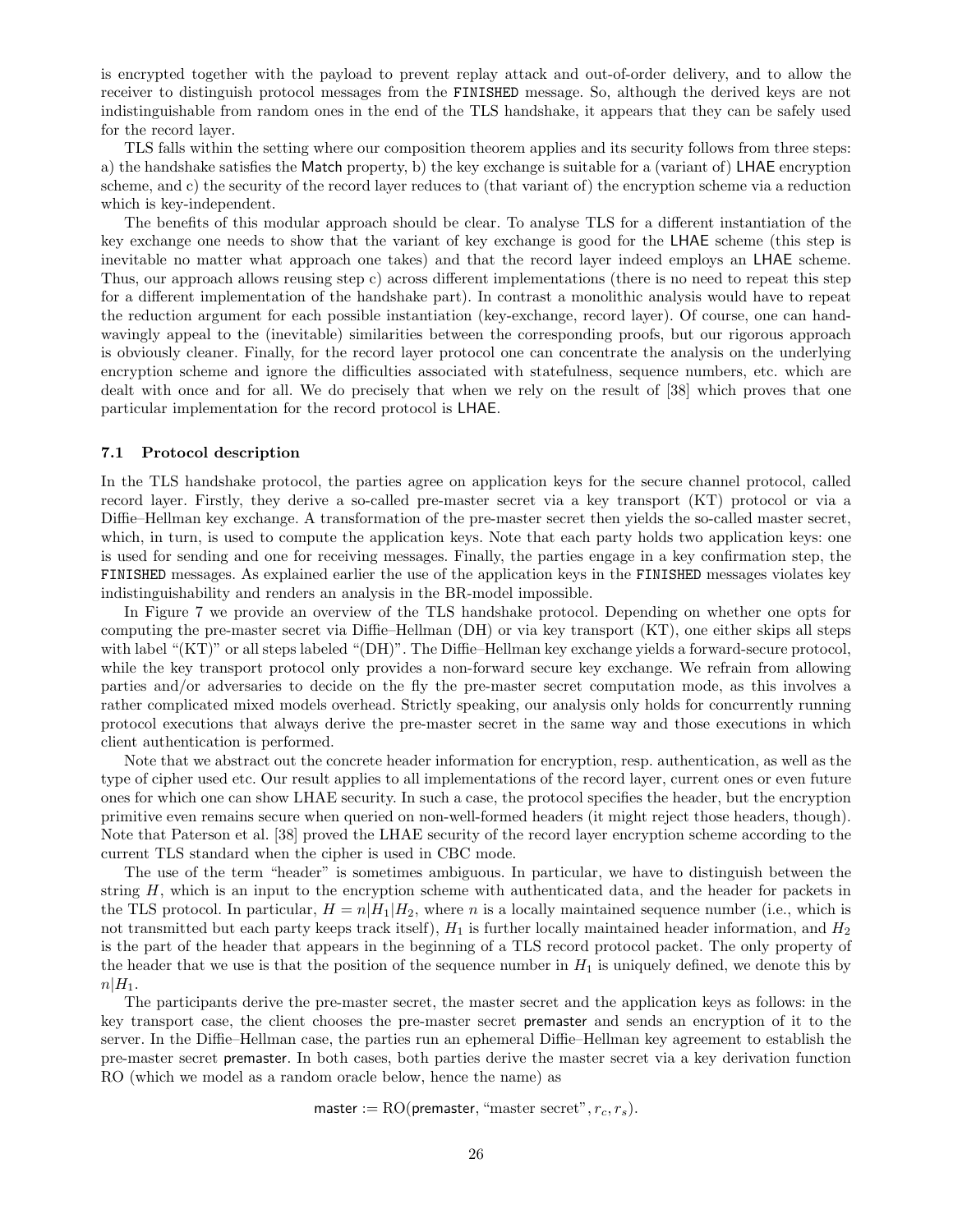|                | client (Alice)                                                                                  |                                                      | server (Bob)                                                                               |
|----------------|-------------------------------------------------------------------------------------------------|------------------------------------------------------|--------------------------------------------------------------------------------------------|
| 1.             | $r_c \leftarrow \{0,1\}^t$                                                                      | $r_c  ID_c$                                          |                                                                                            |
| 2.             |                                                                                                 | $r_s  ID_s$                                          | $r_s \leftarrow \{0, 1\}^t$                                                                |
| 2a.            | $\text{Ver}(pk_{\text{CA}}, \text{Cert}_{\text{CA}}(pk_s  ID_s)) = 1$ ?                         | $\mathsf{Cert_{CA}}(\mathit{pk}_s    \mathit{ID}_s)$ |                                                                                            |
| 2 <sub>b</sub> |                                                                                                 | 'CertificateRequest"                                 |                                                                                            |
|                |                                                                                                 | "ServerHelloDone"                                    |                                                                                            |
| 2c.            |                                                                                                 |                                                      | $(p, q, q) \leftarrow$ Params $(1t)$                                                       |
|                |                                                                                                 |                                                      | $b \leftarrow \mathbb{Z}_q, Y_s := g^b$                                                    |
|                | $h_1 \leftarrow RO(r_c  r_s  p  g  Y_s)$ , Ver $(pk_s; h_1) = 1$ ?                              | $(p,q,g,Y_s,\sigma_s)$                               | $h_1 \leftarrow RO(r_c  r_s  p  g  Y_s), \sigma_s \leftarrow \text{Sig}(sk_s, h_1)$        |
| 3.             |                                                                                                 | $\textsf{Cert}_{\textbf{CA}}(pk_c  ID_c)$            | $\text{Ver}(pk_{\text{CA}}, \text{Cert}_{\text{CA}}(pk_c  ID_c)) = 1$ ?                    |
| 4a.            | $a \leftarrow \mathbb{Z}_q, Y_c := q^a$                                                         | $\frac{Y_c}{\longrightarrow}$                        |                                                                                            |
| 4b.            | $\kappa \leftarrow \{0,1\}^t$ , $C \leftarrow \mathsf{Enc}_{pk_s}(\kappa)$                      | $\xrightarrow{C}$                                    |                                                                                            |
| 5.             | premaster                                                                                       |                                                      | premaster                                                                                  |
| 6.             | master                                                                                          |                                                      | master                                                                                     |
| 7.             | $(\kappa_c, \kappa_s)$                                                                          |                                                      | $(\kappa_c, \kappa_s)$                                                                     |
| 8.             | $h_2 := \text{RO}(\text{Transcript}), \sigma_c \leftarrow \text{Sig}(sk_c; h_2)$                | $\frac{\sigma_c}{\sigma}$                            | $h_2 := \text{RO}(\text{Transcript}), \text{Ver}(pk_c; h_2, \sigma_c) = 1$ ?               |
| 9.             |                                                                                                 | "ChangeCipherSpec"                                   |                                                                                            |
|                | $h_3 := \mathrm{RO}(\mathrm{Transcript}), \tau_1 \leftarrow \mathsf{Mac}_\mathsf{master}(h_3),$ |                                                      | $h_3 := \text{RO}(\text{Transcript})$                                                      |
|                | $F_c \leftarrow \textsf{LHEnc}(\kappa_c;\ell,0 H_1^c H_2^c,\tau_1)$                             | $H_2^c, F_c$<br>"ChangeCipherSpec"                   | $\tau_1 \leftarrow \text{LHDec}(\kappa_c; F_c)$ , Ver(master; $h_3, \tau_1$ ) = 1 ?        |
|                | $h_4 := \text{RO}(\text{Transcript})$                                                           |                                                      | $h_4 := \text{RO}(\text{Transcript}), \ \tau_2 \leftarrow \text{Mac}(\text{master}; h_4),$ |
|                | $\tau_2 \leftarrow \text{LHDec}(\kappa_s; F_s)$ , Ver(master; $h_4, \tau_2) = 1$ ?              | $H_2^s, F_s$                                         | $F_s \leftarrow \text{LHEnc}(\kappa_s; \ell, 0   H_1^s   H_2^s, \tau_2)$                   |

Fig. 7. TLS Handshake protocol with pre-master computation being either DH or KT. The numbered stages refer to 1. Client Hello, 2. Server Hello, 2a. Certificate Transfer, 2b. Certificate request, 2c. Server Key Exchange (DH), 3. Certificate Transfer, 4a. Client Key Exchange (DH), 4b. Client Key Exchange (KT), 5. Derivation of pre-master secret, 6. Derivation of master secret, 7. Derivation of application keys, 8. Client Authentication, 9. Finished Messages

Afterwards, they query the random oracle as follows:

key block :=  $\text{RO}(\text{master}, \text{``key expansion''}, r_s, r_c)$ 

They cut key block into four pieces key block<sub>1</sub>,...,key block<sub>4</sub> of equal length and query the random oracle to compute the following keys  $\mu_c$  and  $\mu_s$  for message authentication and  $\epsilon_c$ ,  $\epsilon_s$  for encryption:

- $\mu_c := \text{RO}(\text{key block}_1, \text{``client-write-MAC-secret''}, r_c, r_s),$
- $\mu_s := \text{RO}(\text{key block}_2, \text{``server-write-MAC-secret''}, r_c, r_s),$
- $\epsilon_c := \text{RO}(\text{key block}_3, \text{``client-write-key''}, r_c, r_s),$
- $\epsilon_s := \text{RO}(\text{key block}_4, \text{``server-write-key''}, r_c, r_s),$

They set  $\kappa_s := (\epsilon_s, \mu_s)$  and  $\kappa_c := (\epsilon_c, \mu_c)$  and return  $(\kappa_c, \kappa_s)$  as the application keys. The keys output by the key exchange protocol then consist of  $(\kappa_c, \kappa_s)$ . We use the triple  $(r_c||ID_c, r_s||ID_s)$ , premaster) as session identifiers and prove that, based on these, the TLS protocol satisfies Match security.

#### 7.2 Match security

In this section, we show the first of the three cornerstones in our analysis of the TLS protocol.

Theorem 2 (Match Security of TLS). The TLS Handshake protocol satisfies Match security.

The theorem holds when using either ephemeral Diffie-Hellman or RSA as a key agreement method, both with mutual authentication. It applies to TLS 1.0, TLS 1.1 and TLS 1.2.

*Proof.* If both parties derive the same sid =  $(r_c||ID_c, r_s||ID_s)$ , premaster), then the first condition of Match security is trivial. For the second condition, we observe that starting from the parameters  $(r_c, r_s)$  premaster), key generation is deterministic and thus both parties derive the same master secret and application keys whenever they have the same sid.  $\square$ 

We now turn to the security models that we use for the TLS primitive and the TLS channel security.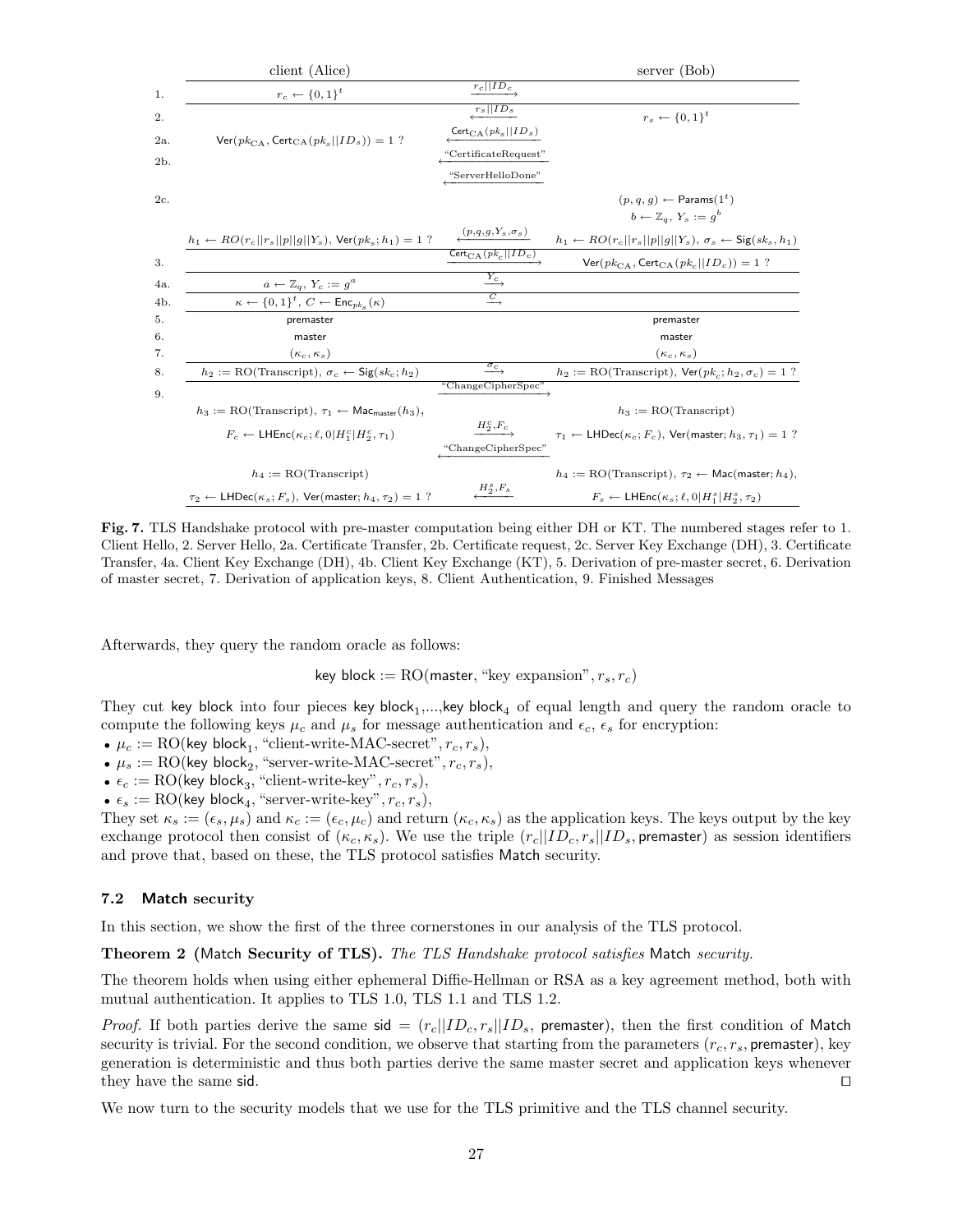#### 7.3 Length-Hiding-Authenticated Encryption Models

Paterson et al. [38] recently proved that the TLS record protocol meets a notion called length-hiding authenticated encryption (LHAE). This notion says that an adversary cannot distinguish, in the usual left-or-right sense, between encryptions of messages which are not necessarily of the same length. In addition, the adversary is unable to generate new ciphertexts for which the decryption algorithm does not return an error message. Both properties are combined into a single game, in which the adversary gets access to an left-or-right encryption oracle (with secret key K and bit b) which for input  $(\ell, H, M_0, M_1)$ , the length parameter  $\ell$ , the header data H and two messages  $M_0, M_1$ , computes  $C_0 \leftarrow \mathsf{LHEnc}_K(\ell, H, M_0), C_1 \leftarrow \mathsf{LHEnc}_K(\ell, H, M_1)$ , and returns  $C_b$  if both  $C_0, C_1 \neq \bot$ , and  $\bot$  else. If it returns a ciphertext, it adds the pair  $(H, C)$  to the initially empty list  $\mathcal{L}_{Enc}$ . The decryption oracle, when called about H, C, rejects if  $b = 0$  or  $(H, C)$  is in  $\mathcal{L}_{Enc}$ , i.e. comes from a previous query to the left-or-right oracle. Else, it returns  $LHDec_K(H, C)$ .

**Definition 14 (LHAE security).** We say that the LHAE-scheme (KeyGen, LHEnc, LHDec) is  $\frac{1}{2}$ -secure, if for all probabilistic polynomial-time adversaries  $A$ , the probability that the game  $G_{LHAE}$  outputs 1 is at most negligibly greater than  $\frac{1}{2}$ . This probability is taken over all random bits of the game, of the key generation algorithm and of the adversary.

Note that unlike in our definition, the decryption oracle in Paterson et al. [38] rejects all previously returned ciphertexts C and not only previous header-ciphertext pairs  $(C, H)$ . However, they prove that TLS also satisfies this notion of ciphertext integrity. And as both security notions use the same oracles, the results compose and show the security of the TLS primitive in the above game.

We now define  $G_{\text{TLS-Prim}}$ , a multi-session version of the above game as the TLS primitive game. One further modification is that pairs of the form  $(0|H_1|H_2, C)$  never count as successful forgeries, although they might be "fresh". Whenever a new key is initiated with session identifier kid, the TLS primitive game runs the key generation algorithm KeyGen which returns two random strings  $(\kappa_c, \kappa_s)$ . Moreover, it flips two random coins  $b_{\text{kid}}^c$  and  $b_{\text{kid}}^s$ , one for the client and one for the server in that session, and initiates the two lists  $\mathcal{L}_{\text{Enc}}(kid, s) := \emptyset$ , and  $\mathcal{L}_{Enc}($ kid,  $c) := \emptyset$ . Upon a query NewKey $(U, V)$ , besides the actions mentioned in Section 2 for the primitive game, there are several queries allowed to the adversary given below. Let  $u \in \{c, s\}$ :

- LHEnc(kid,  $u, \ell, n|H_1|H_2, m_0, m_1$ ):
- $\text{Run } C_b \leftarrow \textsf{LHEnc}_{\kappa_u}(\ell, n | H_1 | H_2, m_b) \text{ and return } C_b \text{, if } C_b \neq \bot \text{ and } \bot \neq C_{1-b} \leftarrow \textsf{LHEnc}_{\kappa_u}(\ell, n | H_1 | H_2, m_{1-b}).$ Set  $\mathcal{L}_{\mathsf{Enc}}(\mathsf{kid}, u) := \mathcal{L}_{\mathsf{Enc}}(\mathsf{kid}, u) \cup \{(H, C_b)\}.$
- LHDec(kid,  $u, n|H_1|H_2, C$ ): If  $(n|H_1|H_2, C) \in \mathcal{L}_{\mathsf{Enc}}(\mathsf{kid}, u)$  return  $\bot$ , else run  $m \leftarrow \mathsf{LHDec}_{\kappa_u}(n|H_1|H_2, C)$ . If now  $b = 1$  or  $n = 0$ , return m. Else, return  $\perp$ .
- Target(kid,  $u, b$ ): If  $b = b_{\text{kid}}^u$  and st<sub>kid</sub> is not corrupted, return 1. Else, return 0.

**Definition 15 (TLS Primitive Game).** We say that the TLS primitive (KeyGen, LHEnc, LHDec) is  $\frac{1}{2}$ -secure, if for all probabilistic polynomial-time adversaries  $A$ , the probability that the game  $G_{TLS-Prim}$  outputs 1 is at most negligibly greater than  $\frac{1}{2}$ . This probability is taken over all random bits of the game, of the key generation algorithm and of the adversary.

Note that the games above do not touch the issues of replay attacks, packet re-ordering, packet dropping, etc. and thus do not provide a secure channel per se. Such properties are captured by the stateful version of this game proposed in [32], which is attributed to [38]. We adopt their approach for defining a secure channel protocol with multiple sessions (termed in out terminology), but since we propose a modular approach we do not interleave the definition with the key exchange step (as done in the "monolithic" ACCE security notion in [32]).

Starting from the LHAE primitive we next define an LHAE-channel game, equally as a multi-session-game. Each session involves two users, say a client and a server, and a channel in each direction. Each direction is indexed by the server or the client and consists of a sending and a receiving oracle. For both, the server and the client key,  $u \in \{c, s\}$ , the game relies on a queue  $\mathcal{Q}(\text{kid}, u)$  with two methods, Enqueue(C) and Dequeue(), with the usual semantics that  $\textsf{Enqueue}(C)$  puts an element into the data structure, and Dequeue returns and element (or  $\perp$ , if empty). We assume the usual first-in first-out behavior of  $\mathcal{Q}$ . For sake of distinction we refer to the two oracles to which the adversary in the game has access, as the sender sender(kid,  $u$ ) and the receiver receiver(kid,  $u$ ), respectively.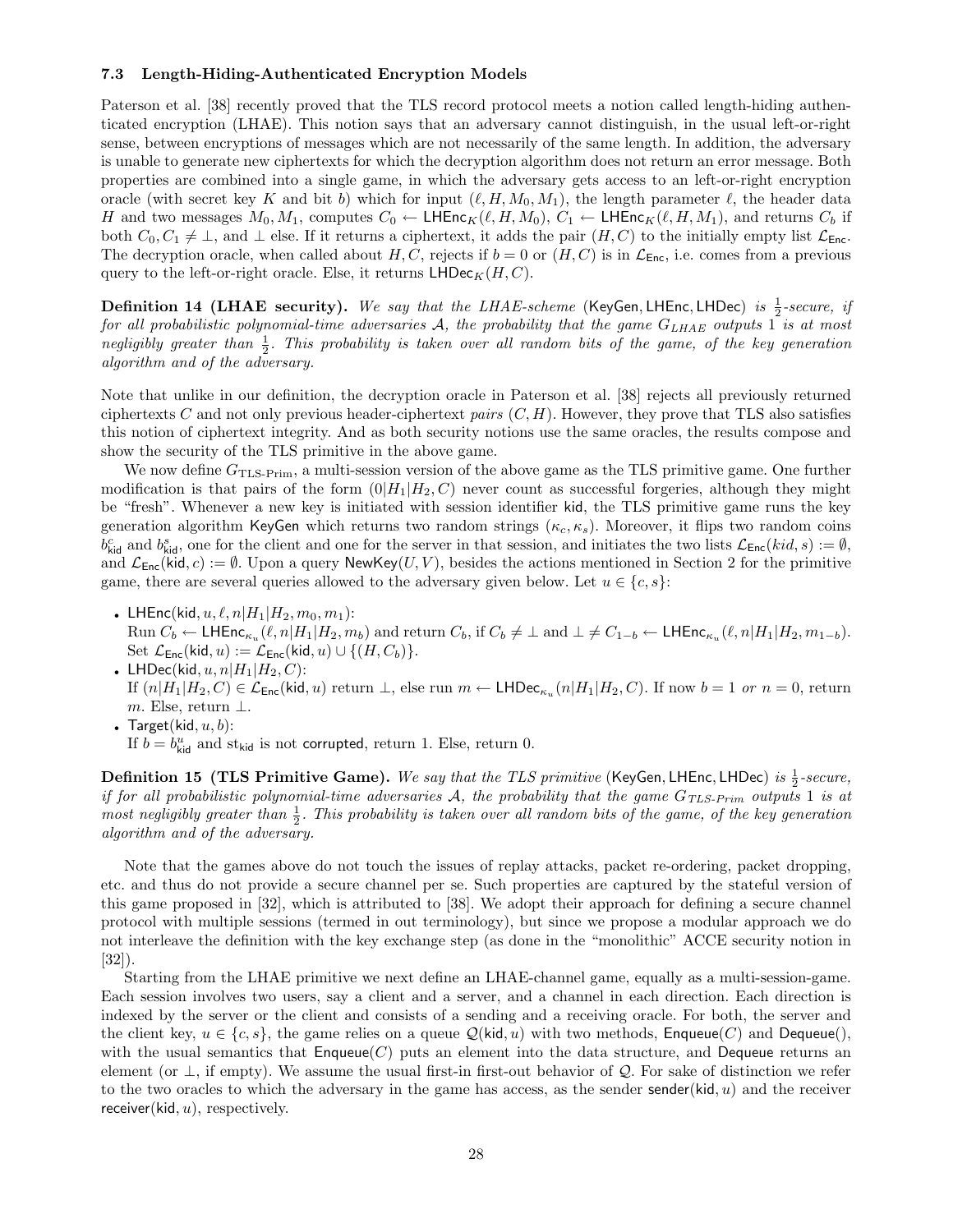Both oracles are initialized by a generation algorithm KeyGen with the symmetric key  $\kappa_u$  and some fixed initial state st<sub>0</sub>. The sender oracle also holds a random secret bit b. If called on  $\ell, m_0, m_1$ , then, assuming it is in state st<sup>sender</sup>, it runs  $(C_0, \text{st}_0^{\text{sender}}) \leftarrow \textsf{Send}_{\kappa_u}(\ell, m_0; \text{st}^{\text{sender}}), (C_1, \text{st}_1^{\text{sender}}) \leftarrow \textsf{Send}_K(\ell, m_1; \text{st}^{\text{sender}}),$  and returns  $C_b$  and sets st<sup>sender</sup>  $\leftarrow$  st<sup>sender</sup>, if both encryptions succeed; in this case it also calls  $\mathcal{Q}(\mathsf{kid}, u)$ . Enqueue $(C_b)$ . Else it merely returns  $\bot$ . The receiver oracle, if called about some C, first runs  $(m, \text{st}_*^{\text{receiver}}) \leftarrow \text{Receive}_{\kappa_u}(C; \text{st}_*^{\text{receiver}})$ . It then returns  $\perp$ , unless  $b = 1$  and Q.Dequeue()  $\neq C$ , in which case it returns M. As a multi-session game, we also allow a query Target(kid,  $u, d$ ), where the game returns 1 if and only if  $b = d$ , and the session kid is uncorrupted.

**Definition 16 (TLS Channel).** We say that the TLS Channel (KeyGen, Send, Receive) is  $\frac{1}{2}$ -secure, if for all probabilistic polynomial-time adversaries  $A$ , the probability that the game outputs 1 is at most negligibly greater than  $\frac{1}{2}$ . This probability is taken over all random bits of the game, of the key generation algorithm and of the adversary.

Note that the above game covers authentication and privacy of the sent messages. In standard authentication games, the trivial success probability would be 0, while pricacy is usually modeled in an indistinguishability game with trivial winning probability  $\frac{1}{2}$ . The above game encodes both of them in a clever way in order to unify the winning condition into a game with trivial winning probability  $\frac{1}{2}$ , namely, when the adversary breaks authentication, it yields a distinguishing advantage.

## 7.4 The TLS Handshake is Suitable for the TLS Primitive

In this section, we prove that the TLS Handshake is suitable for the TLS primitive according to Definition 15.

**Theorem 3 (Suitability for Primitive).** The TLS Handshake protocol is  $(G_{TLS\-Prim}, \frac{1}{2})$ -suitable for the TLS primitive (KeyGen, LHEnc, LHDec) under the assumptions that

- the encryption scheme used in the Record Layer is LHAE-secure,
- the certification authority uses an UNF-CMA<sup>4</sup> signature scheme<sup>5</sup>,
- the signature scheme, for the Diffie–Hellman based pre-master-secret phase, is UNF-CMA secure.
- the Diffie–Hellman assumption holds (resp. the key transport encryption scheme is  $IND-CCA$ ),
- the MAC scheme for the FINISHED message is UNF-CMA, and
- the deployed hash function is modeled via a random oracle.

Theorem 3 applies to TLS-EDH in TLS 1.0, TLS 1.1 and TLS 2.1, when ephemeral Diffie-Hellman is used to agree on the pre-master secret with mutual authentication and for all authenticated encryption methods for the secure channel that are LHAE-secure, see [38] for most recent results on TLS Record Layer security. Likewise, the theorem applies to TLS-RSA (RSA encryption is used in key transport) with mutual authentication combined with all authenticated encryption methods that are LHAE-secure. Note that TLS-RSA in TLS 1.0 was succeptible to the Bleichenbacher attack, an attack that used chosen ciphertest attacks to mount plaintext recovery attacks on certain implementations of RSA encryption [14], in particular as defined in PKCS#1 v. 1.5 [33], which was also used in TLS. PKCS#1 was updated to a newer version and also offered RSA-OAEP known to be IND-CCA2-secure in the random oracle model [27]. However, all versions of TLS retain the original implementation of RSA as defined in PKCS#1 v. 1.5 to achieve backward compatability [26]. In turn, they implemented ad hoc measures to counter the Bleichenbacher attack. Our theorem applies to TLS-RSA when used with an IND-CCA2-secure implementation of RSA such as RSA-OAEP. It is an open question to prove the security of TLS-RSA merely based on the RSA-assumption.

Some progress on removing the random oracle assumption (as used in [37] and here) has been made by Jager et al. [32] for the DH case. They show that a combined assumption about the pseudorandomness of the key derivation function and the hardness of a variant of the DH problem suffices to show security. A similar trade-off may be possible for the case of the RSA-based instantiation of TLS; we leave the exploration of this issue for future work.

<sup>&</sup>lt;sup>4</sup> A signature scheme which is universally unforgeable under chosen message attack [29].

<sup>5</sup> More abstractly, any kind of UNF-CMA certification scheme would work, but we stick to signature-based certificates for sake of concreteness.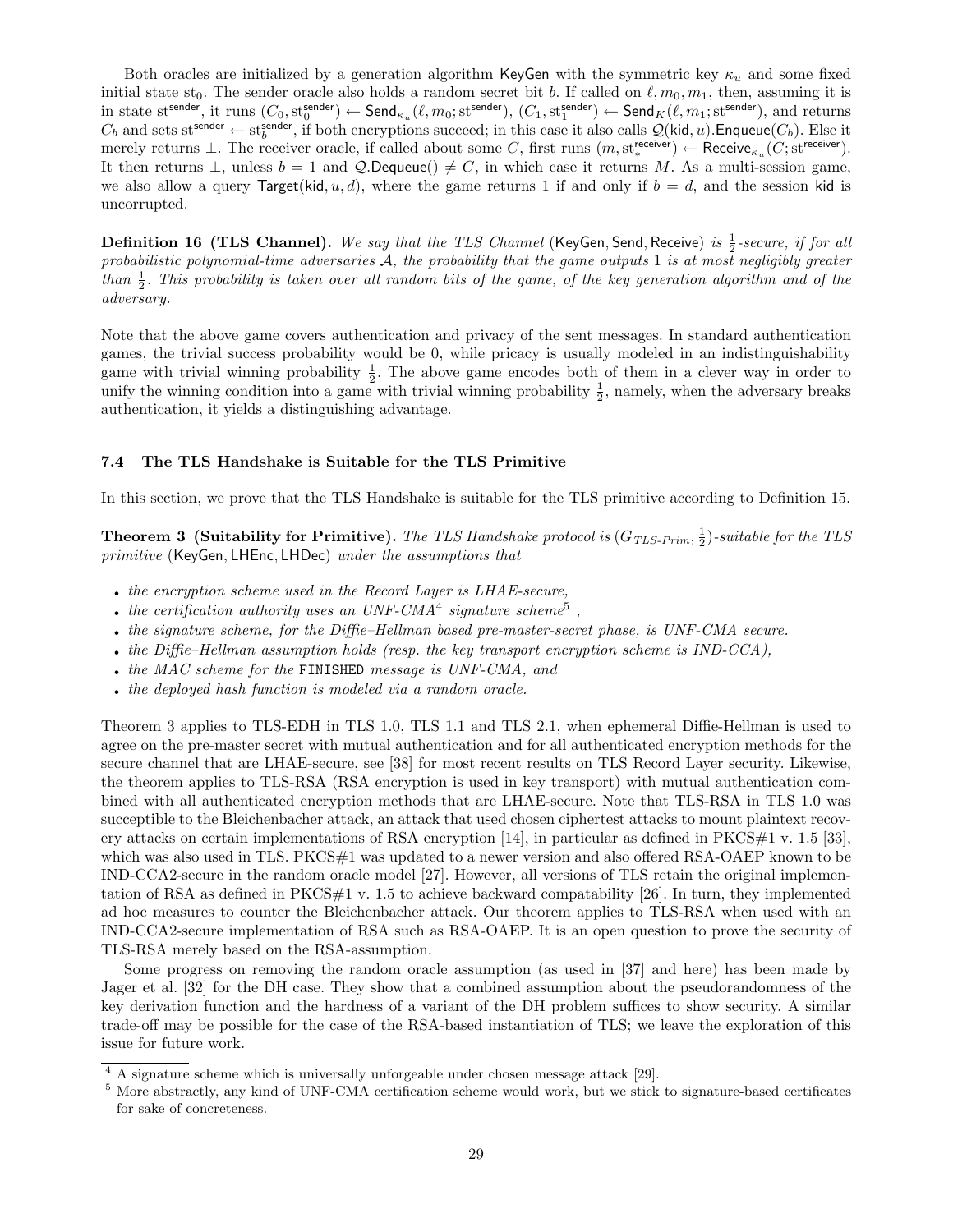*Proof.* We say that  $(\mathsf{label}_1, \mathsf{kid}_U, \mathsf{kid}_V, U, V, \mathsf{sid}_1, \mathsf{st}_{\mathsf{exec}_1}, \kappa_1, \ \mathsf{st}_{\mathsf{key}_1})$  is temporarily partnered with  $(\mathsf{label}_2, \mathsf{kid}_V,$  $\mathsf{kid}_U, V, U, \mathsf{sid}_2, \mathsf{st}_{\sf exec2}, \kappa_2, \mathsf{st}_{\sf key}_2),$  if the transcripts of these sessions contain the same pair of nonces. With overwhelming probability, at any point in the protocol (after the hello messages), each session has at most one partner session of this form.

The proof consists of several game hops. We define games 0 to 6 as follows.

- Game 0: The original game.
- Game 1: The parties execute step 8 of the protocol before step 5, i.e., the client sends his certificate verify message before deriving the keys, and the server verifies the signature, before deriving the keys. Moreover, the game aborts and returns 1, whenever there is a random oracle collision amongst all queries asked to it by the game and the adversary. Moreover, the game aborts with output 1, if a user chooses the same random string for the hello message more than once.
- Game 2: Let n be an upper bound on the number of NewSession queries that  $A$  asks. Game 1 draws a random number k between 1 and n. Let (label, kid<sub>U</sub>, kid<sub>V</sub>, U, V, sid, st<sub>exec</sub>, ( $\kappa_c$ ,  $\kappa_s$ ), st<sub>key</sub>) be the k'th session of the protocol. Throughout the execution of the game, the game checks whether one of the following events occurs (we distinguish between the key-exchange implemented with DH exchange or via key-transport): a) Key Transport: The keys corresponding to kid<sub>V</sub> or kid<sub>U</sub> are corrupted and b) DH: kid<sub>V</sub> or kid<sub>U</sub> is corrupted before session label accepts. As soon as one of these events occurs, the game aborts and returns a uniformly distributed bit.
	- U computes a key in session label which accepts, and this key is revealed in the  $G_{\text{ke}}$  subgame or corrupted in the  $G_{\zeta}$  subgame.
	- U sends a Finished message in session label, and upon receiving this message, a session label' of V accepts its key, and this key is revealed in  $G_{\mathsf{ke}}$  or corrupted in  $G_{\zeta}$ .
	- The final output of the adversary contains as key identifier a value kid' that does not correspond to the key which is output of session label, respectively, session label did not accept.
- Game 3: the game aborts when one session accepts a certificate that is for a different key than the one that belongs to the partner.
- Game 4: the game aborts, when label and label' compute different pre-master secrets, but label and label' accept the key nevertheless.
- Game 5: the master secrets for session label and its partner are replaced with uniformly random keys.
- Game 6: the application keys for session label and its partner are replaced with uniformly random keys.

It remains to transform any successful adversary  $A$  against game 6 into a successful adversary  $B$  against the LHAE game  $G_{\rm LHAE}$ . For all sessions except for label and its temporary partner label', the adversary  $B$  simulates game 6 as described. For label and label, it proceeds as follows: the adversary  $\beta$  flips a random bit to decide, whether it uses  $G_{\text{LHAE}}$  for the encryption under the server's sending key or the client's sending key. For ease of presentation, say, that it chooses the server's sending key. Then, B modifies the server's FINISHED message as follows: it submits  $(\ell, 0|H_1^s|H^s, \tau_2)$  to the encryption oracle of  $G_{\text{LHAE}}$  and returns the output as the FINISHED message. To simulate the client when receiving this message, the adversary  $\beta$  accepts, if the message was transmitted in an unmodified way, and else, submits the modified message to the decryption oracle of  $G_{\rm LHAE}$ . It rejects, whenever  $G_{\text{LHAE}}$  rejects, and else uses the decrypted value to check whether this is a valid MAC under the master secret. For any further query of the adversary  $A$  for the server's sending key,  $B$  relays the respective queries and answers between A and  $G_{\text{LHAE}}$ . Whenever an abort occurs in game 6, B returns a random bit.

Analysis. We first analyze the game hops and then show that if  $A$  has non-negligible advantage, then so has  $B$ .

- Game 0 to game 1: as key derivation does not trigger any output in the game, the order of the computation does not change the game's interaction with the adversary. The probability of random oracle collisions is negligible, and so is the collision probability amongst random strings of a user.
- Game 1 to game 2: Let A be an adversary playing game 1. Let  $p_0 := \frac{1}{2} + p$ , with  $p > 0$ , be the probability of A winning game 1. Let n be an upper bound on the number of NewSession queries made by  $\mathcal{A}$ . The game guesses kid correctly with probability at least  $\frac{1}{n}$ , and in this case, the adversary A wins with probability at least  $\frac{1}{2} + p$ , because if the adversary wins, then the session accepted and is uncorrupted. Else, the adversary wins with probability at least  $\frac{1}{2}$ . Thus, the adversary's overall success probability in Game 1 is

$$
\frac{1}{n}(\frac{1}{2} + p) + \frac{n-1}{n}\frac{1}{2} = \frac{1}{2} + \frac{1}{n}p.
$$

• Game 2 to Game 3: the event that one accepts a certificate for another key than the partner's key is negligible, as the authority's signature scheme is unforgeable.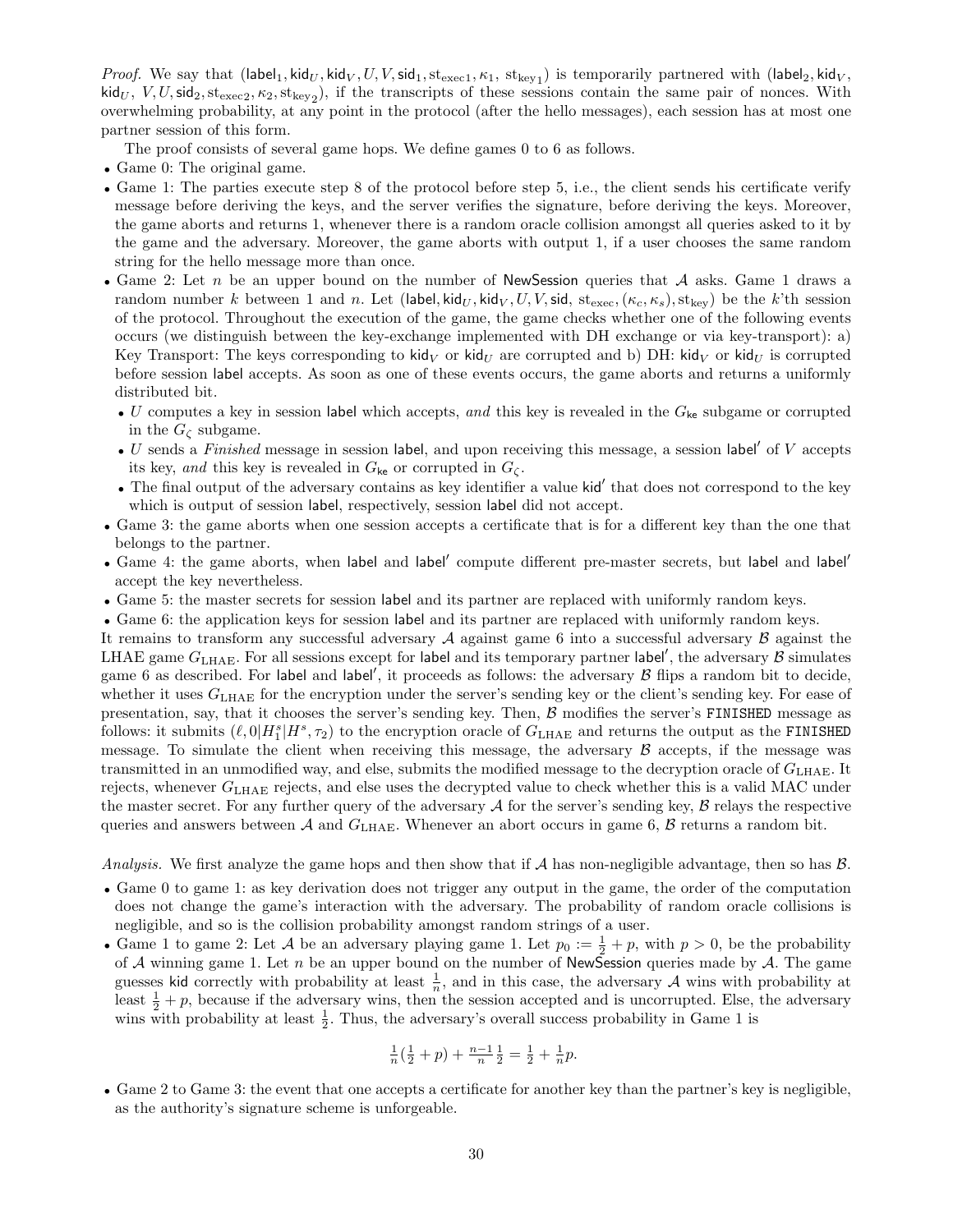• Game 3 to Game 4: we have to bound the probability that they accept although they derive different keys. As key derivation is deterministic, it suffices to show that if they accept, they derived the same pre-master secret with overwhelming probability. In the following, we assume that the random oracle is collision-free amongst all queries queried by the game and the adversary, and that random nonces never occur twice.

Let us consider the Diffie–Hellman-case first. As random nonces do not occur twice and as the random oracle is collision-free, the adversary either transfers the Diffie–Hellman parameters of the server correctly, or modifies the Diffie–Hellman parameters to  $(p^*,g^*,Y^*_s)$  and sends a signature over a random oracle value of the form  $RO(r_c||r_s||p^*, g^*, Y_s^*)$ . However, the server never issued such a signature by uniqueness of the nonce  $r_s$ . Thus, if the adversary had non-negligible probability in creating a valid signature over modified parameters, we could break the unforgeability of the underlying signature scheme. Similar reasoning, applied to the Client Authentication message and the earlier Diffie–Hellman flows, assures that the client's parameter  $Y_c$  is correctly transmitted. Thus, if both parties accept the Verify messages then with overwhelming probability, both parties hold the same parameters  $(p, g, Y_s, Y_c)$  and thus derive the same pre-master secret.

For the key transport case, it suffices to argue that the ciphertext  $C$  is correctly transmitted from the client to the server. Again, the uniqueness of the nonce  $r_c$  together with collision-freeness of the random oracle, and the unforgeability of the client's signature scheme guarantee that, if the server accepts, then the adversary has modified the ciphertext C only with negligible probability.

• Game 4 to Game 5: It suffices to show that the adversary does not query the random oracle on the value of the pre-master secret of session label. If so, the value of the master secret is statistically hidden from the adversary. Note that in this case, the modification does not affect other sessions, even if they happen to derive the same pre-master secret as the random oracle is queried on (premaster, "master secret",  $r_c$ ,  $r_s$ ) and the pair of randomnesses never occurs twice.

 $Diffe-Hellman Case.$  If an adversary A queries the random oracle on the pre-master secret, then with nonnegligible probability we can break the computational Diffie–Hellman (CDH) assumption (see Section 2.3) as follows: The adversary B against CDH gets  $(p, q, g, g^a, g^b)$  from the challenger and has to output a guess for  $g^{ab}$ . The adversary  $\beta$  simulates Game 4 with one modification. Let n be an upper bound on the sessions that A invokes. Then, B guesses a random value i between 1 and n embeds the parameters in the ith session and skips the pre-master derivation step for this session by directly choosing a random value for the master secret. Moreover, let q be an upper bound on  $\mathcal{A}$ 's random oracle queries. Then,  $\mathcal{B}$  chooses a random value k between 1 and q and returns a prefix of the kth query of A to its oracle as a guess for  $g^{ab}$ , where the length of the prefix is the length of the pre-master secret.

For the analysis note that, before the adversary  $A$  queries  $(g^{ab}, \text{``master secret''}, r_c, r_s)$  to the random oracle, the simulation is perfect. Thus, if  $p(\lambda)$  is the probability that A queries the pre-master secret, i.e., queries  $(g^{ab}, \text{ "master secret", } r_c, r_s)$ , to the random oracle, then  $\mathcal{B}'s$  success probability in correctly determining  $g^{ab}$ is at least  $\frac{p}{qn}$ .

Key Transport Case. An analogous analysis applies to the key transport case. Here, the security is reduced to the IND-CCA-security of the encryption scheme. Let  $A$  be an adversary that queries the random oracle on the pre-master secret with non-negligible probability, let  $n$  be an upper bound on the number of users that he initiates and s be an upper bound on the number of sessions of this user. The adversary  $\beta$  simulates game 4 with one modification. It picks a random user to embeds the public key, and a random session  $i$  of this user to embed the challenge ciphertext, i.e., the adversary  $\beta$  draws two random strings premaster<sub>0</sub> and premaster<sub>1</sub> and sends them to its encryption oracle to receive a ciphertext  $C$  that it embeds in session i. It skips the pre-master derivation step for this session by directly choosing a random value for the master secret. Moreover, let q be an upper bound on  $\mathcal{A}$ 's random oracle queries. Then,  $\mathcal{B}$  chooses a random value k between 1 and q and returns a prefix of the kth query of  $A$  to its oracle as a guess for premaster, where the length of the prefix is the length of the pre-master secret. Moreover, all other sessions of this user are handled by using the decryption oracle - unless the same ciphertext occurs again, in which case the adversary  $\beta$  also picks the master secret for these sessions at random. Note that these values are chosen independently, as the random oracle is queried on (premaster<sub>b</sub>, "master secret",  $r_c, r_s$ ), and collisions amongst nonces do not occur. If in any of the adversary's queries, the value (premaster<sub>b</sub>, "master secret",  $r_c, r_s$ ) is queried to the random oracle, then  $\beta$  returns  $b$  as its output. Else, it returns a random bit  $b$ .

For the analysis, note again that, before the adversary  $\mathcal A$  queries (premaster<sub>b</sub>, "master secret",  $r_c, r_s$ ) to the random oracle, the simulation is perfect. Thus, if  $p(\lambda)$  is the probability that A queries the pre-master secret, i.e. (premaster<sub>b</sub>, "master secret",  $r_c, r_s$ ), to the random oracle, then  $\mathcal{B}$ 's success probability in correctly deter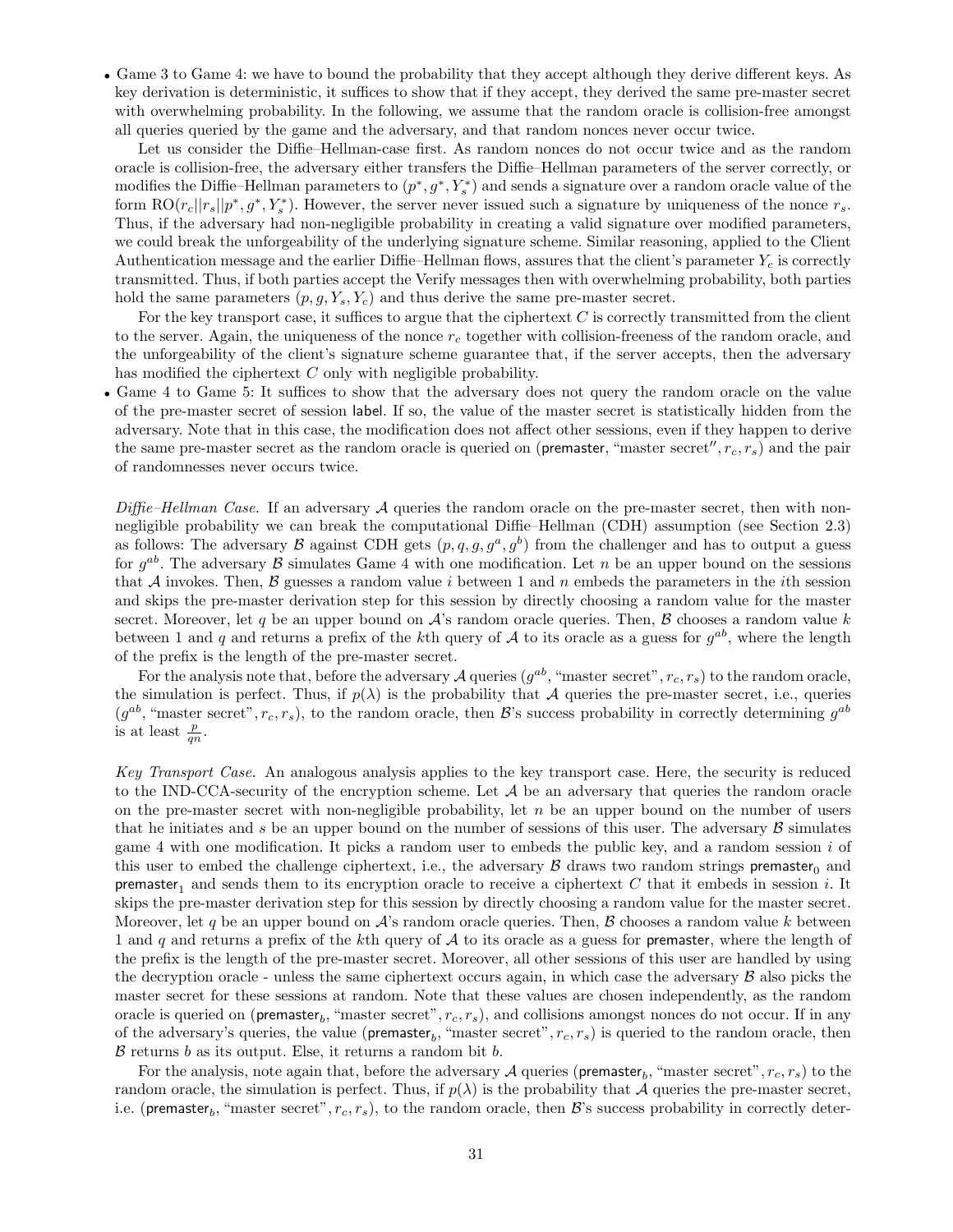mining b is at least  $\frac{p}{sn}$  minus the negligible probability, that by coincidence, A queries about the (statistically hidden) value premaster $_{1-b}$ .

• Game 5 to Game 6: As before, it suffices to show that with overwhelming probability, the adversary does not query the random oracle on the master secret (more precisely, about (master||"key expansion"| $|r_s||r_c\rangle$ ). Let  $A$  be an adversary which queries the random oracle on the master secret with non-negligible probability. Then, we construct an adversary  $\beta$  against the UNF-CMA property of the underlying Mac. Let n be an upper bound on the number of sessions that  $\mathcal A$  initiates. The adversary  $\mathcal B$  simulates game 4 with one modification. It draws a random number  $i$  between 1 and  $n$ . In the ith session, instead of querying the random oracle on the master secret, it picks two random values for the application keys. To compute the Mac values in the Finished messages, the adversary B queries the Mac oracle. Let q be an upper bound on the queries that A makes. Then, B draws a random number k between 1 and q and does the following for  $\mathcal{A}$ 's kth query to the random oracle. It uses a prefix of the length of the master secret and computes a Mac of a fresh message. It submits the Mac and the message to the unforgeability game.

Analysis Unless the adversary queries the random oracle on the master secret respectively on (master, "key expansion",  $r_c, r_s$ ), the simulation is perfect. Thus, if  $p(\lambda)$  is  $\lambda$ 's probability in querying the master secret to the random oracle, then B's success probability is at least  $\frac{p}{qn}$  minus the negligible correctness error of the Mac scheme.

We now prove that if  $\mathcal A$  is a successful adversary against game 6, then the adversary  $\mathcal B$  that we constructed, is a successful adversary against  $G_{\text{LHAE}}$ . If A never makes any fresh query of the form  $(0|H_1|H_2, C)$  such that the decryption algorithm does not reject, then the simulation is perfect. It thus suffices to bound this probability. Assume that A had non-negligible probability  $p$  in making successful fresh decryption queries of the form  $(0|H_1|H_2, C)$ . Then, we can use A as a distinguisher against  $G_{\text{LHAE}}$  by outputting 1, whenever  $G_{\text{LHAE}}$ accepts such a query and by outputting 0, else. Then, we win  $G_{\text{LHAE}}$  with probability  $\frac{1}{2} \cdot p + \frac{1}{2} \cdot 1$ .

## 7.5 The TLS Record Layer Protocol Reduces to the TLS Primitive

We now describe how to build the TLS channel algorithms (KeyGen, Send, Receive) from the TLS Primitive. As mentioned before, we work with an abstracted version of headers etc. and thereby cover all implementations that could be shown LHAE-secure and that use counters in the way described below. To this end, let Header be a stateful, public algorithm that on input a message, a length parameter  $\ell$  and a sequence number n returns a header  $n|H_1|H_2$  with sequence number n and similarly for ReceivingHeader, which only returns the locally stored part  $n|H_1$  of the header.

Algorithm KeyGen initializes the states for Header and ReceivingHeader, and initializes two counter values cnt<sub>s</sub> and cnt<sub>c</sub> by 0. It then draws two random keys ( $\kappa_c, \kappa_s$ ) for the LHEnc scheme and initializes the states of boths senders and both receivers. The Send algorithm runs the algorithm Header the message, the parameter  $\ell$  and the counter cnt<sub>u</sub> to yiel  $n|H_1|H_2$ . Then, the Send algorithms runs LHEnc<sub> $\kappa_u$ </sub> $(\ell, n|H_1|H_2, m)$  that returns a ciphertext C or  $\perp$ . If  $C \neq \perp$ , then Send increments its counter cnt<sub>u</sub> by 1 and returns  $(C, H_2)$  as the channel message. The Receive algorithm on input  $(C, H_2)$  runs ReceivingHeader to return a header  $n|H_1$ . Receive then runs LHDec<sub> $\kappa_u$ </sub> (n|H<sub>1</sub>|H<sub>2</sub>, C) that returns a message m and an updated state. If  $m \neq \perp$ , then cnt<sub>u</sub> is incremented by 1. When initializing the states, the KeyGen algorithm chooses an appropriate value  $\ell$  and sends the message 0 on both channels and receives the message on both channels. This increments all counters to 1. Note that neither Header nor ReceivingHeader requires any secret information at any point.

**Theorem 4 (Protocol reduces to Primitive).** There is a key-independent reduction from the security of the TLS Record Layer as a TLS-channel to the security of the TLS Primitive according to the TLS Primitive Game.

This theorem holds for all versions of TLS.

*Proof.* Let A be a successful adversary against the TLS-channel, then we construct B as follows: for all (kid, u) with  $u \in \{c, s\}$ , the adversary B stores the public information for the header algorithm with the counter initially set to 0. It then sends the message 0 on both channels and receives the message on both channels.

For all send queries (kid,  $u, m_0, m_1, \ell$ ) that A sends, B generates the header  $n|H_1|H_2$  using the public header algorithm and queries (kid,  $u, n|H_1|H_2, m_0, m_1, \ell$ ) to the LHEnc oracle. If the encryption oracle returns a ciphertext C, then B passes  $(H_2, C)$  to A and increments n by 1. Else, B returns  $\perp$  to A and does not increment the counter. For any decryption query (kid,  $u, C, H_2$ ), the adversary B generates  $n|H_1$  using ReceivingHeader and queries (kid,  $u, n|H_1|H_2, C$ ) to the LHDec oracle. If the answer is not  $\perp$ , it increments the counter by 1 and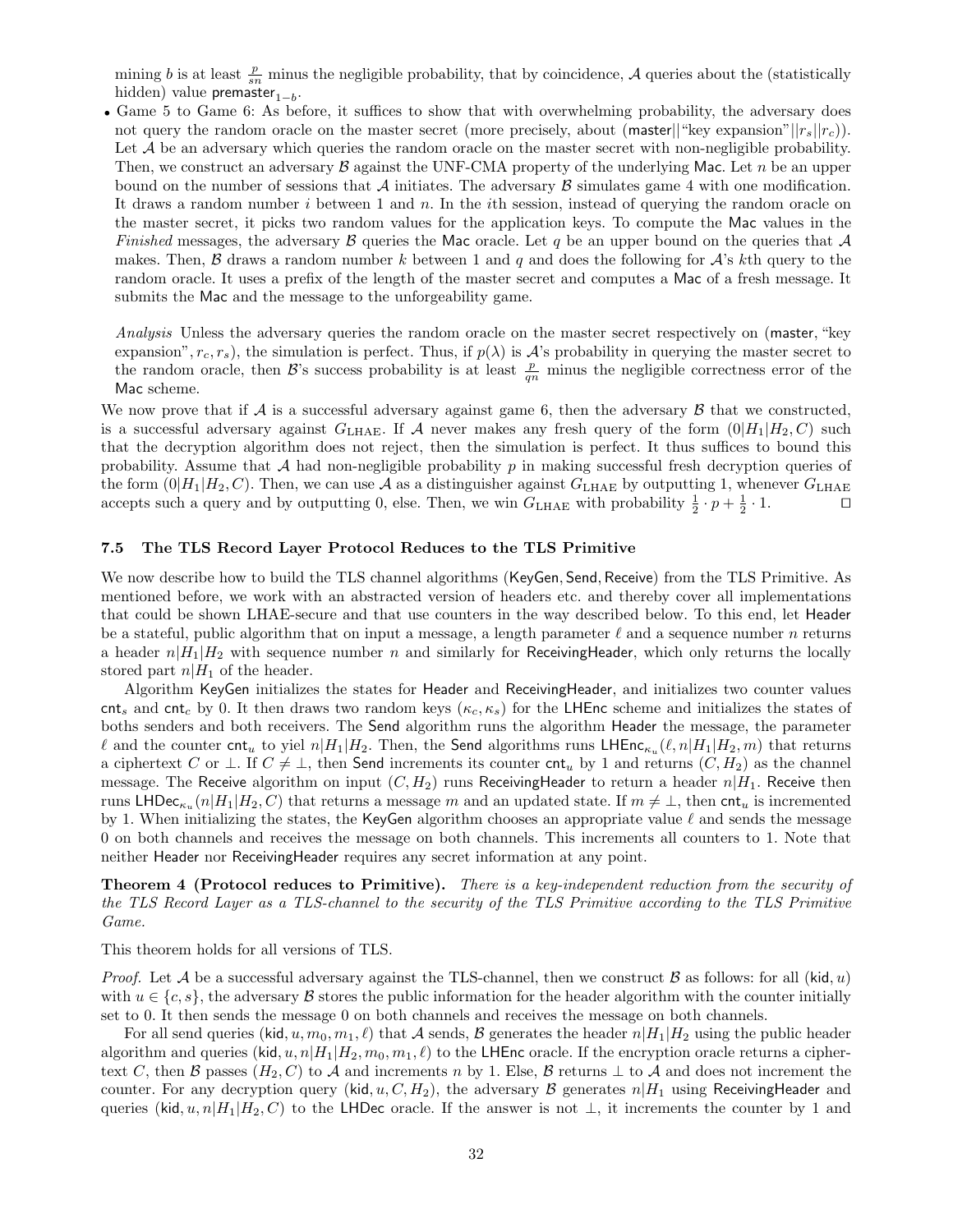returns the answer. Else, it leaves the sequence number unchanged and returns  $\perp$ . In the end of the game,  $\beta$ relates  $A$ 's Target query.

Analysis. To see that the distributions in both games are equal and thus the winning probabilities, we only have to argue that whenever A submits a ciphertext  $C|H_2$  to the Receive oracle such that the latter does not return  $\perp$ , then the tuple (kid,  $u, n|H_1|H_2, C$ ) is also "fresh" for the LHDec oracle. Firstly,  $n \leq 1$ . Moreover, C was not output by LHEnc as the nth query (as else, the game would have rejected it). Thus,  $(n|H_1|H_2, C) \neq (H, C)$  for all previously queried  $(H, C)$ . The analysis for the freshness condition applies to all key distributions, and thus, the reduction is key-independent.

# 8 Conclusion and Future Work

In this paper we presented a novel security definition for key exchange protocols. Our notion is weaker than standard indistinguishability-based ones and at the same time enjoys composability properties. Our current focus is on the composition of key exchange protocols with arbitrary primitives/protocols. However our results hint at more general composition principles. In particular, it may be possible to extend our notion of keyindependent reductions to deal with arbitrary state passing between protocols (and not only keys) which in turn could allow more general composition of protocols with security specified through games.

We applied our general composition theorem to show the whole TLS stack (with two different implementations of the handshake) yields an LHAE channel. Yet the framework is more general and should be applicable to other protocols that suffer from the key-distinguishability problem. A prime target for future research is the key-exchange protocol PACE [31] which the International Civil Aviation Organization (ICAO) plans to use on all machine readable travel documents. This protocol, too, uses a key-confirmation step without a key refresh.

As explained in Remark 1 the Match property that we require from protocols can be relaxed at the expense of demanding more from the protocol with which the key-exchange is composed. In particular, it should be interesting to clarify how such a relaxation would look in the case when only servers have long-term keys (currently our formulation assumes all parties involved have such keys).

A related issue, tightly connected to the kind of guarantees ensured by the key-exchange protocol (and which we capture via the Match property) concerns entity authentication. In addition to the privacy and message authentication properties that we prove in this paper TLS offers additional guarantees regarding the parties involved. After running the handshake part of the protocol the parties are convinced of each other's identity (mutual authentication), or at the very least the client is convinced of the identity of the server to which it connects (one-way authentication). Intuitively, these guarantees are preserved through the use of the record layer. Formalizing this type of guarantees (notice that our Match property already formalizes mutual authentication) and explaining rigorously in what form such guarantees are preserved by composition with the record-layer (or more generally with arbitrary protocols) is an interesting direction for further research.

## Acknowledgements

The authors would like to thank the European Commission through the ICT Programme under Contract ICT-2007-216676 ECRYPT II for partially funding the work in this paper. The first two authors were also supported by the German Academic Exchange Service DAAD, by CASED (www.cased.de), and the second author by the Emmy Noether Grant Fi 940/2-1 and the Heisenberg grant Fi 940/3-1 of the German Research Foundation DFG. The third author was supported by a Royal Society Wolfson Merit Award and by ERC Advanced Grant ERC-2010-AdG-267188-CRIPTO. The fifth author was supported by an EPSRC Doctoral Training Account award.

## References

- 1. B. Barak, Y. Lindell and T. Rabin. Protocol Initialization for the Framework of Universal Composability. ePrint archive: http://eprint.iacr.org/2004/006
- 2. M. Bellare, A. Boldyreva and S. Micali. Public-key Encryption in a Multi-User Setting: Security Proofs and Improvements. In Advances in Cryptology – EUROCRYPT 2000, Springer-Verlag LNCS 1807, 259–274, 2000.
- 3. M. Bellare, A. Boldyreva and A. Palacio. An Uninstantiable Random-Oracle-Model Scheme for a Hybrid-Encryption Problem. In Advances in Cryptology – EUROCRYPT 2004, Springer-Verlag LNCS 3027, 171–188, 2004.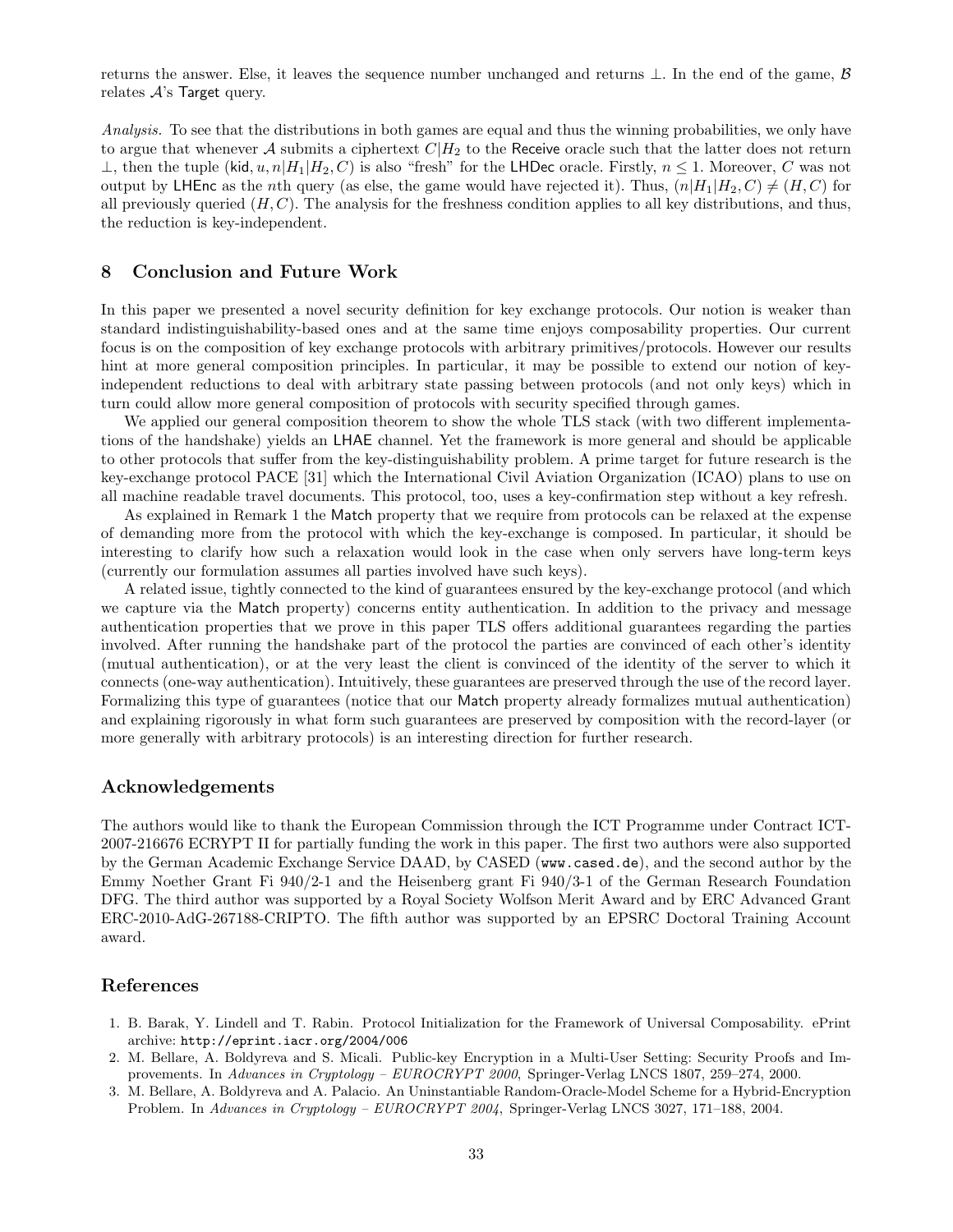- 4. M. Bellare and P. Rogaway. Code-Based Game-Playing Proofs and the Security of Triple Encryption. In Advances in Cryptology – EUROCRYPT 2006, Springer-Verlag LNCS 4004, 409–426, 2006.
- 5. M. Bellare, R. Canetti and H. Krawczyk. A modular approach to the design and analysis of authentication and key exchange protocols. In 30th Symposium on Theory of Computing – STOC 1998, ACM, 419–428, 1998.
- 6. M. Bellare and C. Namprempre. Authenticated Encryption: Relations among Notions and Analysis of the Generic Composition Paradigm. In Advances in Cryptology – ASIACRYPT 2000, Springer-Verlag LNCS 1976, 531–545, 2000.
- 7. M. Bellare and A. Palacio Towards Plaintext-Aware Public-Key Encryption without Random Oracles. In Advances in Cryptology – ASIACRYPT 2004 Springer-Verlag LNCS 3329, 48–62, 2004
- 8. M. Bellare, D. Pointcheval and P. Rogaway. Authenticated key exchange secure against dictionary attacks. In Advances in Cryptology – EUROCRYPT 2000, Springer-Verlag LNCS 1807, 139–155, 2000.
- 9. M. Bellare and P. Rogaway. Entity authentication and key distribution. In Advances in Cryptology CRYPTO '93, Springer-Verlag LNCS 773, 232–249, 1994.
- 10. M. Bellare and P. Rogaway. Provably secure session key distribution: The three party case. In 27th Symposium on Theory of Computing –  $STOC$  1995, ACM, 57–66, 1995.
- 11. K. Bhargavan, C. Fournet, R. Corin and E. Zalinescu. Cryptographically verified implementations for TLS. In Conference on Computer and Communication Security – CCS 2008, ACM, 459–468, 2008.
- 12. S. Blake–Wilson, D. Johnson and A.J. Menezes. Key agreement protocols and their security analysis. In IMA Cryptography and Coding – IMACC 1997, Springer-Verlag LNCS 1355, 30–45, 1997.
- 13. S. Blake–Wilson and A.J. Menezes. Entity authentication and authenticated key transport protocols employing asymmetric techniques. In IWSP, Springer-Verlag LNCS 1361, 137–158, 1998.
- 14. D. Bleichenbacher. Chosen Ciphertext Attacks Against Protocols Based on the RSA Encryption Standard PKCS  $\#1.$  In Advances in Cryptology – CRYPTO '98, Springer-Verlag LNCS 1462, 1–12, 1998.
- 15. C. Brzuska, M. Fischlin, B. Warinschi and S. Williams. Composability of Bellare-Rogaway key exchange protocols In Conference on Computer and Communication Security – CCS 2011, ACM, 51–62, 2011
- 16. R. Canetti. Security and Composition of Multiparty Cryptographic Protocols. Journal of Cryptology, 13, 143– 202, 2000.
- 17. R. Canetti and M. Fischlin. Universally Composable Commitments. In Advances in Cryptology CRYPTO 2001, Springer-Verlag LNCS 2139, 19–40, 2001.
- 18. B. Canvel, A. P. Hiltgen, S. Vaudenay and M. Vuagnoux Password Interception in a SSL/TLS Channel. In Advances in Cryptology – CRYPTO 2003, Springer-Verlag LNCS 2729, 583–599, 2003.
- 19. R. Canetti and H. Krawczyk. Analysis of key-exchange protocols and their use for building secure channels. In Advances in Cryptology – EUROCRYPT 2001, Springer-Verlag LNCS 2045, 453–474, 2001.
- 20. R. Canetti and H. Krawczyk. Universally composable notions of key exchange and secure channels. In Advances in  $Cryptology - EUROCRYPT 2002$ , Springer-Verlag LNCS 2332, 337-351, 2002.
- 21. R. Canetti and H. Krawczyk. Security Analysis of IKE's Signature-Based Key-Exchange Protocol. In Advances in Cryptology – CRYPTO 2002, Springer-Verlag LNCS 2442, 143–161, 2002.
- 22. R. Canetti and T. Rabin. Universal Composition with Joint State. In Advances in Cryptology CRYPTO 2003, Springer-Verlag LNCS 2729, 265–281.
- 23. A. Datta, A. Derek, J. Mitchell, V. Shmatikov, and M. Turuani. Probabilistic Polynomial-time Semantics for a Protocol Security Logic. In Automata, Languages and Programming – ICALP 2005, Springer-Verlag LNCS 3580, 16–29, 2005.
- 24. A. Datta, A. Derek, J.C. Mitchell and B. Warinschi. Computationally Sound Compositional Logic for Key Exchange Protocols. In Computer Security Foundations Workshop – CSFW 2005, IEEE Computer Society, 321–334, 2006.
- 25. T. Dierks and C. Allen. The TLS Protocol Version 1.0. RFC 2246, January 1999.
- 26. T. Dierks and C. Allen. The TLS Protocol Version 1.2. RFC 4346, April 2006.
- 27. E. Fujisaki, T. Okamoto, D. Pointcheval and J. Stern. RSA-OAEP Is Secure under the RSA Assumption. In Advances in Cryptology – CRYPTO 2001, Springer-Verlag LNCS 2139, 260–274.
- 28. S. Gajek, M. Manulis, O. Pereira, A. Sadeghi and Jörg Schwenk. Universally composable security analysis of TLS. In Provable Security – ProvSec 2008, Springer-Verlag LNCS 5324, 313–327, 2008.
- 29. S. Goldwasser, S. Micali and R. Rivest. A digiral signature scheme secure against adaptive chosen-message attacks. SIAM J. Computing, 17, 281–308, 1988.
- 30. A. Herzberg and I. Yoffe. The layered games framework for specifications and analysis of security. In Theory of  $Cryptography - TCC 2008$ , Springer-Verlag LNCS 4948, 125-141, 2008.
- 31. International Civic Aviation Organization. Supplemental Access Control for Machine Readable Travel Documents. Version 1.01, available at http://www2.icao.int/en/MRTD/Downloads/Technical Reports/Technical Report.pdf. November 2010.
- 32. T. Jager, F. Kohlar, S. Schäge, and J. Schwenk. On the security of TLS-DHE in the standard model. In Advances in Cryptology – CRYPTO 2012, Springer-Verlag LNCS 7417, 273–293, 2012.
- 33. B. Kaliski PKCS #1: RSA Encryption Version 1.5. RFC 2313, October 1998.
- 34. H. Krawczyk. The Order of Encryption and Authentication for Protecting Communications (or: How Secure Is SSL?). In Advances in Cryptology – CRYPTO 2001, Springer-Verlag LNCS 2139, 310–331, 2001.